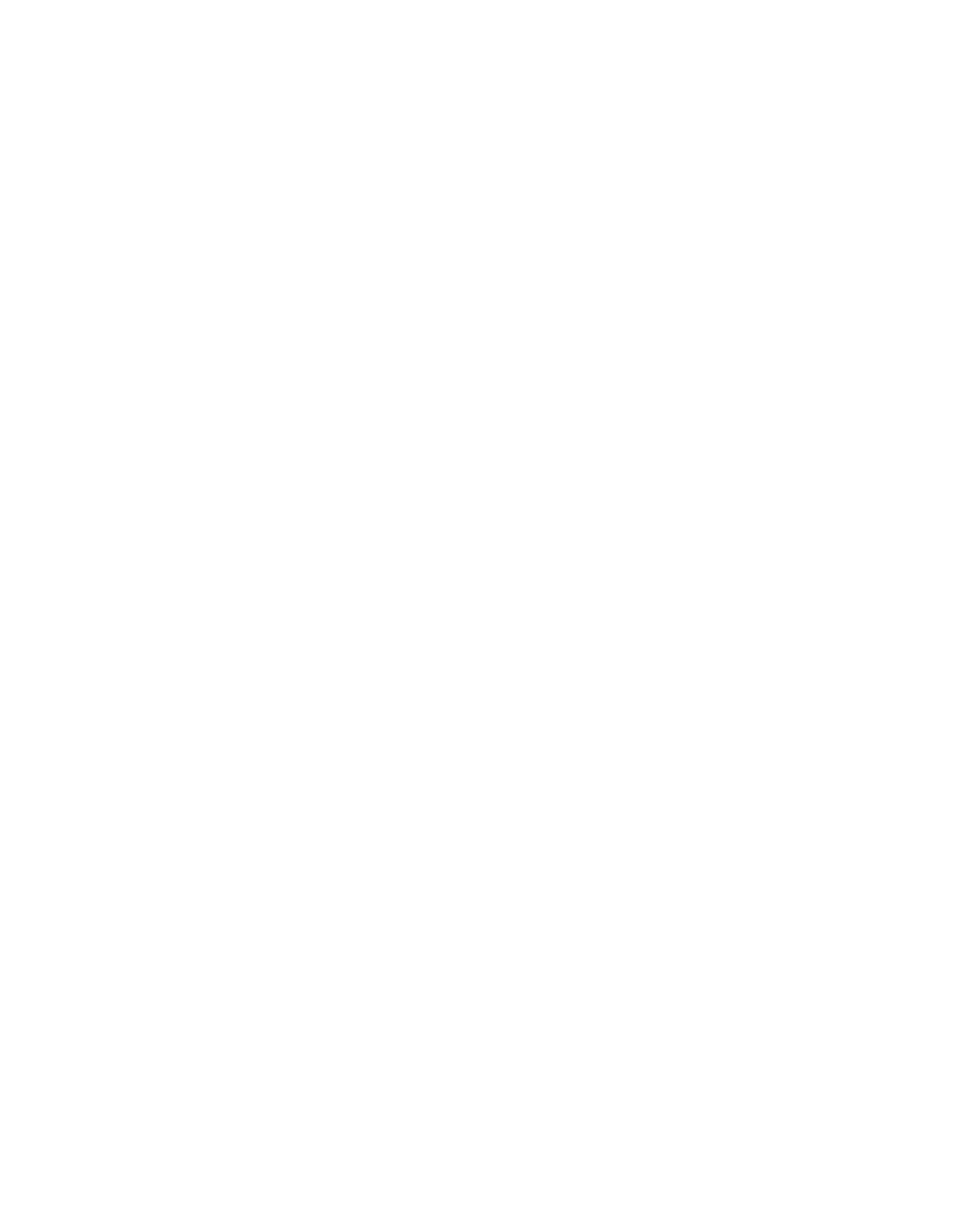## **UNIFORM SECURITIES ACT (2004)**

## **CHAPTER 14, TITLE 30, IDAHO CODE**

### **PART 1. GENERAL PROVISIONS**

**30-14-101. SHORT TITLE.** This chapter shall be known and may be cited as the "Uniform Securities Act (2004)."

**30-14-102. DEFINITIONS**. In this chapter, unless the context otherwise requires:

(1) "Administrator" means the director of the Idaho department of finance or his designee.

(2) "Agent" means an individual, other than a broker-dealer, who represents a broker-dealer in effecting or attempting to effect purchases or sales of securities or who represents an issuer in effecting or attempting to effect purchases or sales of the issuer's securities. A partner, officer, or director of a broker-dealer or issuer, or an individual having a similar status or performing similar functions, is an agent only if the individual otherwise comes within the term. The term does not include an individual excluded by a rule adopted or an order issued under this chapter.

(3) "Bank" means:

(a) A banking institution organized under the laws of the United States;

(b) A member bank of the federal reserve system;

(c) Any other banking institution, whether incorporated or not, doing business under the laws of a state or of the United States, a substantial portion of the business of which consists of receiving deposits or exercising fiduciary powers similar to those permitted to be exercised by national banks under the authority of the comptroller of the currency pursuant to section 1 of public law 87-722 (12 U.S.C. 92a), and which is supervised and examined by a state or federal agency having supervision over banks, and which is not operated for the purpose of evading this chapter; and

(d) A receiver, conservator, or other liquidating agent of any institution or firm included in subparagraph (a), (b) or (c) of this subsection.

(4) "Broker-dealer" means a person engaged in the business of effecting transactions in securities for the account of others or for the person's own account. The term does not include:

(a) An agent;

(b) An issuer;

(c) A bank, a trust company organized or chartered under the laws of this state, or a savings institution if its activities as a broker-dealer are limited to those specified in subsections  $3(a)(4)(B)(i)$  through (vi), (viii) through (x), and (xi) if limited to unsolicited transactions;  $3(a)(5)(B)$ ; and  $3(a)(5)(C)$  of the securities exchange act of 1934 (15 U.S.C.  $78c(a)(4)$  and  $(5)$ ) or a bank that satisfies the conditions described in subsection  $3(a)(4)(E)$  of the securities exchange act of 1934 (15 U.S.C. 78 $c(a)(4)$ );

(d) An international banking institution; or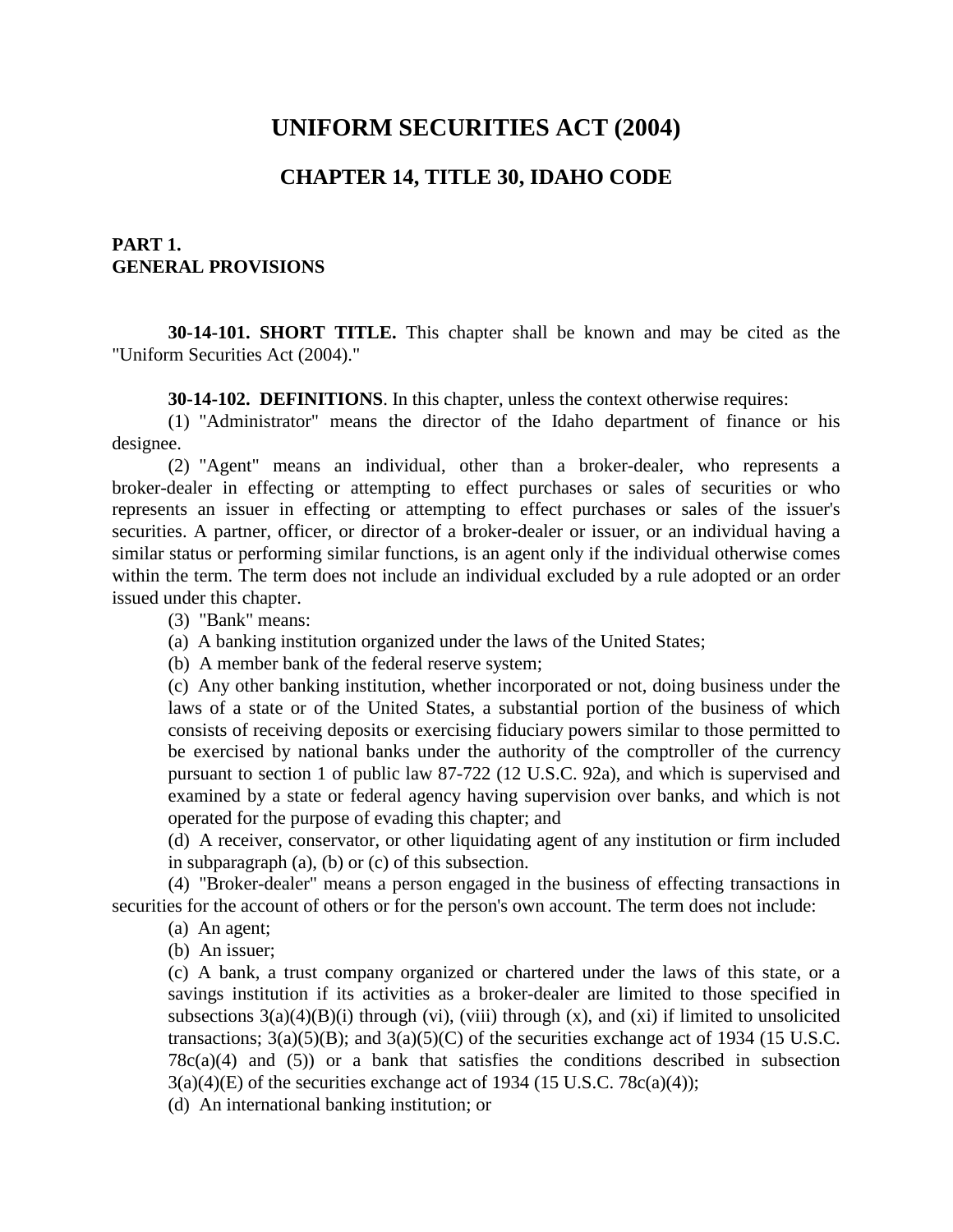(e) A person excluded by a rule adopted or an order issued under this chapter.

(5) "Depository institution" means:

(a) A bank; or

(b) A savings institution, trust company, credit union or similar institution that is organized or chartered under the laws of a state or of the United States that is authorized to receive deposits, and that is supervised and examined by an official or agency of a state or the United States if its deposits or share accounts are insured to the maximum amount authorized by statute by the federal deposit insurance corporation, the national credit union share insurance fund, or a successor authorized by federal law. The term does not include:

(i) An insurance company or other organization primarily engaged in the business of insurance;

(ii) A morris plan bank; or

(iii) An industrial loan company.

(6) "Federal covered investment adviser" means a person registered under the investment advisers act of 1940, as cited in section 30-14-103, Idaho Code.

(7) "Federal covered security" means a security that is, or upon completion of a transaction will be, a covered security under section 18(b) of the securities act of 1933 (15 U.S.C. 77r(b)) or rules or regulations adopted pursuant to that provision.

(8) "Filing" means the receipt under this chapter of a record by the administrator or a designee of the administrator.

(9) "Fraud," "deceit," and "defraud" are not limited to common law deceit.

(10) "Guaranteed" means guaranteed as to payment of all principal and all interest.

(11) "Institutional investor" means any of the following, whether acting for itself or for others in a fiduciary capacity:

(a) A depository institution, a trust company organized or chartered under the laws of this state, or an international banking institution;

(b) An insurance company;

(c) A separate account of an insurance company;

(d) An investment company as defined in the investment company act of 1940, as cited in section 30-14-103, Idaho Code;

(e) A broker-dealer registered under the securities exchange act of 1934, as cited in section 30-14-103, Idaho Code;

(f) An employee pension, profit-sharing, or benefit plan if the plan has total assets in excess of ten million dollars (\$10,000,000) or its investment decisions are made by a named fiduciary, as defined in the employee retirement income security act of 1974, that is a broker-dealer registered under the securities exchange act of 1934, an investment adviser registered or exempt from registration under the investment advisers act of 1940, an investment adviser registered under this chapter, a depository institution, or an insurance company;

(g) A plan established and maintained by a state, a political subdivision of a state, or an agency or instrumentality of a state or a political subdivision of a state for the benefit of its employees, if the plan has total assets in excess of ten million dollars (\$10,000,000) or its investment decisions are made by a duly designated public official or by a named fiduciary, as defined in the employee retirement income security act of 1974, that is a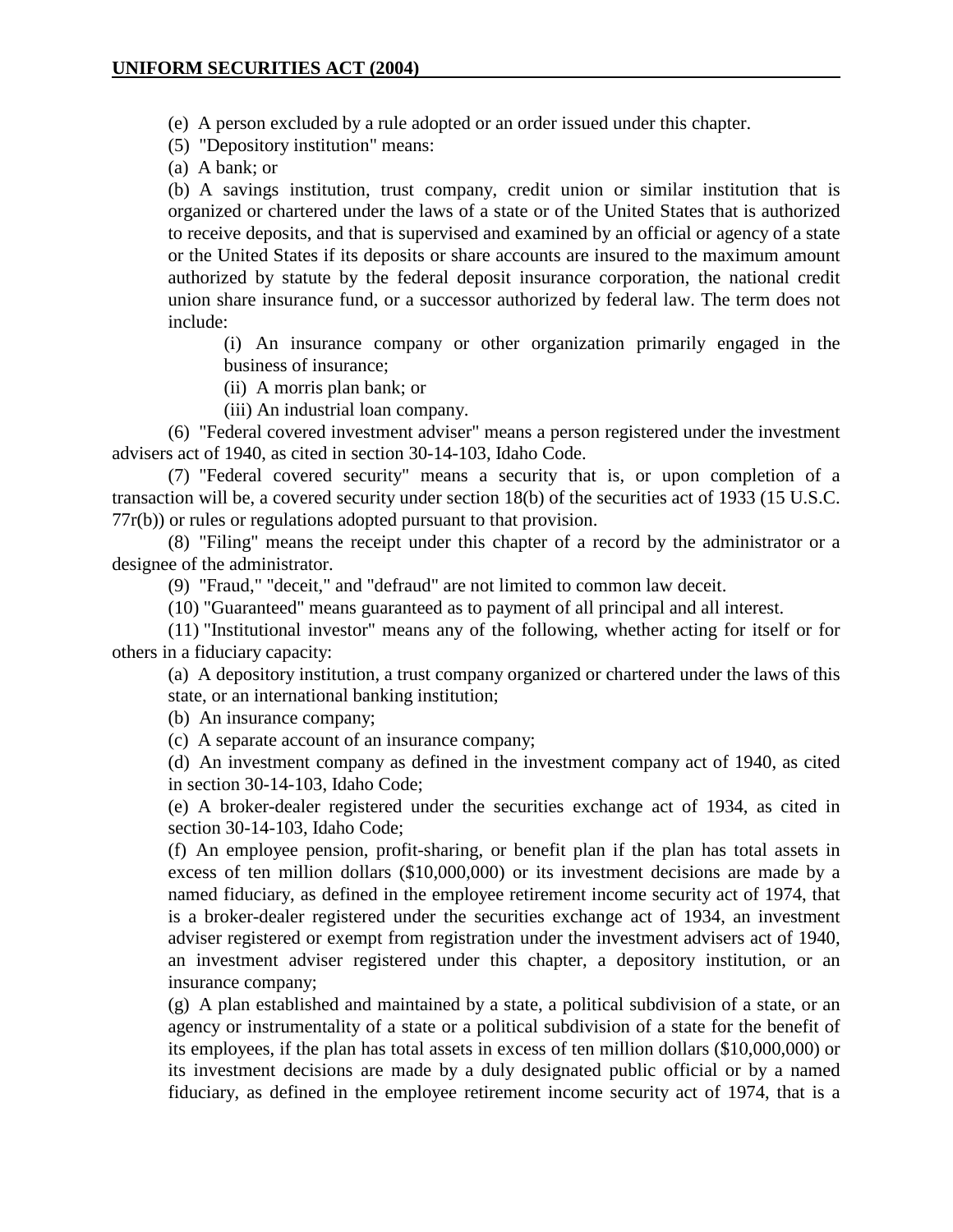broker-dealer registered under the securities exchange act of 1934, an investment adviser registered or exempt from registration under the investment advisers act of 1940, an investment adviser registered under this chapter, a depository institution, or an insurance company;

(h) A trust, if it has total assets in excess of ten million dollars (\$10,000,000), its trustee is a depository institution, and its participants are exclusively plans of the types identified in paragraph (f) or (g) of this subsection, regardless of the size of their assets, except a trust that includes as participants self-directed individual retirement accounts or similar self-directed plans;

(i) An organization described in section  $501(c)(3)$  of the Internal Revenue Code (26) U.S.C. 501(c)(3)), a corporation, a Massachusetts trust or similar business trust, a limited liability company, or a partnership, not formed for the specific purpose of acquiring the securities offered, with total assets in excess of ten million dollars (\$10,000,000);

(j) A small business investment company licensed by the small business administration under section 301(c) of the small business investment act of 1958 (15 U.S.C. 681(c)) with total assets in excess of ten million dollars (\$10,000,000);

(k) A private business development company as defined in section 202(a)(22) of the investment advisers act of 1940 (15 U.S.C. 80b-2(a)(22)) with total assets in excess of ten million dollars (\$10,000,000);

(l) A federal covered investment adviser acting for its own account;

(m) A "qualified institutional buyer" as defined in rule  $144A(a)(1)$ , other than rule  $144A(a)(1)(i)(H)$ , adopted under the securities act of 1933 (17 CFR 230.144A);

(n) A "major U.S. institutional investor" as defined in rule 15a-6(b)(4)(i) adopted under the securities exchange act of 1934 (17 CFR 240.15a-6);

(o) Any other person, other than an individual, of institutional character with total assets in excess of ten million dollars (\$10,000,000) not organized for the specific purpose of evading this chapter; or

(p) Any other person specified by a rule adopted or an order issued under this chapter.

(12) "Insurance company" means a company organized as an insurance company whose primary business is writing insurance or reinsuring risks underwritten by insurance companies and which is subject to supervision by the insurance commissioner or a similar official or agency of a state.

(13) "Insured" means insured as to payment of all principal and all interest.

(14) "International banking institution" means an international financial institution of which the United States is a member and whose securities are exempt from registration under the securities act of 1933.

(15) "Investment adviser" means a person that, for compensation, engages in the business of advising others, either directly or through publications or writings, as to the value of securities or the advisability of investing in, purchasing or selling securities or that, for compensation and as a part of a regular business, issues or promulgates analyses or reports concerning securities. The term includes a financial planner or other person that, as an integral component of other financially related services, provides investment advice to others for compensation as part of a business or that holds itself out as providing investment advice to others for compensation. The term does not include:

(a) An investment adviser representative;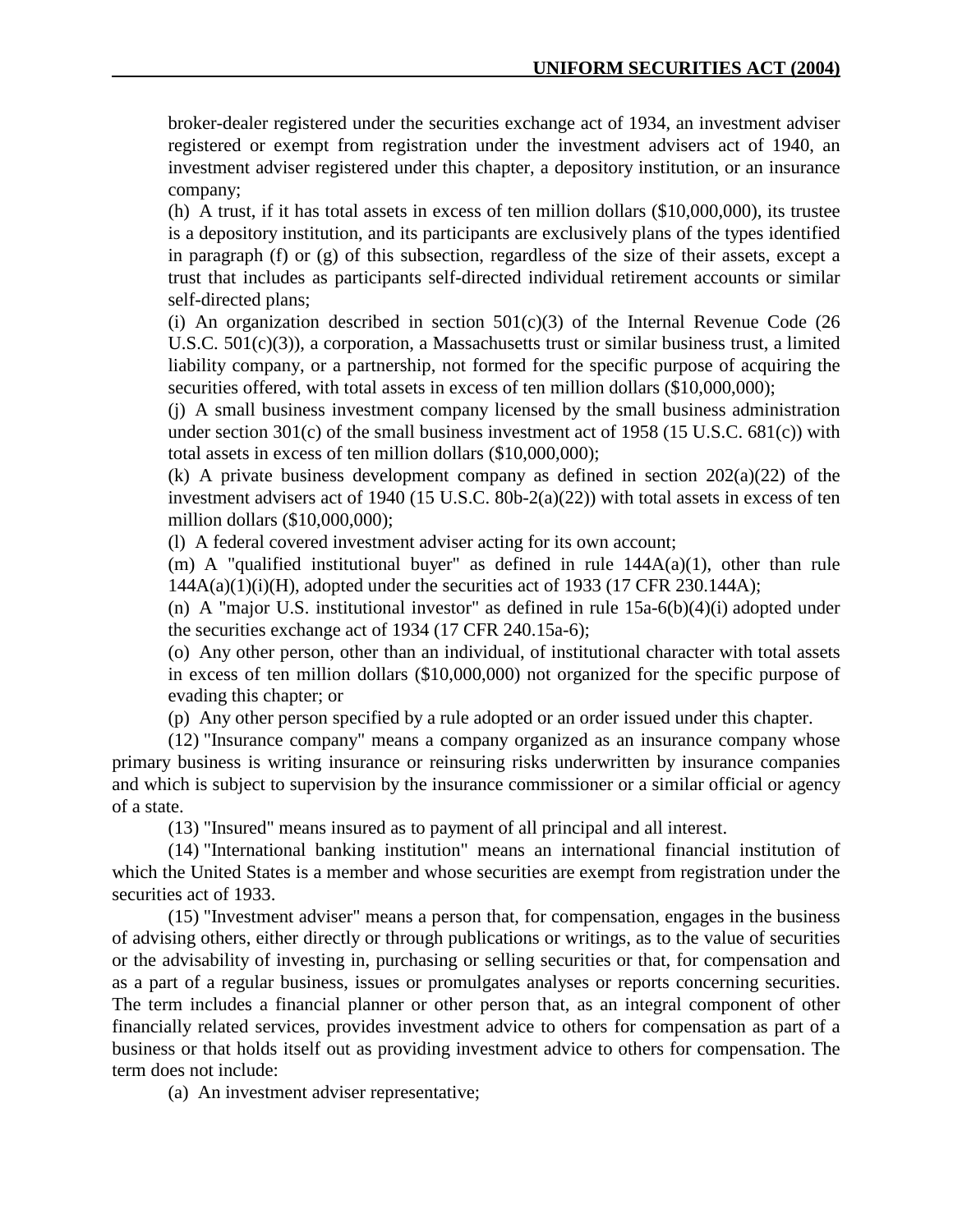(b) A lawyer, accountant, engineer or teacher whose performance of investment advice is solely incidental to the practice of the person's profession;

(c) A broker-dealer or its agents whose performance of investment advice is solely incidental to the conduct of business as a broker-dealer and that does not receive special compensation for the investment advice;

(d) A publisher of a bona fide newspaper, news magazine, or business or financial publication of general and regular circulation;

(e) A federal covered investment adviser;

(f) A bank, a trust company organized or chartered under the laws of this state, or a savings institution;

(g) Any other person that is excluded by the investment advisers act of 1940 from the definition of investment adviser;

(h) Any person who offers accountancy services to the public and who holds a valid, unrevoked and unsuspended license under the provisions of chapter 2, title 54, Idaho Code, designating said person as a certified public accountant or a licensed public accountant; or

(i) Any other person excluded by a rule adopted or an order issued under this chapter.

(16) "Investment adviser representative" means an individual employed by or associated with an investment adviser or federal covered investment adviser who makes any recommendations or otherwise gives investment advice regarding securities, manages accounts or portfolios of clients, determines which recommendation or advice regarding securities should be given, provides investment advice or holds herself or himself out as providing investment advice, receives compensation to solicit, offer, or negotiate for the sale of or for selling investment advice, or supervises employees who perform any of the foregoing. The term does not include an individual who:

(a) Performs only clerical or ministerial acts;

(b) Is an agent whose performance of investment advice is solely incidental to the individual acting as an agent and who does not receive special compensation for investment advisory services;

(c) Is employed by or associated with a federal covered investment adviser, unless the individual has a "place of business" in this state as that term is defined by rule adopted under section 203A of the investment advisers act of 1940 (15 U.S.C. 80b-3a) and is:

(i) An "investment adviser representative" as that term is defined by rule adopted under section 203A of the investment advisers act of 1940 (15 U.S.C. 80b-3a); or

(ii) Not a "supervised person" as that term is defined in section  $202(a)(25)$  of the investment advisers act of 1940 (15 U.S.C. 80b-2(a)(25)); or

(d) Is excluded by a rule adopted or an order issued under this chapter.

(17) "Issuer" means a person that issues or proposes to issue a security, subject to the following:

(a) The issuer of a voting trust certificate, collateral trust certificate, certificate of deposit for a security, or share in an investment company without a board of directors or individuals performing similar functions is the person performing the acts and assuming the duties of depositor or manager pursuant to the trust or other agreement or instrument under which the security is issued.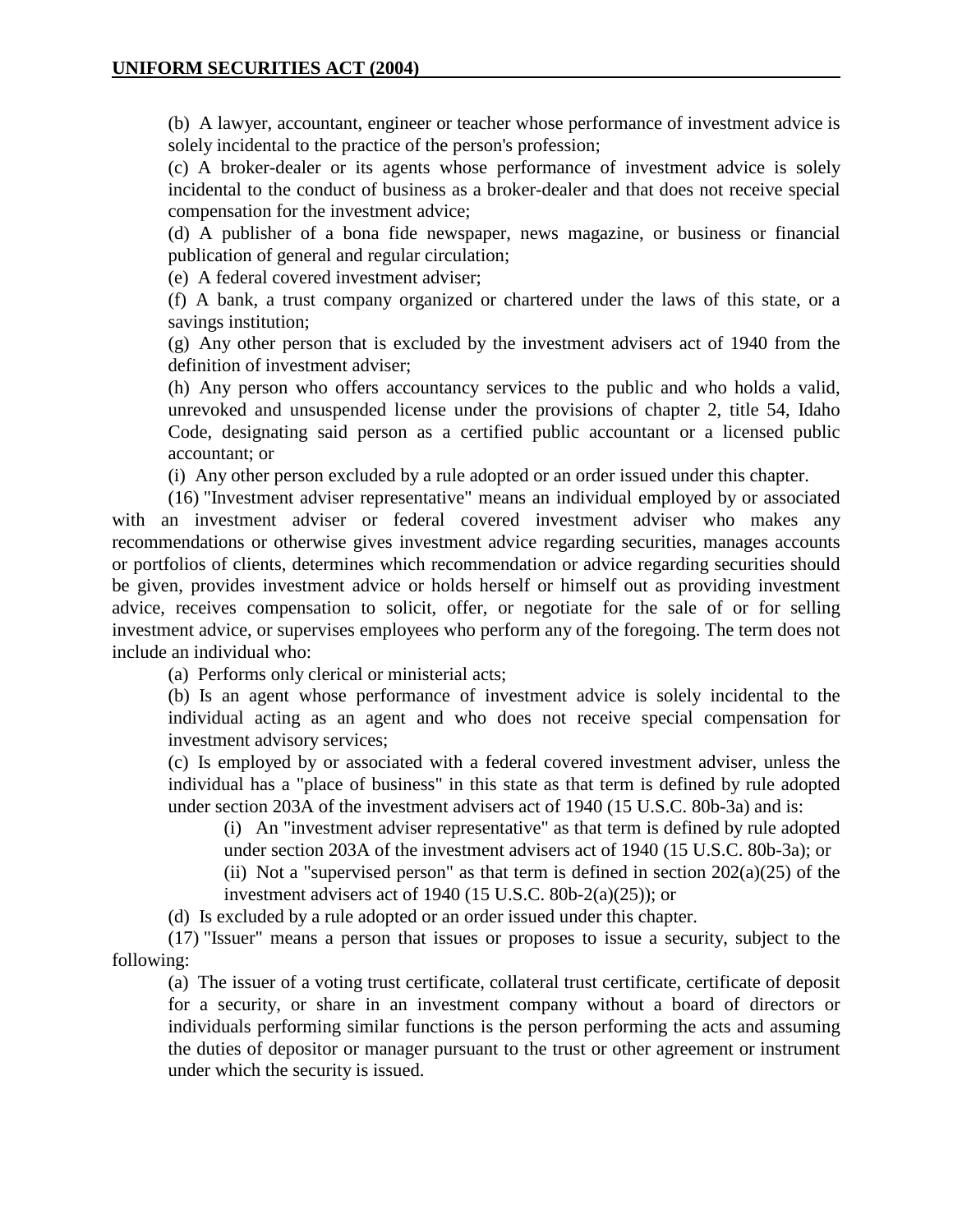(b) The issuer of an equipment trust certificate or similar security serving the same purpose is the person by which the property is or will be used or to which the property or equipment is or will be leased or conditionally sold or that is otherwise contractually responsible for assuring payment of the certificate.

(c) The issuer of a fractional undivided interest in an oil, gas or other mineral lease or in payments out of production under a lease, right or royalty is the owner of an interest in the lease or in payments out of production under a lease, right or royalty, whether whole or fractional, that creates fractional interests for the purpose of sale.

(18) "Nonissuer transaction" or "nonissuer distribution" means a transaction or distribution not directly or indirectly for the benefit of the issuer.

(19) "Offer to purchase" includes an attempt or offer to obtain, or solicitation of an offer to sell, a security or interest in a security for value. The term does not include a tender offer that is subject to section 14(d) of the securities exchange act of 1934 (15 U.S.C. 78n(d)).

(20) "Person" means an individual; corporation; business trust; estate; trust; partnership; limited liability company; association; joint venture; government; governmental subdivision, agency, or instrumentality; public corporation; or any other legal or commercial entity.

(21) "Place of business" of a broker-dealer, an investment adviser, or a federal covered investment adviser means:

(a) An office at which the broker-dealer, investment adviser, or federal covered investment adviser regularly provides brokerage or investment advice or solicits, meets with, or otherwise communicates with customers or clients; or

(b) Any other location that is held out to the general public as a location at which the broker-dealer, investment adviser, or federal covered investment adviser provides brokerage or investment advice or solicits, meets with, or otherwise communicates with customers or clients.

(22) "Predecessor act" means the act repealed by section 30-14-702, Idaho Code.

(23) "Price amendment" means the amendment to a registration statement filed under the securities act of 1933 or, if an amendment is not filed, the prospectus or prospectus supplement filed under the securities act of 1933 that includes a statement of the offering price, underwriting and selling discounts or commissions, amount of proceeds, conversion rates, call prices, and other matters dependent upon the offering price.

(24) "Principal place of business" of a broker-dealer or an investment adviser means the executive office of the broker-dealer or investment adviser from which the officers, partners or managers of the broker-dealer or investment adviser direct, control and coordinate the activities of the broker-dealer or investment adviser.

(25) "Record," except in the phrases "of record," "official record," and "public record," means information that is inscribed on a tangible medium or that is stored in an electronic or other medium and is retrievable in perceivable form.

(26) "Sale" includes every contract of sale, contract to sell, or disposition of, a security or interest in a security for value. "Offer to sell" includes every attempt or offer to dispose of, or solicitation of an offer to purchase, a security or interest in a security for value. Both "sale" and "offer to sell" include:

(a) A security given or delivered with, or as a bonus on account of, a purchase of securities or any other thing constituting part of the subject of the purchase and having been offered and sold for value;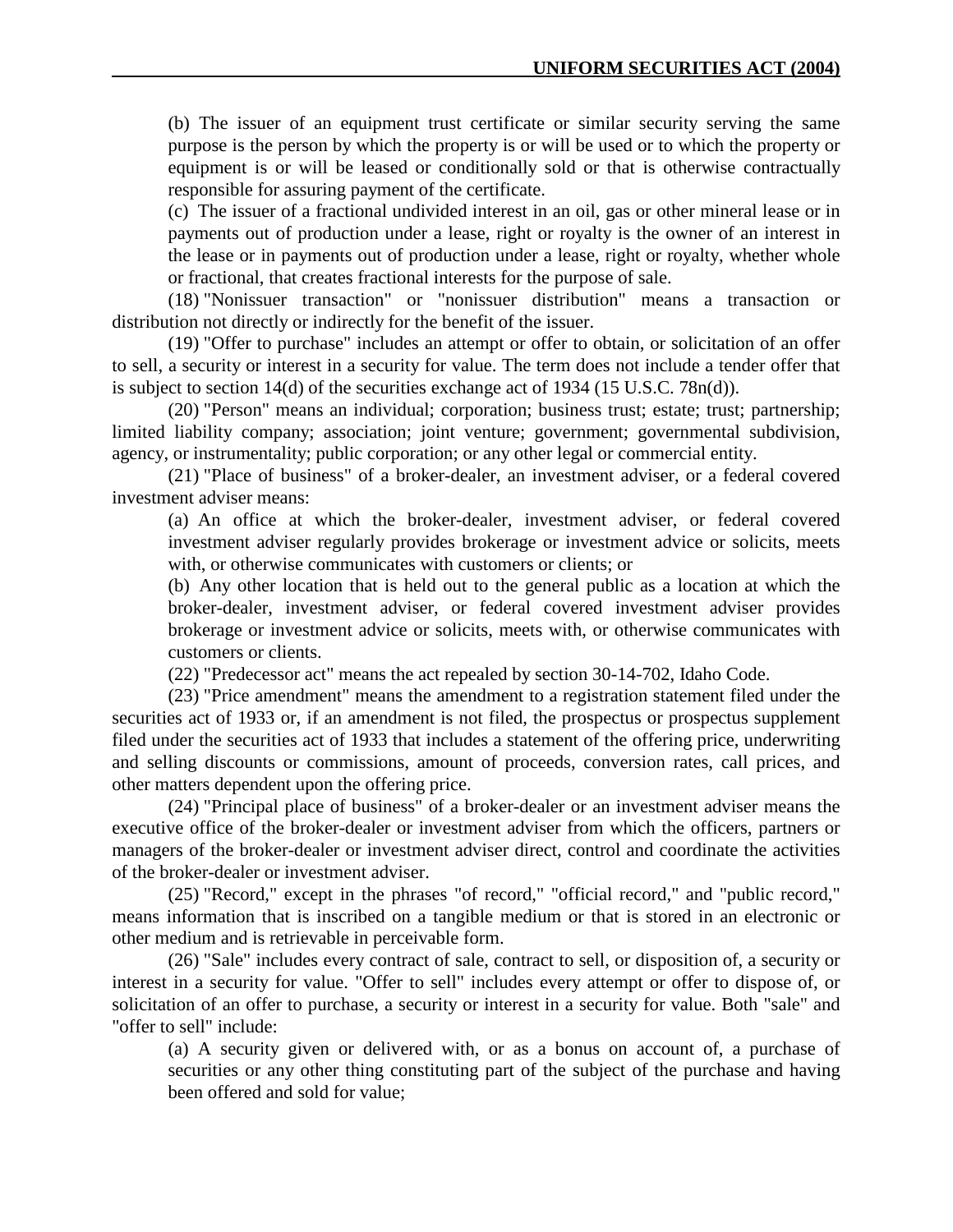(b) A gift of assessable stock involving an offer and sale; and

(c) A sale or offer of a warrant or right to purchase or subscribe to another security of the same or another issuer and a sale or offer of a security that gives the holder a present or future right or privilege to convert the security into another security of the same or another issuer, including an offer of the other security.

(27) "Securities and exchange commission" means the United States securities and exchange commission.

(28) "Security" means a note; stock; treasury stock; security future; bond; debenture; evidence of indebtedness; certificate of interest or participation in a profit-sharing agreement; collateral trust certificate; preorganization certificate or subscription; transferable share; investment contract; voting trust certificate; certificate of deposit for a security; fractional undivided interest in oil, gas or other mineral rights; put, call, straddle, option or privilege on a security, certificate of deposit, or group or index of securities, including an interest therein or based on the value thereof; put, call, straddle, option, or privilege entered into on a national securities exchange relating to foreign currency; or, in general, an interest or instrument commonly known as a "security"; or a certificate of interest or participation in, temporary or interim certificate for, receipt for, guarantee of, or warrant or right to subscribe to or purchase, any of the foregoing. "Security":

(a) Includes both a certificated and an uncertificated security;

(b) Does not include an insurance or endowment policy or annuity contract under which an insurance company promises to pay money either in a lump sum or periodically for life or other specified period;

(c) Does not include an interest in a contributory or noncontributory pension or welfare plan subject to the employee retirement income security act of 1974;

(d) Includes as an "investment contract" an investment in a common enterprise with the expectation of profits to be derived primarily from the efforts of a person other than the investor. "Common enterprise" means an enterprise in which the fortunes of the investor are interwoven with those of either the person offering the investment, a third party, or other investors; and

(e) Includes as an "investment contract," among other contracts, an interest in a limited partnership and a limited liability company and an investment in a viatical settlement, life settlement or senior settlement or similar agreement.

(29) "Self-regulatory organization" means a national securities exchange registered under the securities exchange act of 1934, a national securities association of broker-dealers registered under the securities exchange act of 1934, a clearing agency registered under the securities exchange act of 1934, or the municipal securities rulemaking board established under the securities exchange act of 1934.

(30) "Sign" means, with present intent to authenticate or adopt a record:

(a) To execute or adopt a tangible symbol; or

(b) To attach or logically associate with the record an electronic symbol, sound or process.

(31) "State" means a state of the United States, the District of Columbia, Puerto Rico, the United States Virgin Islands, or any territory or insular possession subject to the jurisdiction of the United States.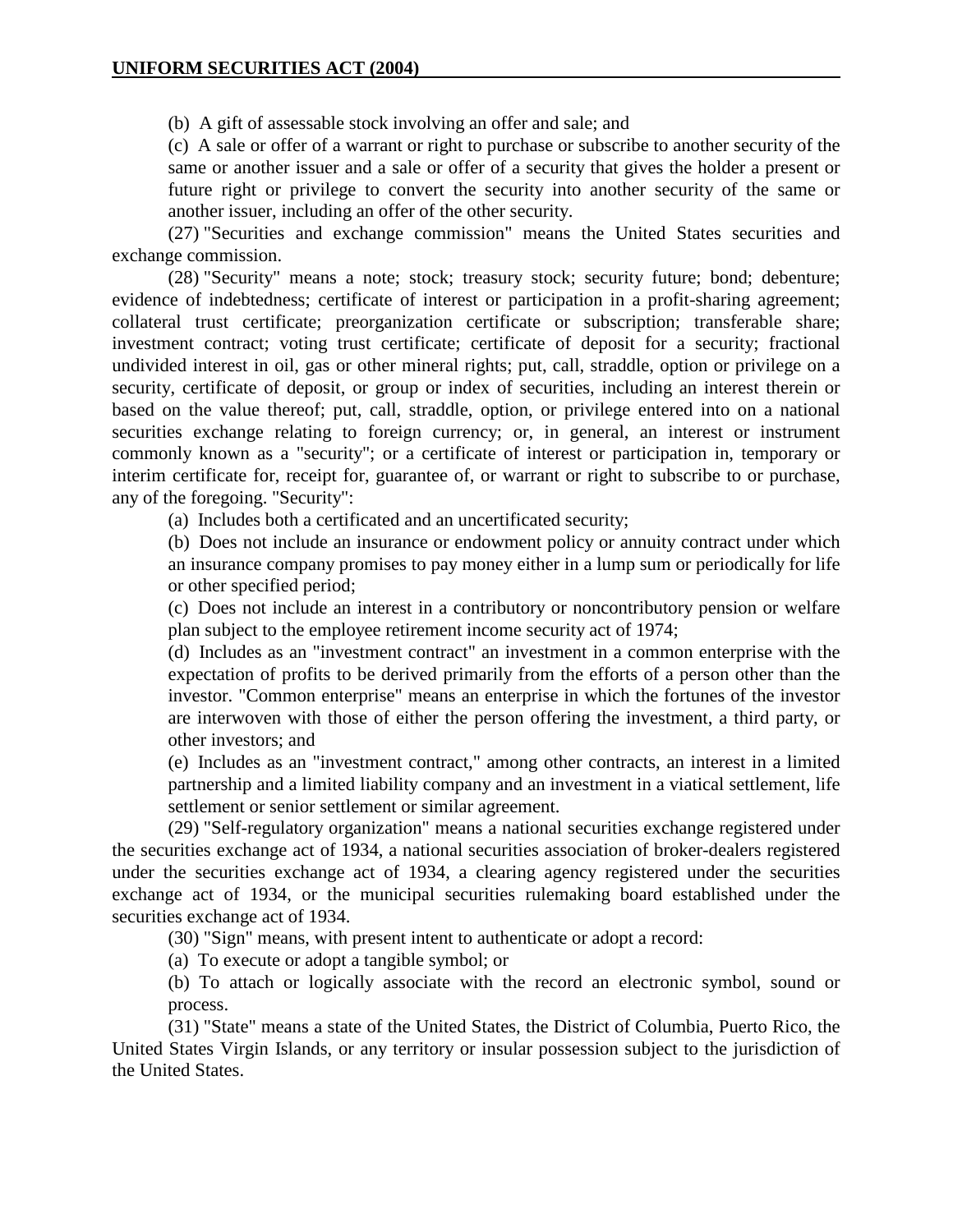**30-14-103. REFERENCES TO FEDERAL STATUTES.** "Securities act of 1933" (15 U.S.C. 77a et seq.), "securities exchange act of 1934" (15 U.S.C. 78a et seq.), "public utility holding company act of 1935" (15 U.S.C. 79 et seq.), "investment company act of 1940" (15 U.S.C. 80a-1 et seq.), "investment advisers act of 1940" (15 U.S.C. 80b-1 et seq.), "employee retirement income security act of 1974" (29 U.S.C. 1001 et seq.), "national housing act" (12 U.S.C. 1701 et seq.), "commodity exchange act" (7 U.S.C. 1 et seq.), "internal revenue code" (26 U.S.C. 1 et seq.), "securities investor protection act of 1970" (15 U.S.C. 78aaa et seq.), "securities litigation uniform standards act of 1998" (112 Stat. 3227), "small business investment act of 1958" (15 U.S.C. 661 et seq.), and "electronic signatures in global and national commerce act" (15 U.S.C. 7001 et seq.) mean those statutes and the rules and regulations adopted under those statutes, as in effect on the date of enactment of this chapter.

**30-14-104. REFERENCES TO FEDERAL AGENCIES.** A reference in this chapter to an agency or department of the United States is also a reference to a successor agency or department.

**30-14-105. ELECTRONIC RECORDS AND SIGNATURES.** This chapter modifies, limits and supersedes the federal electronic signatures in global and national commerce act, but does not modify, limit or supersede section  $101(c)$  of that act (15 U.S.C. 7001(c)) or authorize electronic delivery of any of the notices described in section 103(b) of that act (15 U.S.C. 7003(b)). This chapter authorizes the filing of records and signatures, when specified by provisions of this chapter or by a rule adopted or an order issued under this chapter, in a manner consistent with section 104(a) of that act (15 U.S.C. 7004(a)).

## **PART 2. EXEMPTIONS FROM REGISTRATION OF SECURITIES**

**30-14-201. EXEMPT SECURITIES**. The following securities are exempt from the requirements of sections 30-14-301 through 30-14-306, Idaho Code, and section 30-14-504, Idaho Code:

(1) A security, including a revenue obligation or a separate security as defined in rule 131 (17 CFR 230.131) adopted under the securities act of 1933, issued, insured or guaranteed by the United States; by a state; by a political subdivision of a state; by a public authority, agency, or instrumentality of one (1) or more states; by a political subdivision of one (1) or more states; or by a person controlled or supervised by and acting as an instrumentality of the United States under authority granted by congress; or a certificate of deposit for any of the foregoing;

(2) A security issued, insured or guaranteed by a foreign government with which the United States maintains diplomatic relations, or any of its political subdivisions, if the security is recognized as a valid obligation by the issuer, insurer or guarantor;

(3) A security issued by and representing, or that will represent, an interest in or a direct obligation of, or be guaranteed by:

(a) An international banking institution;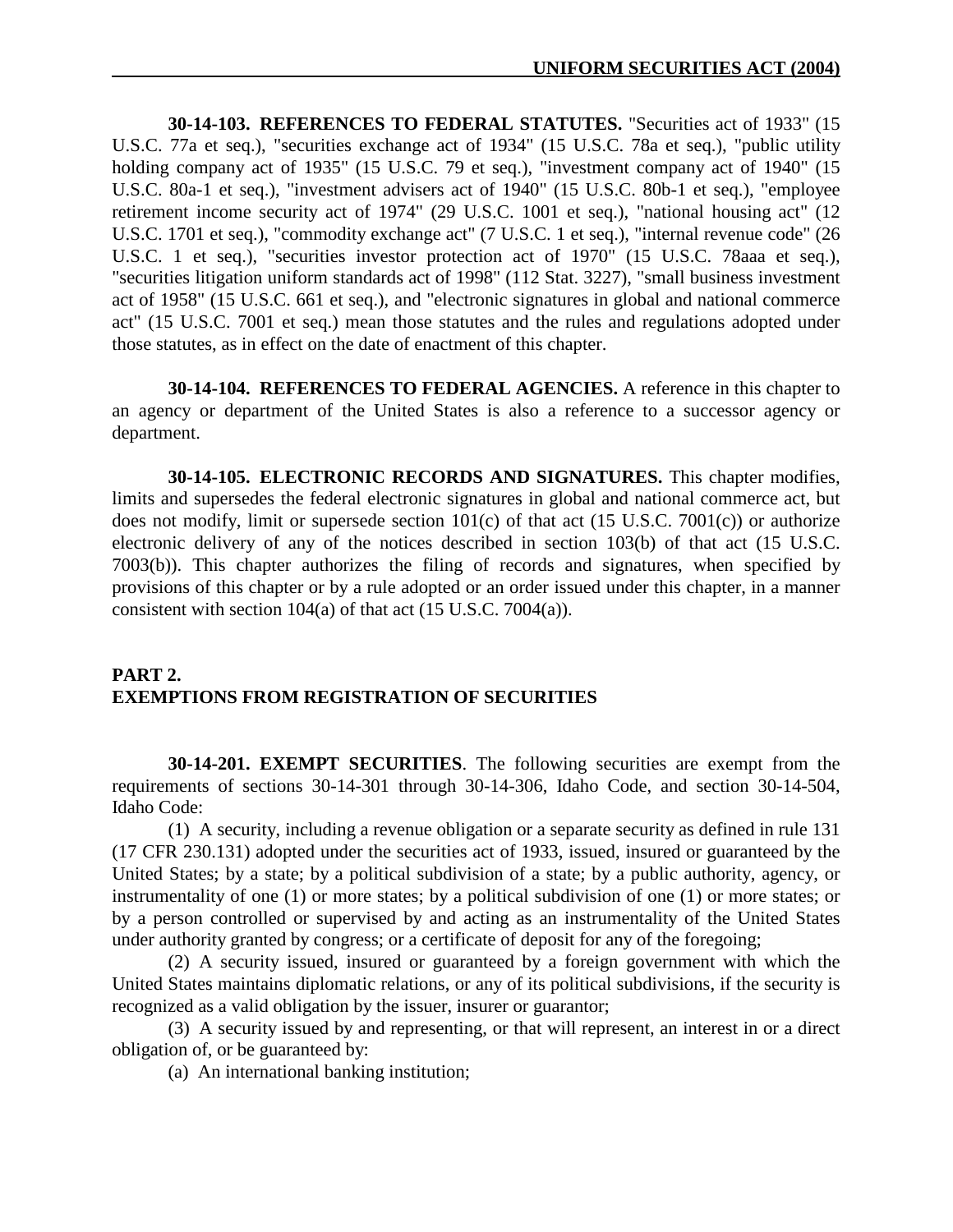(b) A banking institution organized under the laws of the United States; a member bank of the federal reserve system; or a depository institution a substantial portion of the business of which consists or will consist of receiving deposits or share accounts that are insured to the maximum amount authorized by statute by the federal deposit insurance corporation, the national credit union share insurance fund, or a successor authorized by federal law, or exercising fiduciary powers that are similar to those permitted for national banks under the authority of the comptroller of currency pursuant to section 1 of public law 87-722 (12 U.S.C. 92a); or

(c) Any other depository institution, or any trust company organized or chartered under the laws of this state, unless by rule or order the administrator proceeds under section 30-14-204, Idaho Code;

(4) A security issued by and representing an interest in, or a debt of, or insured or guaranteed by, an insurance company authorized to do business in this state;

(5) A security issued or guaranteed by a railroad, other common carrier, public utility, or public utility holding company that is:

(a) Regulated in respect to its rates and charges by the United States or a state;

(b) Regulated in respect to the issuance or guarantee of the security by the United States, a state, Canada, or a Canadian province or territory; or

(c) A public utility holding company registered under the public utility holding company act of 1935 or a subsidiary of such a registered holding company within the meaning of that act;

(6) A federal covered security specified in section  $18(b)(1)$  of the securities act of 1933 (15 U.S.C. 77r(b)(1)) or by a rule adopted under that provision or a security listed or approved for listing on another securities market specified by rule under this chapter; a put or a call option contract; a warrant; a subscription right on or with respect to such securities; or an option or similar derivative security on a security or an index of securities or foreign currencies issued by a clearing agency registered under the securities exchange act of 1934 and listed or designated for trading on a national securities exchange, a facility of a national securities exchange, or a facility of a national securities association registered under the securities exchange act of 1934 or an offer or sale, of the underlying security in connection with the offer, sale, or exercise of an option or other security that was exempt when the option or other security was written or issued; or an option or a derivative security designated by the securities and exchange commission under section 9(b) of the securities exchange act of 1934 (15 U.S.C. 78i(b));

(7) A security issued by a person organized and operated exclusively for religious, educational, benevolent, fraternal, charitable, social, athletic or reformatory purposes, or as a chamber of commerce, and not for pecuniary profit, no part of the net earnings of which inures to the benefit of a private stockholder or other person, or a security of a company that is excluded from the definition of an investment company under section  $3(c)(10)(b)$  of the investment company act of 1940 (15 U.S.C. 80a-3(c)(10)(B)); except that with respect to the offer or sale of a note, bond, debenture or other evidence of indebtedness issued by such a person, a rule may be adopted under this chapter limiting the availability of this exemption by classifying securities, persons and transactions, imposing different requirements for different classes, specifying with respect to paragraph (b) of this subsection the scope of the exemption and the grounds for denial or suspension, and requiring an issuer: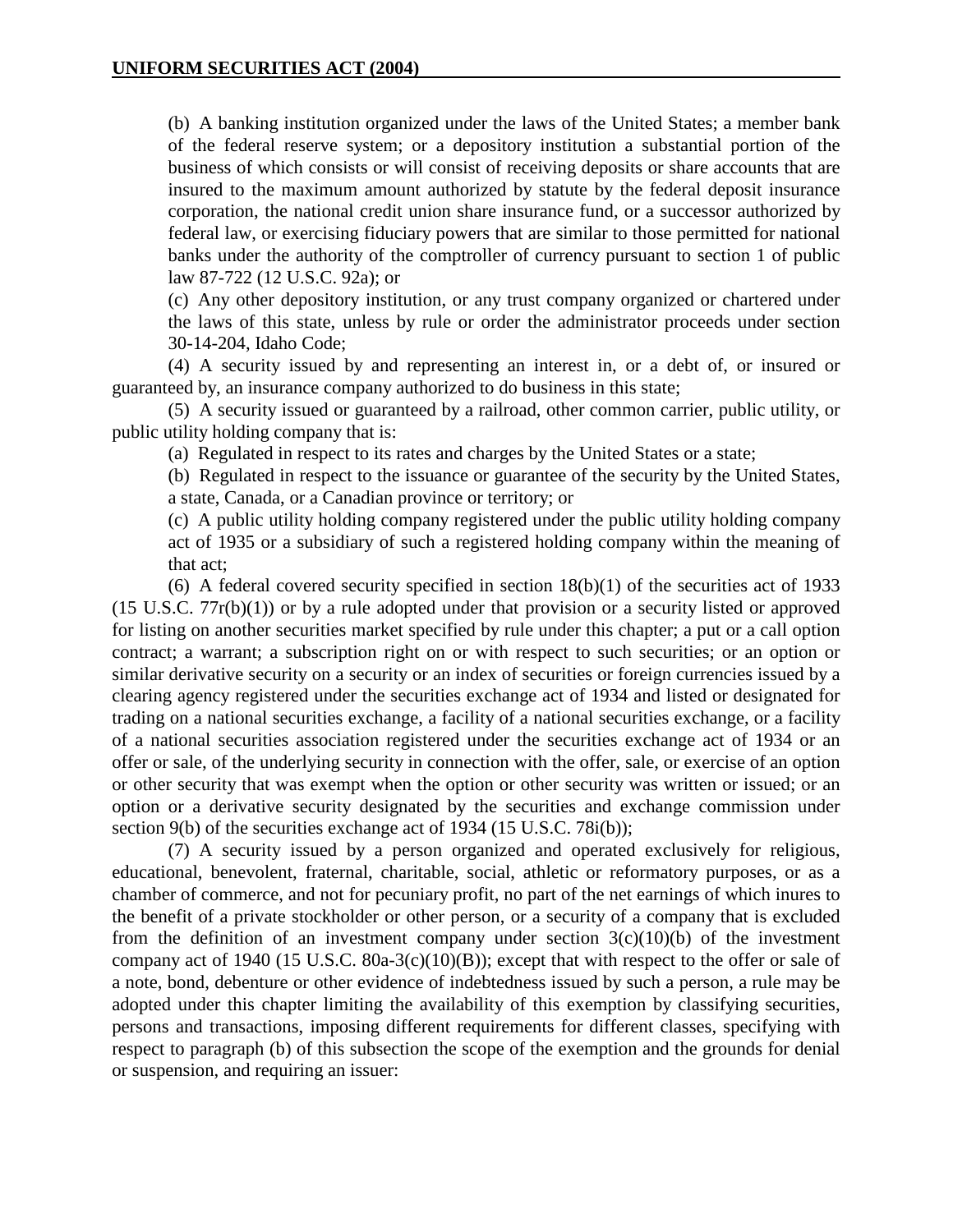(a) To file a notice specifying the material terms of the proposed offer or sale and copies of any proposed sales and advertising literature to be used and provide that the exemption becomes effective if the administrator does not disallow the exemption within the period established by the rule;

(b) To file a request for exemption authorization for which a rule under this chapter may specify the scope of the exemption, the requirement of an offering statement, the filing of sales and advertising literature, the filing of consent to service of process complying with section 30-14-611, Idaho Code, and grounds for denial or suspension of the exemption; or (c) To register under section 30-14-304, Idaho Code;

(8) A member's or owner's interest in, or a retention certificate or like security given in lieu of a cash patronage dividend issued by, a cooperative organized and operated as a nonprofit membership cooperative under the cooperative laws of a state, but not a member's or owner's interest, retention certificate, or like security sold to persons other than bona fide members of the cooperative;

(9) An equipment trust certificate with respect to equipment leased or conditionally sold to a person, if any security issued by the person would be exempt under this section or would be a federal covered security under section 18(b)(1) of the securities act of 1933 (15 U.S.C.  $77r(b)(1)$ ; and

(10) Any security issued by a domestic or foreign corporation, partnership, trust or association engaged in actual mining operations or the exploration and development of mining properties in this state, whether or not sold through a broker-dealer, provided the following conditions are met:

(a) The term "actual mining operations" within the meaning of this subsection does not include the development or production of gas or oil;

(b) The total amount of the securities to be offered and sold does not exceed five hundred thousand dollars (\$500,000) in any twelve (12) month period;

(c) All sales brochures, pamphlets, advertisements and literature are filed with the director prior to being used;

(d) At least eighty percent (80%) of the gross amount paid by the purchasers of the securities is used in actual mining operations or for actual exploration and development expenses, including legal, accounting, engineering and geological expenses; and

(e) The issuer shall file a report in a form prescribed by the director and at such times that the director by rule may provide, not to exceed once every three (3) months, stating the number of shares or amount of other securities sold, the number of purchasers, the amount of money obtained by the issuer from the sales, and the manner in which the moneys have been expended.

**30-14-202. EXEMPT TRANSACTIONS.** The following transactions are exempt from the requirements of sections 30-14-301 through 30-14-306, Idaho Code, and section 30-14-504, Idaho Code:

(1) An isolated nonissuer transaction, whether or not effected by or through a broker-dealer;

(2) A nonissuer transaction by or through a broker-dealer registered, or exempt from registration under this chapter, and a resale transaction by a sponsor of a unit investment trust registered under the investment company act of 1940, in a security of a class that has been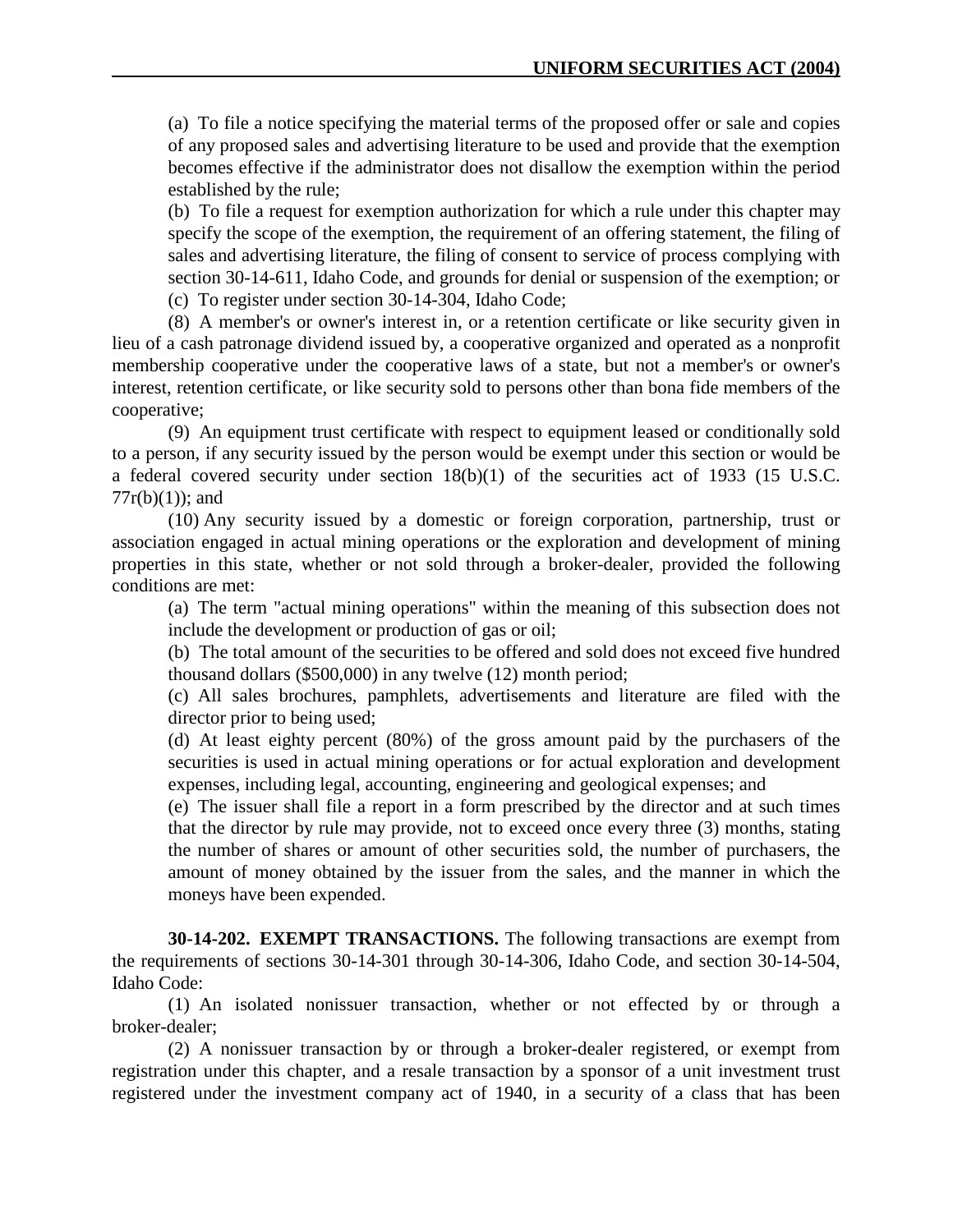outstanding in the hands of the public for at least ninety (90) days, if, at the date of the transaction:

(a) The issuer of the security is engaged in business, the issuer is not in the organizational stage or in bankruptcy or receivership, and the issuer is not a blank check, blind pool, or shell company that has no specific business plan or purpose or has indicated that its primary business plan is to engage in a merger or combination of the business with, or an acquisition of, an unidentified person;

(b) The security is sold at a price reasonably related to its current market price;

(c) The security does not constitute the whole or part of an unsold allotment to, or a subscription or participation by, the broker-dealer as an underwriter of the security or a redistribution;

(d) A nationally recognized securities manual or its electronic equivalent designated by any rule adopted or an order issued under this chapter or a record filed with the securities and exchange commission that is publicly available and contains:

(i) A description of the business and operations of the issuer;

(ii) The names of the issuer's executive officers and the names of the issuer's directors, if any;

(iii) An audited balance sheet of the issuer as of a date within eighteen (18) months before the date of the transaction or, in the case of a reorganization or merger when the parties to the reorganization or merger each had an audited balance sheet, a pro forma balance sheet for the combined organization; and

(iv) An audited income statement for each of the issuer's two (2) immediately previous fiscal years or for the period of existence of the issuer, whichever is shorter, or, in the case of a reorganization or merger when each party to the reorganization or merger had audited income statements, a pro forma income statement; and

(e) Any one (1) of the following requirements is met:

(i) The issuer of the security has a class of equity securities listed on a national securities exchange registered under section 6 of the securities exchange act of 1934 or designated for trading on the national association of securities dealers automated quotation system;

(ii) The issuer of the security is a unit investment trust registered under the investment company act of 1940;

(iii) The issuer of the security, including its predecessors, has been engaged in continuous business for at least three (3) years; or

(iv) The issuer of the security has total assets of at least two million dollars (\$2,000,000) based on an audited balance sheet as of a date within eighteen (18) months before the date of the transaction or, in the case of a reorganization or merger when the parties to the reorganization or merger each had such an audited balance sheet, a pro forma balance sheet for the combined organization;

(3) A nonissuer transaction by or through a broker-dealer registered or exempt from registration under this chapter in a security of a foreign issuer that is a margin security defined in regulations or rules adopted by the board of governors of the federal reserve system;

(4) A nonissuer transaction by or through a broker-dealer registered or exempt from registration under this chapter in an outstanding security if the guarantor of the security files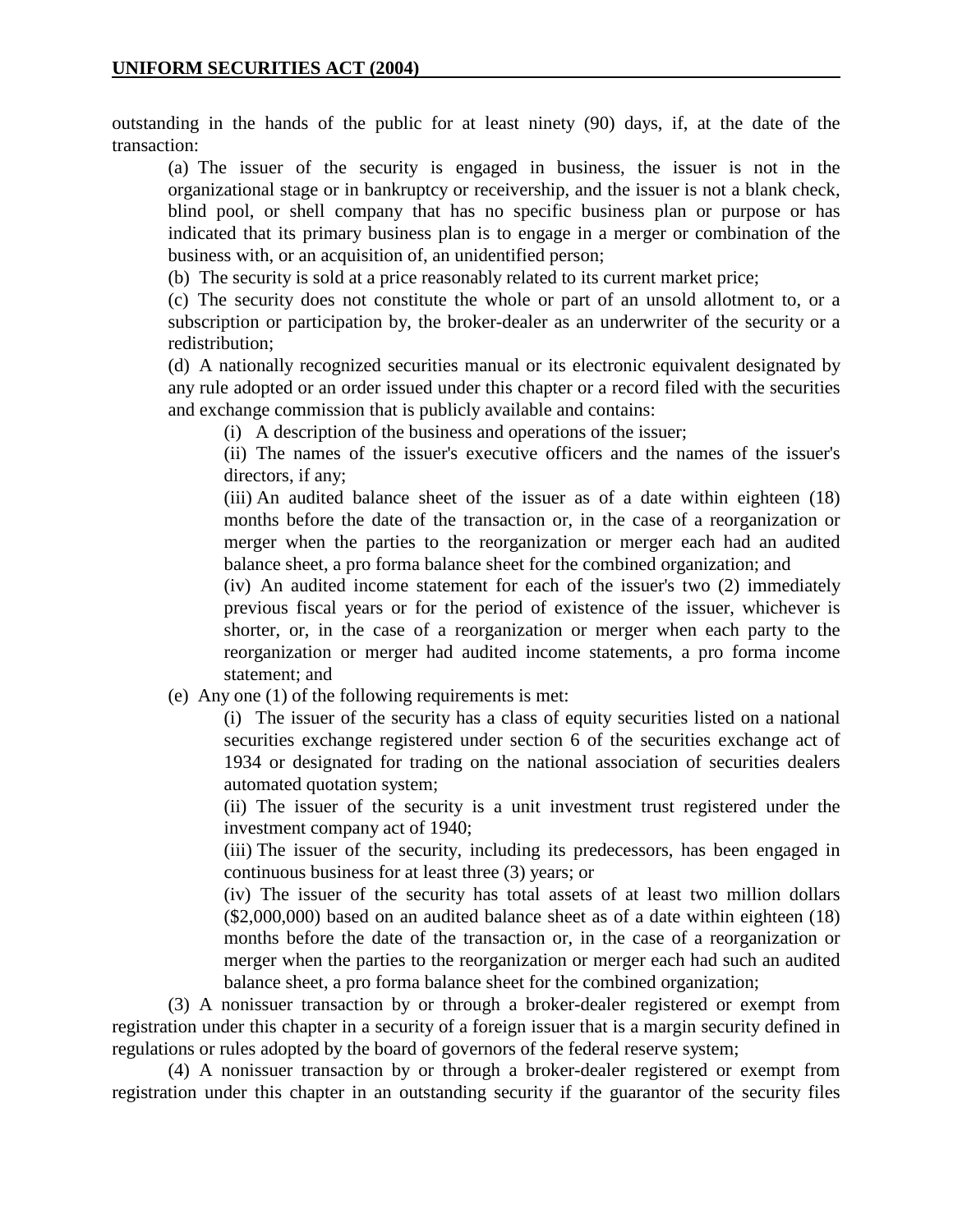reports with the securities and exchange commission under the reporting requirements of section 13 or 15(d) of the securities exchange act of 1934 (15 U.S.C. 78m or 78o(d));

(5) A nonissuer transaction by or through a broker-dealer registered or exempt from registration under this chapter in a security that:

(a) Is rated at the time of the transaction by a nationally recognized statistical rating organization in one (1) of its four (4) highest rating categories; or

(b) Has a fixed maturity or a fixed interest or dividend, if:

(i) A default has not occurred during the current fiscal year or within the three

(3) previous fiscal years of the issuer or any predecessor, in the payment of principal, interest, or dividends on the security; and

(ii) The issuer is engaged in business, is not in the organizational stage or in bankruptcy or receivership, and is not and has not been within the previous twelve (12) months a blank check, blind pool, or shell company that has no specific business plan or purpose or has indicated that its primary business plan is to engage in a merger or combination of the business with, or an acquisition of, an unidentified person;

(6) A nonissuer transaction by or through a broker-dealer registered or exempt from registration under this chapter effecting an unsolicited order or offer to purchase;

(7) A nonissuer transaction executed by a bona fide pledgee without the purpose of evading this chapter;

(8) A nonissuer transaction by a federal covered investment adviser with investments under management in excess of one hundred million dollars (\$100,000,000) acting in the exercise of discretionary authority in a signed record for the account of others;

(9) A transaction in a security, whether or not the security or transaction is otherwise exempt, in exchange for one (1) or more bona fide outstanding securities, claims, or property interests, or partly in such exchange and partly for cash, if the terms and conditions of the issuance and exchange or the delivery and exchange and the fairness of the terms and conditions have been approved by the administrator after a hearing as provided in section 30-14-202A, Idaho Code, or otherwise;

(10) A transaction between the issuer or other person on whose behalf the offering is made and an underwriter, or among underwriters;

(11) A transaction in a note, bond, debenture or other evidence of indebtedness secured by a mortgage or other security agreement if the note, bond, debenture or other evidence of indebtedness is offered and sold with the mortgage or other security agreement as a unit;

(12) A transaction by an executor, administrator of an estate, sheriff, marshal, receiver, trustee in bankruptcy, guardian or conservator;

(13) A sale or offer to sell to:

(a) An institutional investor;

(b) A federal covered investment adviser; or

(c) Any other person exempted by a rule adopted or an order issued under this chapter;

(14) A sale or an offer to sell securities of an issuer, if the transaction is part of a single issue in which:

(a) Not more than ten (10) purchasers are present in this state during any twelve (12) consecutive months, other than those designated in subsection (13) of this section;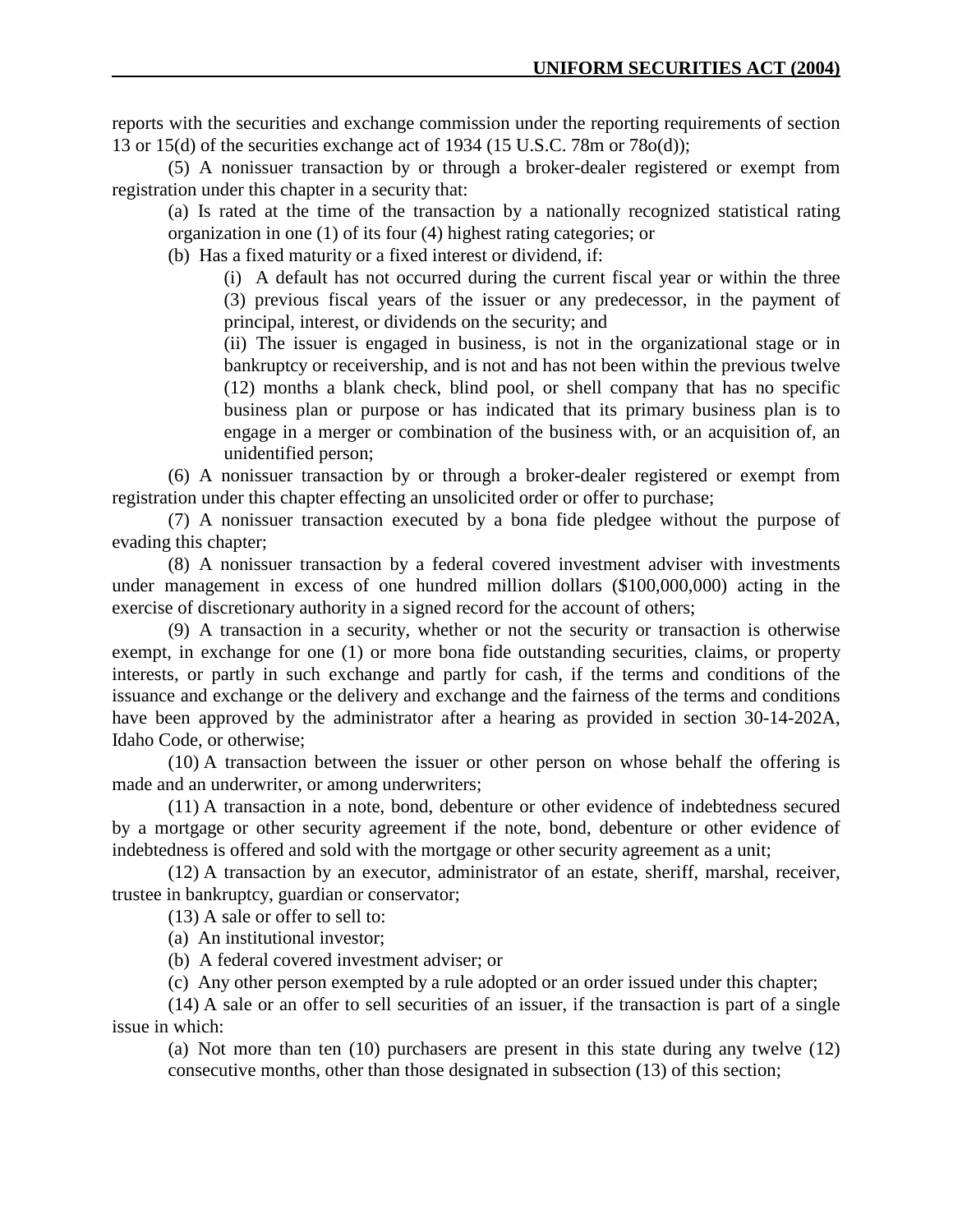(b) A general solicitation or general advertising is not made in connection with the offer to sell or sale of the securities;

(c) A commission or other remuneration is not paid or given, directly or indirectly, to a person other than a broker-dealer registered under this chapter or an agent registered under this chapter for soliciting a prospective purchaser in this state; and

(d) The issuer reasonably believes that all the purchasers in this state, other than those designated in subsection (13) of this section, are purchasing for investment;

(15) A transaction under an offer to existing security holders of the issuer, including persons that at the date of the transaction are holders of convertible securities, options or warrants, if a commission or other remuneration, other than a standby commission, is not paid or given, directly or indirectly, for soliciting a security holder in this state;

(16) An offer to sell, but not a sale, of a security not exempt from registration under the securities act of 1933 if:

(a) A registration or offering statement or similar record as required under the securities act of 1933 has been filed, but is not effective, or the offer is made in compliance with rule 165 adopted under the securities act of 1933 (17 CFR 230.165); and

(b) A stop order of which the offeror is aware has not been issued against the offeror by the administrator or the securities and exchange commission, and an audit, inspection or proceeding that is public and that may culminate in a stop order is not known by the offeror to be pending;

(17) An offer to sell, but not a sale, of a security exempt from registration under the securities act of 1933 if:

(a) A registration statement has been filed under this chapter, but is not effective;

(b) A solicitation of interest is provided in a record to offerees in compliance with a rule adopted by the administrator under this chapter; and

(c) A stop order of which the offeror is aware has not been issued by the administrator under this chapter and an audit, inspection or proceeding that may culminate in a stop order is not known by the offeror to be pending;

(18) A transaction involving the distribution of the securities of an issuer to the security holders of another person in connection with a merger, consolidation, exchange of securities, sale of assets, or other reorganization to which the issuer, or its parent or subsidiary and the other person, or its parent or subsidiary, are parties;

(19) A rescission offer, sale or purchase under section 30-14-510, Idaho Code;

(20) An offer or sale of a security to a person not a resident of this state and not present in this state if the offer or sale does not constitute a violation of the laws of the state or foreign jurisdiction in which the offeree or purchaser is present and is not part of an unlawful plan or scheme to evade this chapter;

(21) Employees' stock purchase, savings, option, profit-sharing, pension, or similar employees' benefit plan, including any securities, plan interests, and guarantees issued under a compensatory benefit plan or compensation contract, contained in a record, established by the issuer, its parents, its majority-owned subsidiaries, or the majority-owned subsidiaries of the issuer's parent for the participation of their employees including offers or sales of such securities to:

(a) Directors; general partners; trustees, if the issuer is a business trust; officers; consultants; and advisers;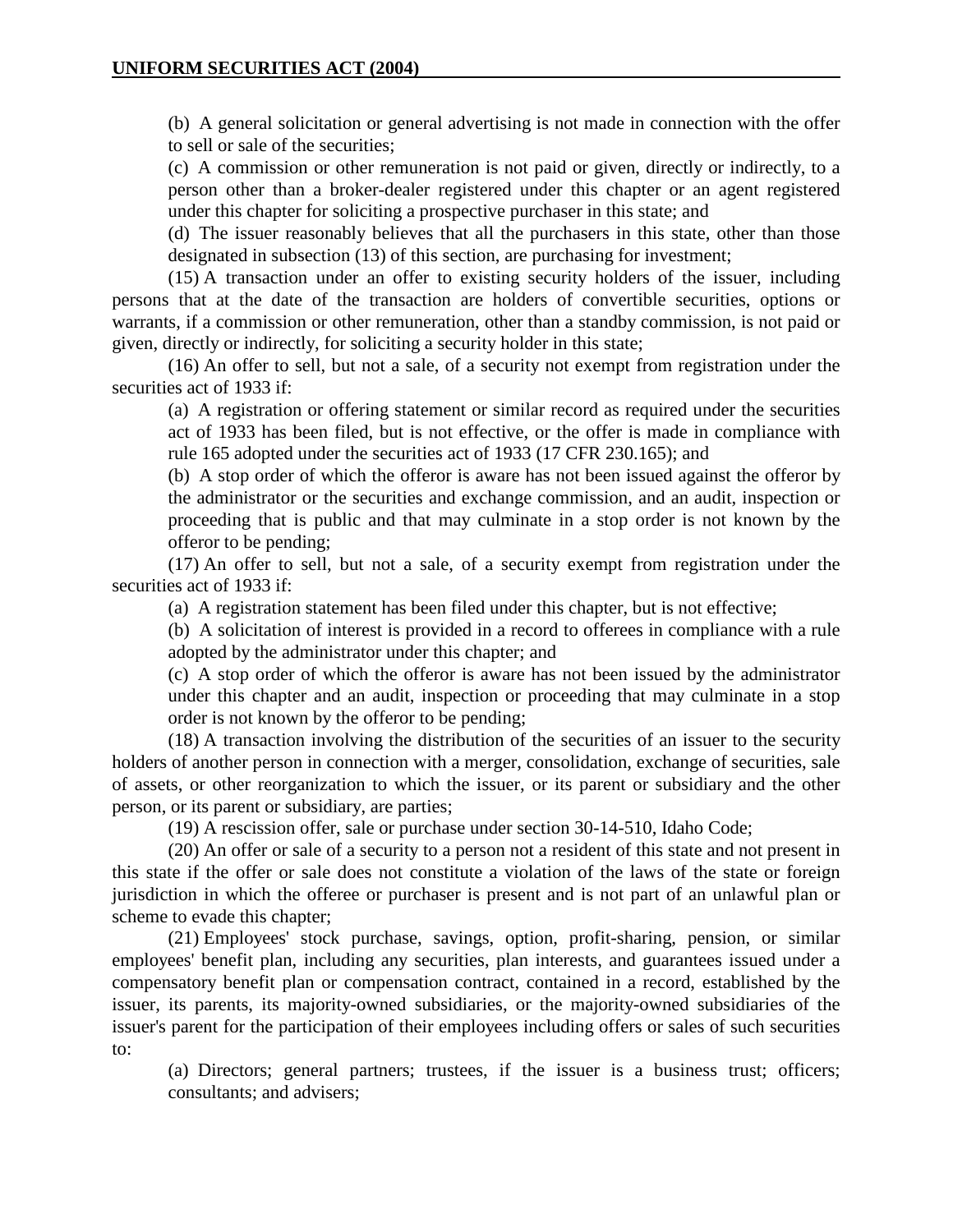(b) Family members who acquire such securities from those persons through gifts or domestic relations orders;

(c) Former employees, directors, general partners, trustees, officers, consultants and advisers if those individuals were employed by or providing services to the issuer when the securities were offered; and

(d) Insurance agents who are exclusive insurance agents of the issuer, or the issuer's subsidiaries or parents, or who derive more than fifty percent (50%) of their annual income from those organizations;

(22) A transaction involving:

(a) A stock dividend or equivalent equity distribution, whether the corporation or other business organization distributing the dividend or equivalent equity distribution is the issuer or not, if nothing of value is given by stockholders or other equity holders for the dividend or equivalent equity distribution other than the surrender of a right to a cash or property dividend if each stockholder or other equity holder may elect to take the dividend or equivalent equity distribution in cash, property or stock;

(b) An act incident to a judicially approved reorganization in which a security is issued in exchange for one (1) or more outstanding securities, claims, or property interests, or partly in such exchange and partly for cash; or

(c) The solicitation of tenders of securities by an offeror in a tender offer in compliance with rule 162 adopted under the securities act of 1933 (17 CFR 230.162); or

(23) A nonissuer transaction in an outstanding security by or through a broker-dealer registered or exempt from registration under this chapter, if the issuer is a reporting issuer in a foreign jurisdiction designated by this subsection or by a rule adopted or an order issued under this chapter; has been subject to continuous reporting requirements in the foreign jurisdiction for not less than one hundred eighty (180) days before the transaction; and the security is listed on the foreign jurisdiction's securities exchange that has been designated by this subsection or by a rule adopted or an order issued under this chapter, or is a security of the same issuer that is of senior or substantially equal rank to the listed security or is a warrant or right to purchase or subscribe to any of the foregoing. For purposes of this subsection, Canada, together with its provinces and territories, is a designated foreign jurisdiction and the Toronto stock exchange, inc., is a designated securities exchange. After an administrative hearing in compliance with chapter 52, title 67, Idaho Code, the administrator, by rule adopted or an order issued under this chapter, may revoke the designation of a securities exchange under this subsection, if the administrator finds that revocation is necessary or appropriate in the public interest and for the protection of investors.

**30-14-202A. FAIRNESS HEARING.** (a) The administrator is expressly authorized to hold a hearing and consider the fairness of the terms and conditions of a transaction described in section 30-14-202(9), Idaho Code. This section 30-14-202A, Idaho Code, is intended to provide for a fairness hearing before the administrator with respect to transactions which, if approved by the administrator, will be exempt from the registration requirements of the federal securities laws under section  $3(a)(10)$  of the securities act of 1933, or any section comparable thereto which may subsequently be enacted.

(b) An application for approval shall describe the proposed transaction and shall be in such form, contain such information and be accompanied by such documents as the administrator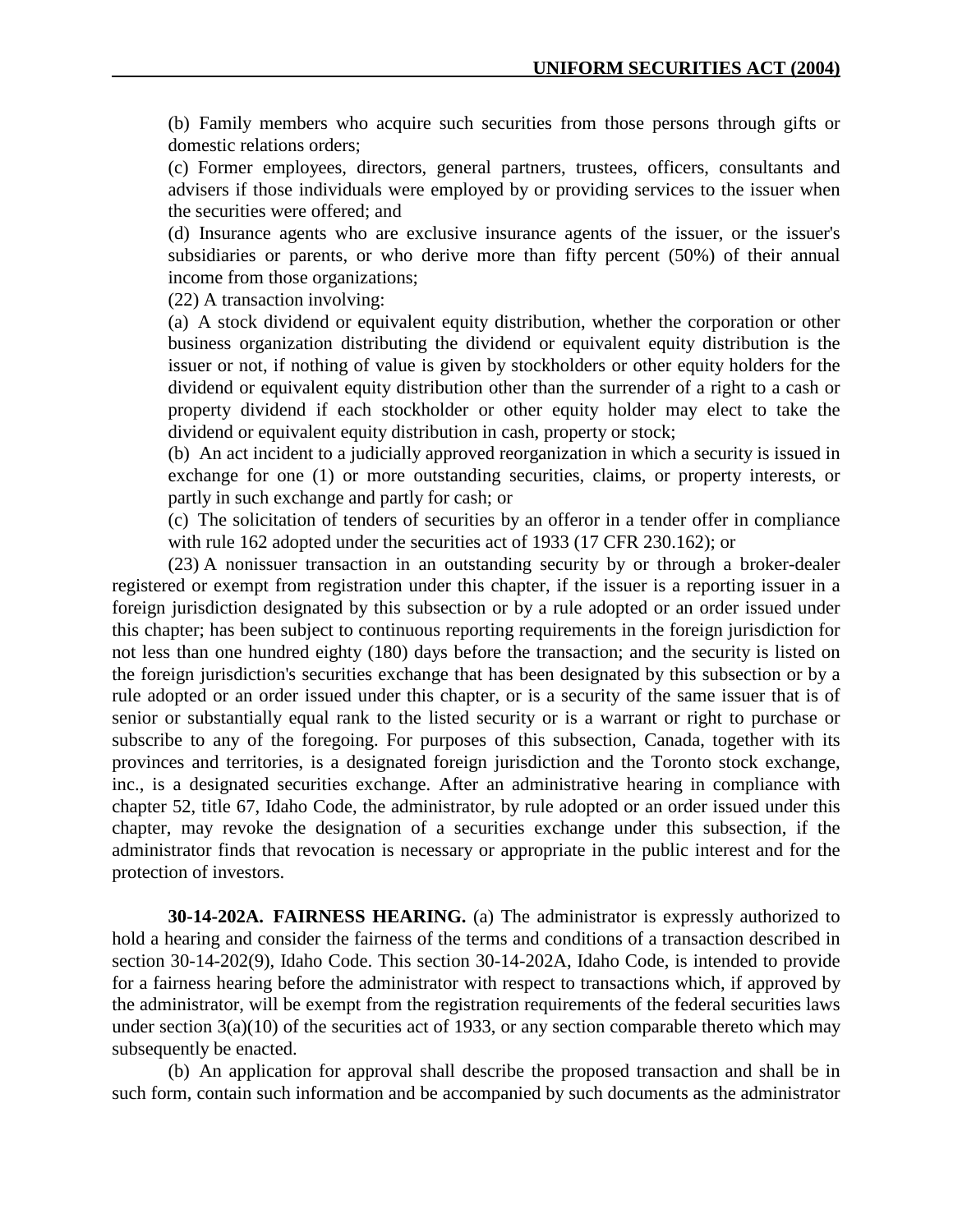shall reasonably require by rule or otherwise. The applicant shall pay to the administrator a filing fee of three hundred dollars (\$300) and shall file with the administrator an undertaking to defray the costs of a hearing officer and a stenographer for the hearing.

(c) An application for approval shall be set for hearing within thirty (30) days after the filing of an application. The applicant shall give notice of the hearing to all persons to whom securities are to be issued in the proposed transaction, and all such persons shall have the right to appear at the hearing.

(d) Within ten (10) days after the hearing, the administrator shall issue an order either granting or denying approval of the terms of conditions of the proposed plan. The order shall grant approval if the proposed transaction is fair, equitable and free from fraud. The order shall deny approval if the proposed transaction is unfair, inequitable or not free from fraud.

**30-14-203. ADDITIONAL EXEMPTIONS AND WAIVERS.** (1) A rule adopted or an order issued under this chapter may exempt a security, transaction or offer.

(2) A rule adopted under this chapter may exempt a class of securities, transactions or offers from any or all of the requirements of sections 30-14-301 through 30-14-306, Idaho Code, and section 30-14-504, Idaho Code.

(3) An order issued under this chapter may waive, in whole or in part, any or all of the conditions for an exemption or offer under sections 30-14-201 and 30-14-202, Idaho Code.

**30-14-204. DENIAL, SUSPENSION, REVOCATION, CONDITION OR LIMITATION OF EXEMPTIONS.** (a) Enforcement related powers. Except with respect to a federal covered security or a transaction involving a federal covered security, an order under this chapter may deny, suspend application of, condition, limit, or revoke an exemption created under section 30-14-201(3)(c), (7) or (8), Idaho Code, or section 30-14-202, Idaho Code, or an exemption or waiver created pursuant to section 30-14-203, Idaho Code, with respect to a specific security, transaction or offer. An order under this section may be issued only pursuant to the procedures set forth in section 30-14-306(d) or 30-14-604, Idaho Code, and only prospectively.

(b) Knowledge of order required. A person does not violate section 30-14-301, 30-14-303 through 30-14-306, 30-14-504 or 30-14-510, Idaho Code, by an offer to sell, offer to purchase, sale, or purchase effected after the entry of an order issued under this section if the person did not know, and in the exercise of reasonable care could not have known, of the order.

## **PART 3. REGISTRATION OF SECURITIES AND NOTICE FILING OF FEDERAL COVERED SECURITIES**

**30-14-301. SECURITIES REGISTRATION REQUIREMENT.** It is unlawful for a person to offer or sell a security in this state unless:

(a) The security is a federal covered security;

- (b) The security, transaction or offer is exempted from registration under sections 30-14-201 through 30-14-203, Idaho Code; or
	- (c) The security is registered under this chapter.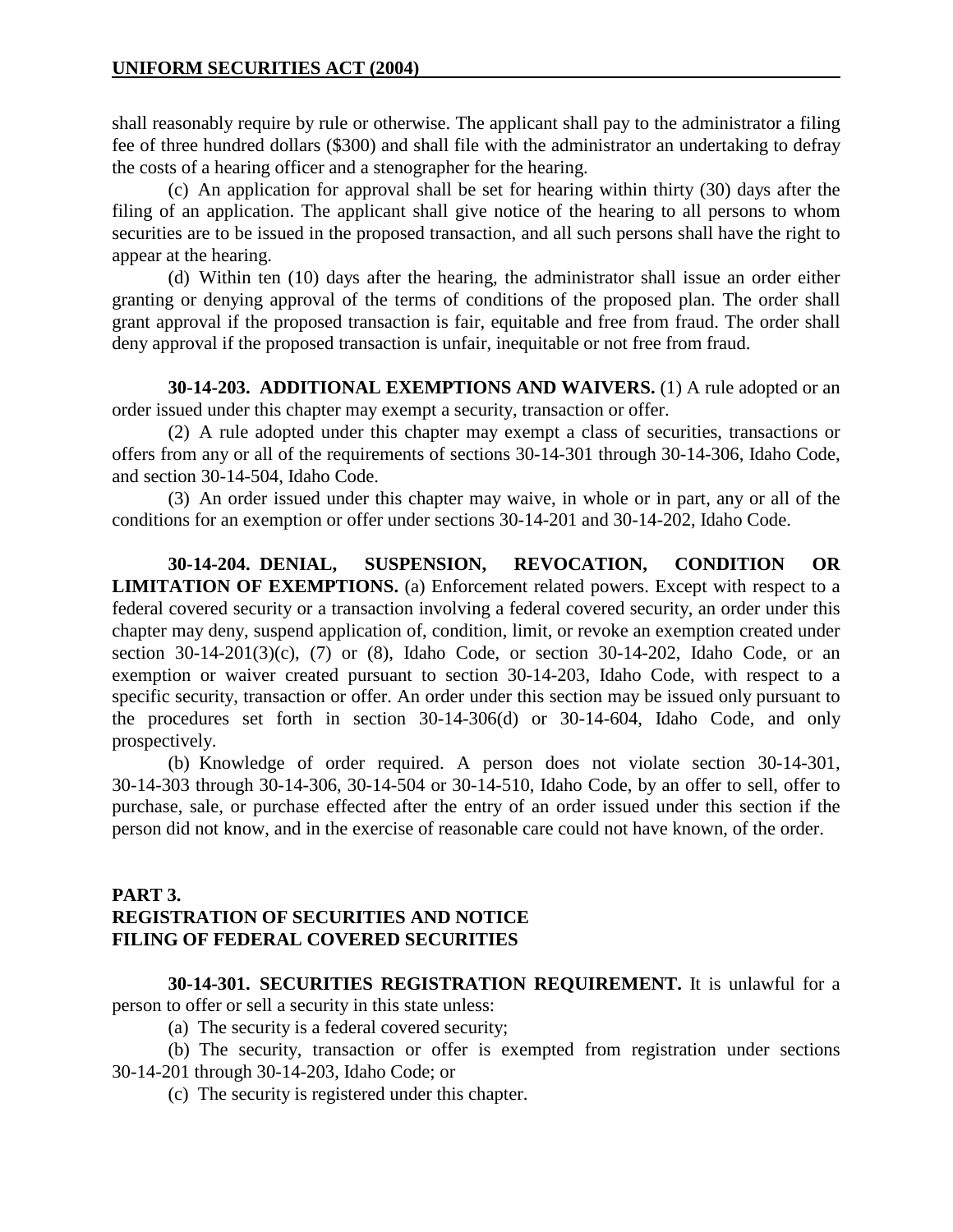**30-14-302. NOTICE FILING.** (a) Required filing of records. With respect to a federal covered security, as defined in section 18(b)(2) of the securities act of 1933 (15 U.S.C.  $77r(b)(2)$ ), that is not otherwise exempt under sections 30-14-201 through 30-14-203, Idaho Code, a rule adopted or an order issued under this chapter may require the filing of any or all of the following records:

(1) Before the initial offer of a federal covered security in this state, all records that are part of a federal registration statement filed with the securities and exchange commission under the securities act of 1933 and a consent to service of process complying with section 30-14-611, Idaho Code, signed by the issuer and the payment of a fee of three hundred dollars (\$300) for mutual funds and one hundred dollars (\$100) for unit investment trusts;

(2) After the initial offer of the federal covered security in this state, all records that are part of an amendment to a federal registration statement filed with the securities and exchange commission under the securities act of 1933; and

(3) To the extent necessary or appropriate to compute fees, a report of the value of the federal covered securities sold or offered to persons present in this state, if the sales data are not included in records filed with the securities and exchange commission; and

(4) Each series or portfolio of an investment company offering shall be required to make a separate notice filing. Separate notice filings for classes of an investment company are not required so long as classes are used solely as a method of distinguishing payment plans within a series or portfolio.

(b) Notice filing effectiveness and renewal. A notice filing under subsection (a) of this section is effective for one (1) year commencing on the later of the notice filing or the effectiveness of the offering filed with the securities and exchange commission. On or before expiration, the issuer may renew a notice filing by filing a copy of those records filed by the issuer with the securities and exchange commission that are required by rule or order under this chapter to be filed and by paying a renewal fee of three hundred dollars (\$300) for mutual funds and one hundred dollars (\$100) for unit investment trusts. A previously filed consent to service of process complying with section 30-14-611, Idaho Code, may be incorporated by reference in a renewal. A renewed notice filing becomes effective upon the expiration of the filing being renewed.

(c) Notice filings for federal covered securities under section 18(b)(4)(D) and (F). With respect to a security that is a federal covered security under section 18(b)(4)(D) and (F) of the securities act of 1933 (15 U.S.C.  $77r(b)(4)(D)$  and (F)), a rule or order under this chapter may require a notice filing by or on behalf of an issuer and may include a copy of form D, or other filing requirements as determined by the director of the department of finance, and the payment of a fee of fifty dollars (\$50.00).

(d) Stop orders. Except with respect to a federal security under section  $18(b)(1)$  of the securities act of 1933 (15 U.S.C. 77r(b)(1)), if the administrator finds that there is a failure to comply with a notice or fee requirement of this section, the administrator may issue a stop order suspending the offer and sale of a federal covered security in this state. If the deficiency is corrected, the stop order is void as of the time of its issuance and no penalty may be imposed by the administrator.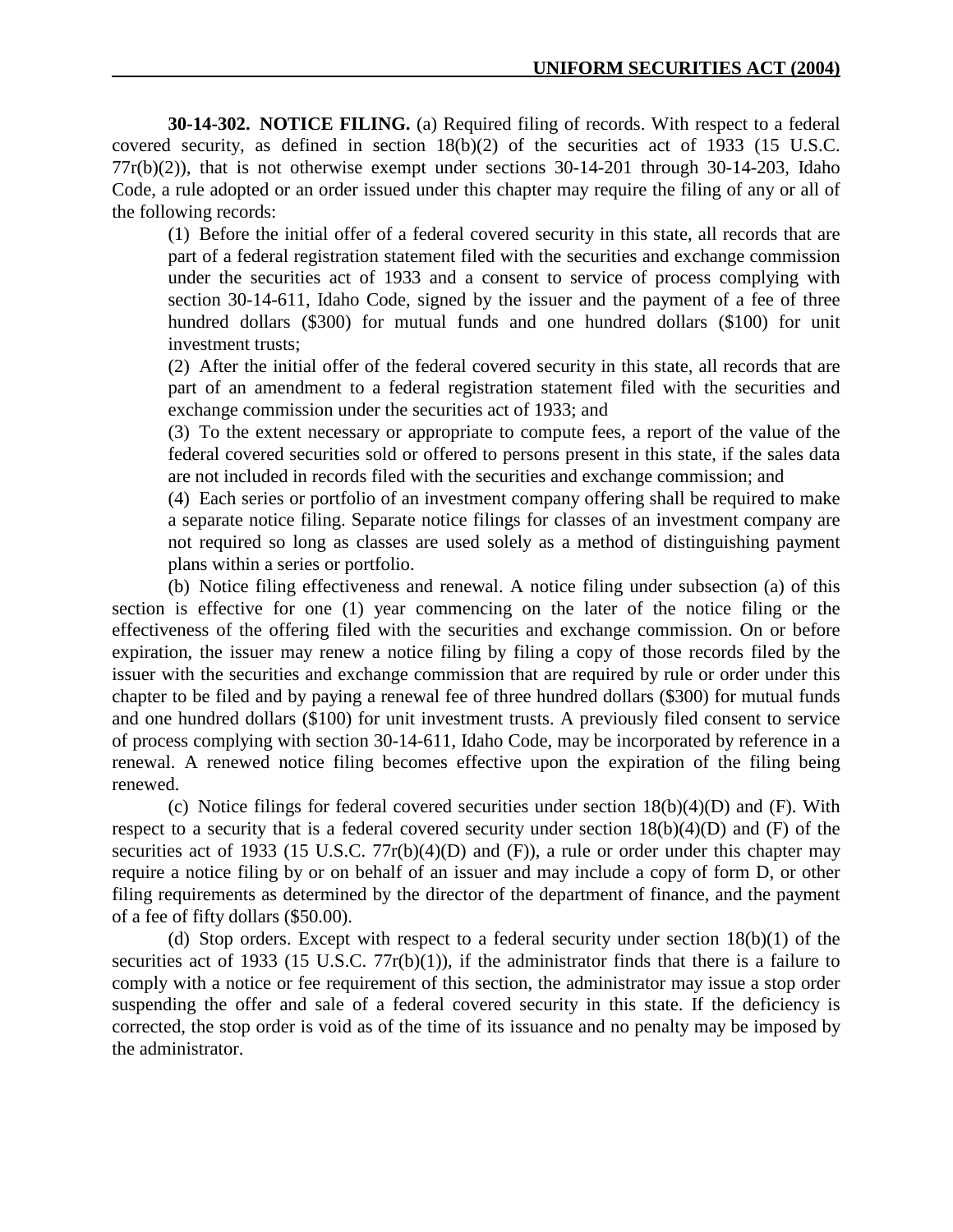**30-14-303. SECURITIES REGISTRATION BY COORDINATION.** (a) Registration permitted. A security for which a registration statement has been filed under the securities act of 1933 in connection with the same offering may be registered by coordination under this section.

(b) Required records. A registration statement and accompanying records under this section must contain or be accompanied by the following records in addition to the information specified in section 30-14-305, Idaho Code, and a consent to service of process complying with section 30-14-611, Idaho Code:

(1) A copy of the latest form of prospectus filed under the securities act of 1933;

(2) A copy of the articles of incorporation and bylaws or their substantial equivalents currently in effect; a copy of any agreement with or among underwriters; a copy of any indenture or other instrument governing the issuance of the security to be registered; and a specimen, copy or description of the security that is required by any rule adopted or an order issued under this chapter;

(3) Copies of any other information or any other records filed by the issuer under the securities act of 1933 requested by the administrator; and

(4) An undertaking to forward each amendment to the federal prospectus, other than an amendment that delays the effective date of the registration statement, promptly after it is filed with the securities and exchange commission.

(c) Conditions for effectiveness of registration statement. A registration statement under this section becomes effective simultaneously with or subsequent to the federal registration statement when all the following conditions are satisfied:

(1) A stop order issued pursuant to subsection (d) of this section or section 30-14-306, Idaho Code, or issued by the securities and exchange commission, is not in effect and a proceeding is not pending against the issuer under section 30-14-306, Idaho Code, and the administrator has not given written notice of deficiencies that are unresolved and that would constitute grounds for a stop order under section 30-14-306, Idaho Code; and

(2) The registration statement has been on file for at least twenty (20) days or a shorter period provided by a rule adopted or an order issued under this chapter.

(d) Notice of federal registration statement effectiveness. The registrant shall promptly notify the administrator in a record of the date when the federal registration statement becomes effective and the content of any price amendment and shall promptly file a record containing the price amendment. If the notice is not timely received, the administrator may issue a stop order, without prior notice or hearing, retroactively denying effectiveness to the registration statement or suspending its effectiveness until compliance with this section. The administrator shall promptly notify the registrant of an order by telegram, telephone or electronic means and shall promptly confirm this notice by a record. If the registrant subsequently complies with the notice requirements of this section, the stop order is void as of the date of its issuance.

(e) Effectiveness of registration statement. If the federal registration statement becomes effective before each of the conditions in this section is satisfied or is waived by the administrator, the registration statement is automatically effective under this chapter when all the conditions are satisfied or waived. If the registrant notifies the administrator of the date when the federal registration statement is expected to become effective, the administrator shall promptly notify the registrant by telegram, telephone or electronic means and shall promptly confirm this notice by a record, indicating whether all the conditions are satisfied or waived and whether the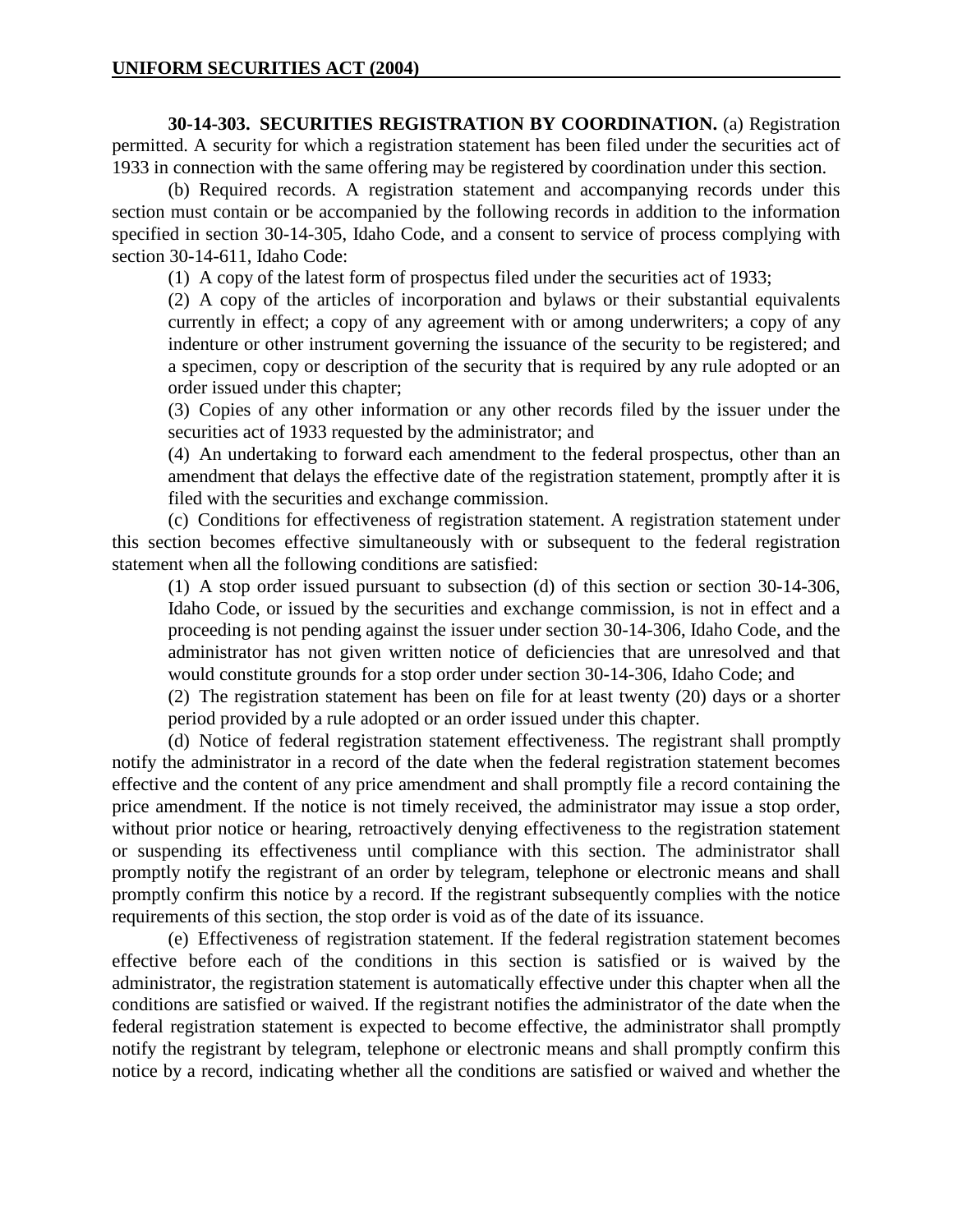administrator intends the institution of a proceeding under section 30-14-306, Idaho Code. The notice by the administrator does not preclude the institution of such a proceeding.

**30-14-304. SECURITIES REGISTRATION BY QUALIFICATION.** (a) Registration permitted. A security may be registered by qualification under this section.

(b) Required records. A registration statement under this section must contain the information or records specified in section 30-14-305, Idaho Code, a consent to service of process complying with section 30-14-611, Idaho Code, and, if required by rule adopted under this chapter, the following information or records unless waived by the administrator for good cause shown:

(1) With respect to the issuer and any significant subsidiary, its name, address, and form of organization; the state or foreign jurisdiction and date of its organization; the general character and location of its business; a description of its physical properties and equipment; and a statement of the general competitive conditions in the industry or business in which it is or will be engaged;

(2) With respect to each director and officer of the issuer, and other person having a similar status or performing similar functions, the person's name, address, and principal occupation for the previous five (5) years; the amount of securities of the issuer held by the person as of the thirtieth day before the filing of the registration statement; the amount of the securities covered by the registration statement to which the person has indicated an intention to subscribe; and a description of any material interest of the person in any material transaction with the issuer or a significant subsidiary effected within the previous three (3) years or proposed to be effected;

(3) With respect to persons covered by paragraph (2) of this subsection, the aggregate sum of the remuneration paid to those persons during the previous twelve (12) months and estimated to be paid during the next twelve (12) months, directly or indirectly, by the issuer, and all predecessors, parents, subsidiaries and affiliates of the issuer;

(4) With respect to a person owning of record or owning beneficially, if known, ten percent (10%) or more of the outstanding shares of any class of equity security of the issuer, the information specified in paragraph (2) of this subsection other than the person's occupation;

(5) With respect to a promoter, if the issuer was organized within the previous three (3) years, the information or records specified in paragraph (2) of this subsection, any amount paid to the promoter within that period or intended to be paid to the promoter, and the consideration for the payment;

(6) With respect to a person on whose behalf any part of the offering is to be made in a nonissuer distribution, the person's name and address; the amount of securities of the issuer held by the person as of the date of the filing of the registration statement; a description of any material interest of the person in any material transaction with the issuer or any significant subsidiary effected within the previous three (3) years or proposed to be effected; and a statement of the reasons for making the offering;

(7) The capitalization and long-term debt, on both a current and pro forma basis, of the issuer and any significant subsidiary, including a description of each security outstanding or being registered or otherwise offered, and a statement of the amount and kind of consideration, whether in the form of cash, physical assets, services, patents, goodwill, or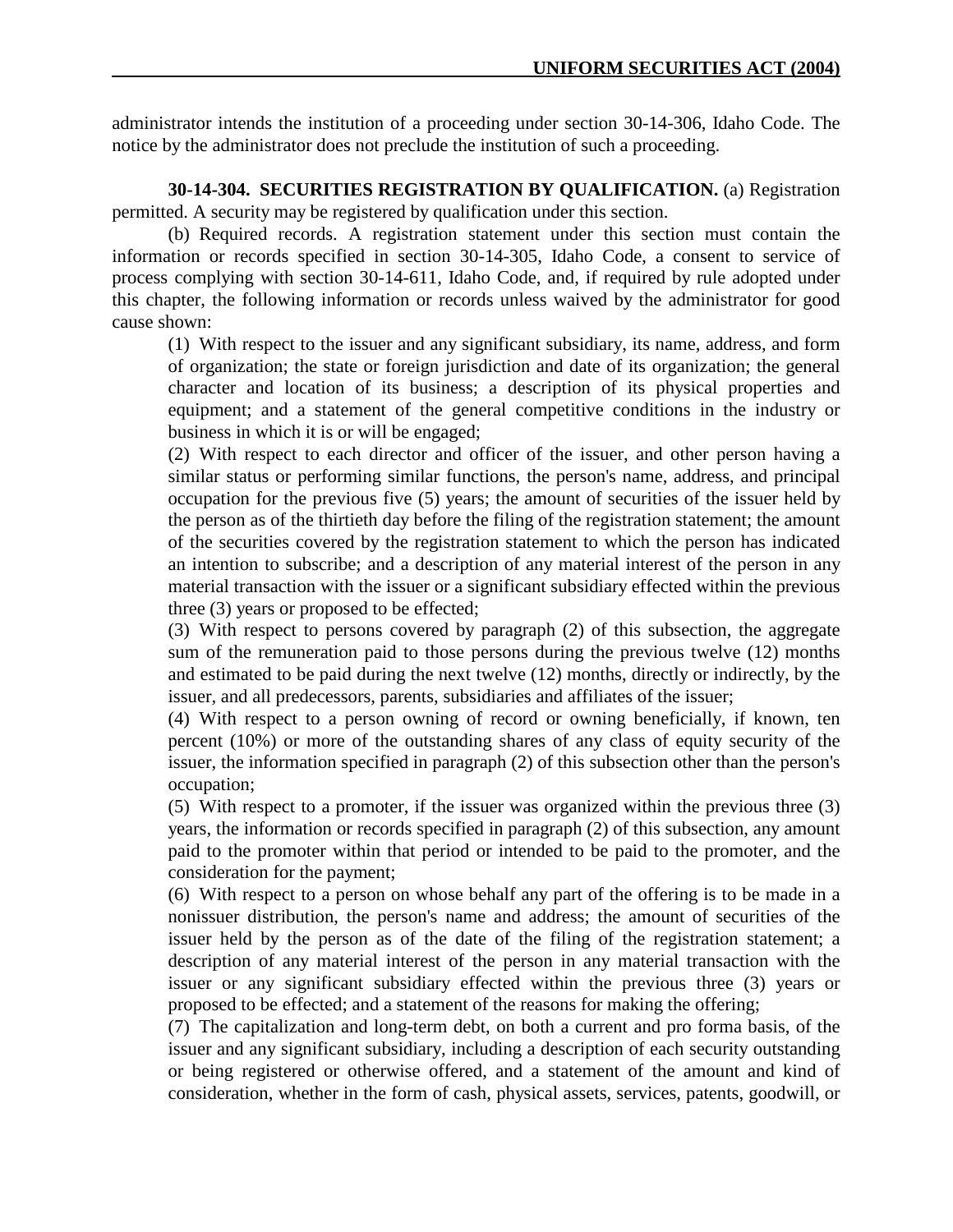anything else of value, for which the issuer or any subsidiary has issued its securities within the previous two (2) years or is obligated to issue its securities;

(8) The kind and amount of securities to be offered; the proposed offering price or the method by which it is to be computed; any variation at which a proportion of the offering is to be made to a person or class of persons other than the underwriters, with a specification of the person or class; the basis on which the offering is to be made if otherwise than for cash; the estimated aggregate underwriting and selling discounts or commissions and finders' fees, including separately cash, securities, contracts, or anything else of value to accrue to the underwriters or finders in connection with the offering or, if the selling discounts or commissions are variable, the basis of determining them and their maximum and minimum amounts; the estimated amounts of other selling expenses, including legal, engineering, and accounting charges; the name and address of each underwriter and each recipient of a finder's fee; a copy of any underwriting or selling group agreement under which the distribution is to be made or the proposed form of any such agreement whose terms have not yet been determined; and a description of the plan of distribution of any securities that are to be offered otherwise than through an underwriter;

(9) The estimated monetary proceeds to be received by the issuer from the offering; the purposes for which the proceeds are to be used by the issuer; the estimated amount to be used for each purpose; the order or priority in which the proceeds will be used for the purposes stated; the amounts of any funds to be raised from other sources to achieve the purposes stated; the sources of the funds; and, if a part of the proceeds is to be used to acquire property, including goodwill, otherwise than in the ordinary course of business, the names and addresses of the vendors, the purchase price, the names of any persons that have received commissions in connection with the acquisition, and the amounts of the commissions and other expenses in connection with the acquisition, including the cost of borrowing money to finance the acquisition;

(10) A description of any stock options or other security options outstanding, or to be created in connection with the offering, and the amount of those options held or to be held by each person required to be named in paragraph  $(2)$ ,  $(4)$ ,  $(5)$ ,  $(6)$  or  $(8)$  of this subsection and by any person that holds or will hold ten percent (10%) or more in the aggregate of those options;

(11) The dates of, parties to, and general effect concisely stated of each managerial or other material contract made or to be made otherwise than in the ordinary course of business to be performed in whole or in part at or after the filing of the registration statement or that was made within the previous two (2) years, and a copy of the contract;

(12) A description of any pending litigation, action or proceeding to which the issuer is a party and that materially affects its business or assets, and any litigation, action or proceeding known to be contemplated by governmental authorities;

(13) A copy of any prospectus, pamphlet, circular, form letter, advertisement or other sales literature intended as of the effective date to be used in connection with the offering and any solicitation of interest used in compliance with section 30-14-202(17)(b), Idaho Code;

(14) A specimen or copy of the security being registered, unless the security is uncertificated; a copy of the issuer's articles of incorporation and bylaws or their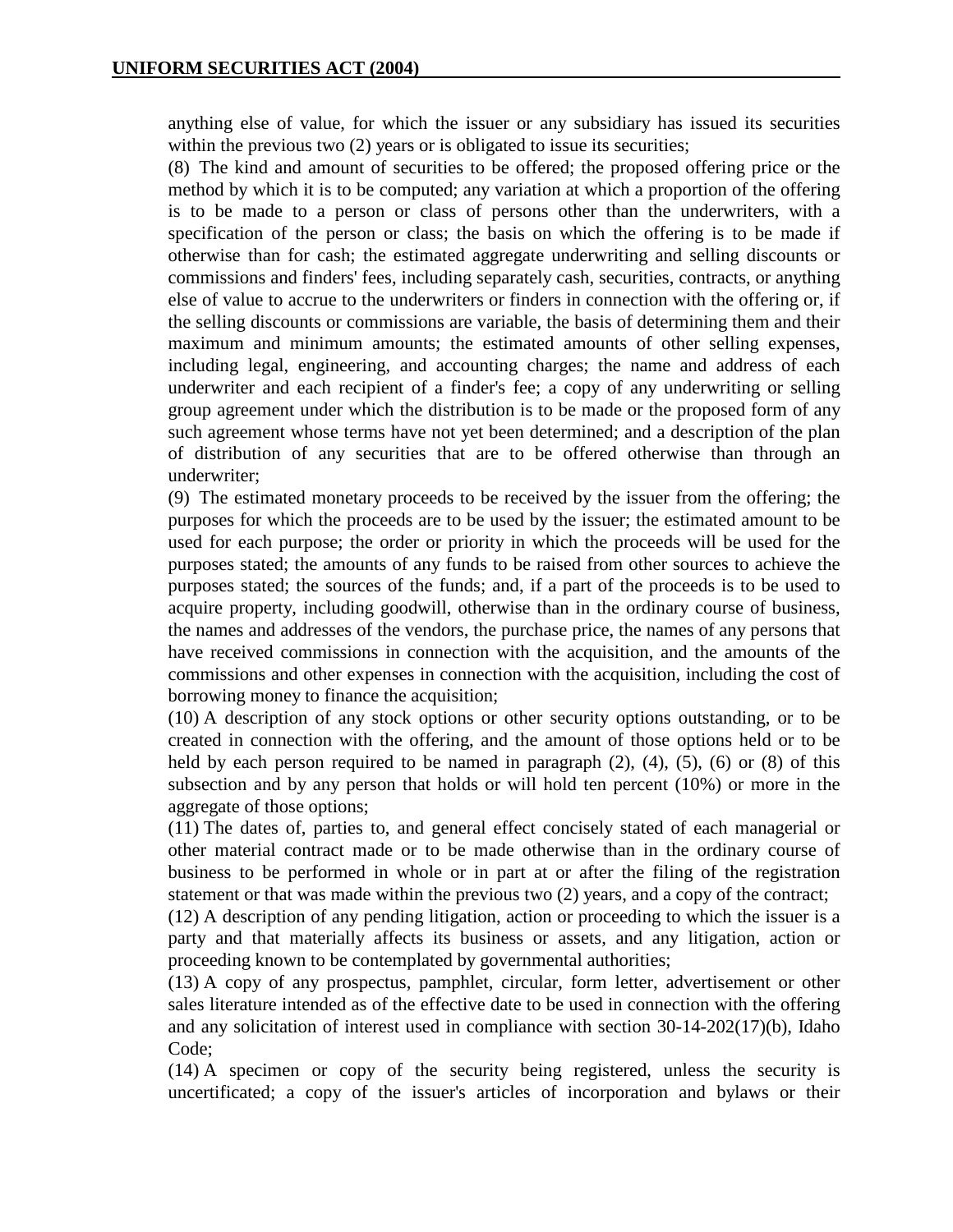substantial equivalents, in effect; and a copy of any indenture or other instrument covering the security to be registered;

(15) A signed or conformed copy of an opinion of counsel concerning the legality of the security being registered, with an English translation if it is in a language other than English, which states whether the security when sold will be validly issued, fully paid, and nonassessable and, if a debt security, a binding obligation of the issuer;

(16) A signed or conformed copy of a consent of any accountant, engineer, appraiser or other person whose profession gives authority for a statement made by the person, if the person is named as having prepared or certified a report or valuation, other than an official record, that is public, which is used in connection with the registration statement;

(17) A balance sheet of the issuer as of a date within four (4) months before the filing of the registration statement; a statement of income and a statement of cash flows for each of the three (3) fiscal years preceding the date of the balance sheet and for any period between the close of the immediately previous fiscal year and the date of the balance sheet, or for the period of the issuer's and any predecessor's existence if less than three (3) years; and, if any part of the proceeds of the offering is to be applied to the purchase of a business, the financial statements that would be required if that business were the registrant; and

(18) Any additional information or records required by a rule adopted or an order issued under this chapter.

(c) Conditions for effectiveness of registration statement. A registration statement under this section becomes effective thirty (30) days, or any shorter period provided by a rule adopted or an order issued under this chapter, after the date the registration statement or the last amendment other than a price amendment is filed, if:

(1) A stop order is not in effect and a proceeding is not pending under section 30-14-306, Idaho Code;

(2) The administrator has not issued an order under section 30-14-306, Idaho Code, delaying effectiveness; and

(3) The applicant or registrant has not requested that effectiveness be delayed.

(d) Delay of effectiveness of registration statement. The administrator may delay effectiveness once for not more than ninety (90) days if the administrator determines the registration statement is not complete in all material respects and promptly notifies the applicant or registrant of that determination. The administrator may also delay effectiveness for a further period of not more than thirty (30) days if the administrator determines that the delay is necessary or appropriate.

(e) Prospectus distribution may be required. A rule adopted or an order issued under this chapter may require as a condition of registration under this section that a prospectus containing a specified part of the information or record specified in subsection (b) of this section be sent or given to each person to which an offer is made, before or concurrently, with the earliest of:

(1) The first offer made in a record to the person otherwise than by means of a public advertisement, by or for the account of the issuer or another person on whose behalf the offering is being made or by an underwriter or broker-dealer that is offering part of an unsold allotment or subscription taken by the person as a participant in the distribution;

(2) The confirmation of a sale made by or for the account of the person;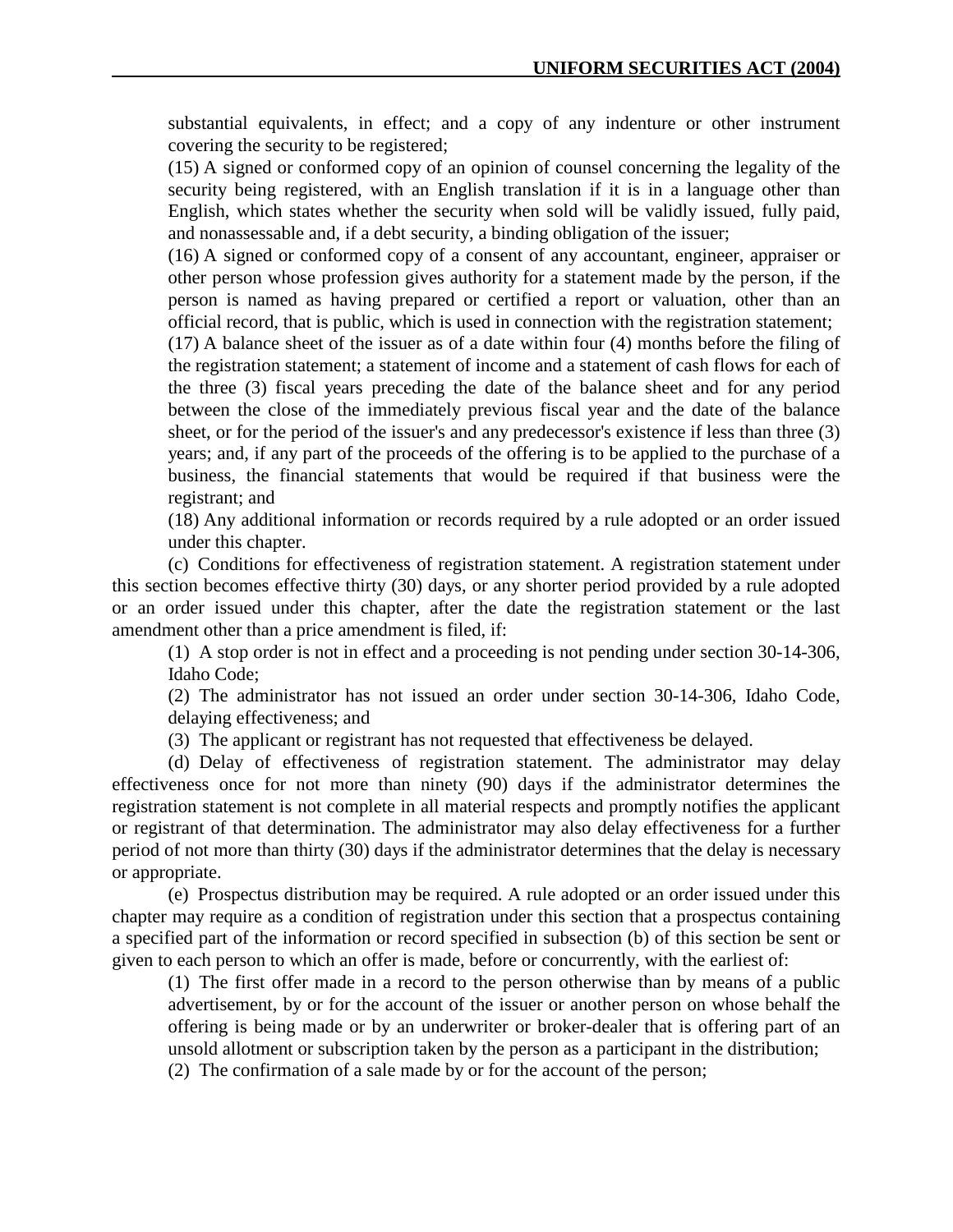- (3) Payment pursuant to such a sale; or
- (4) Delivery of the security pursuant to such a sale.

**30-14-305. SECURITIES REGISTRATION FILINGS.** (a) Who may file. A registration statement may be filed by the issuer, a person on whose behalf the offering is to be made, or a broker-dealer registered under this chapter.

(b) Filing fee. A person filing a registration statement shall pay a filing fee of three hundred dollars (\$300). If a registration statement is withdrawn before the effective date or a pre-effective stop order is issued under section 30-14-306, Idaho Code, the administrator shall retain the fee.

(c) Status of offering. A registration statement filed under section 30-14-303 or 30-14-304, Idaho Code, must specify:

(1) The amount of securities to be offered in this state;

(2) The states in which a registration statement or similar record in connection with the offering has been or is to be filed; and

(3) Any adverse order, judgment or decree issued in connection with the offering by a state securities regulator, the securities and exchange commission, or a court.

(d) Incorporation by reference. A record filed under this chapter or the predecessor act within five (5) years preceding the filing of a registration statement may be incorporated by reference in the registration statement to the extent that the record is currently accurate.

(e) Nonissuer distribution. In the case of a nonissuer distribution, information or a record may not be required under subsection (i) of this section or section 30-14-304, Idaho Code, unless it is known to the person filing the registration statement or to the person on whose behalf the distribution is to be made or unless it can be furnished by those persons without unreasonable effort or expense.

(f) Escrow and impoundment. A rule adopted or an order issued under this chapter may require as a condition of registration that a security issued within the previous five (5) years or to be issued to a promoter for a consideration substantially less than the public offering price or to a person for a consideration other than cash be deposited in escrow; and that the proceeds from the sale of the registered security in this state be impounded until the issuer receives a specified amount from the sale of the security either in this state or elsewhere. The conditions of any escrow or impoundment required under this subsection may be established by a rule adopted or an order issued under this chapter, provided however that the administrator may not reject a depository institution solely because of its location in another state.

(g) Form of subscription. A rule adopted or an order issued under this chapter may require as a condition of registration that a security registered under this chapter be sold only on a specified form of subscription or sale contract and that a signed or conformed copy of each contract be filed under this chapter or preserved for a period specified by the rule or order, which may not be longer than five (5) years.

(h) Effective period. Except while a stop order is in effect under section 30-14-306, Idaho Code, a registration statement is effective for one (1) year after its effective date, or for any longer period designated in an order under this chapter during which the security is being offered or distributed in a nonexempted transaction by or for the account of the issuer or other person on whose behalf the offering is being made or by an underwriter or broker-dealer that is still offering part of an unsold allotment or subscription taken as a participant in the distribution. A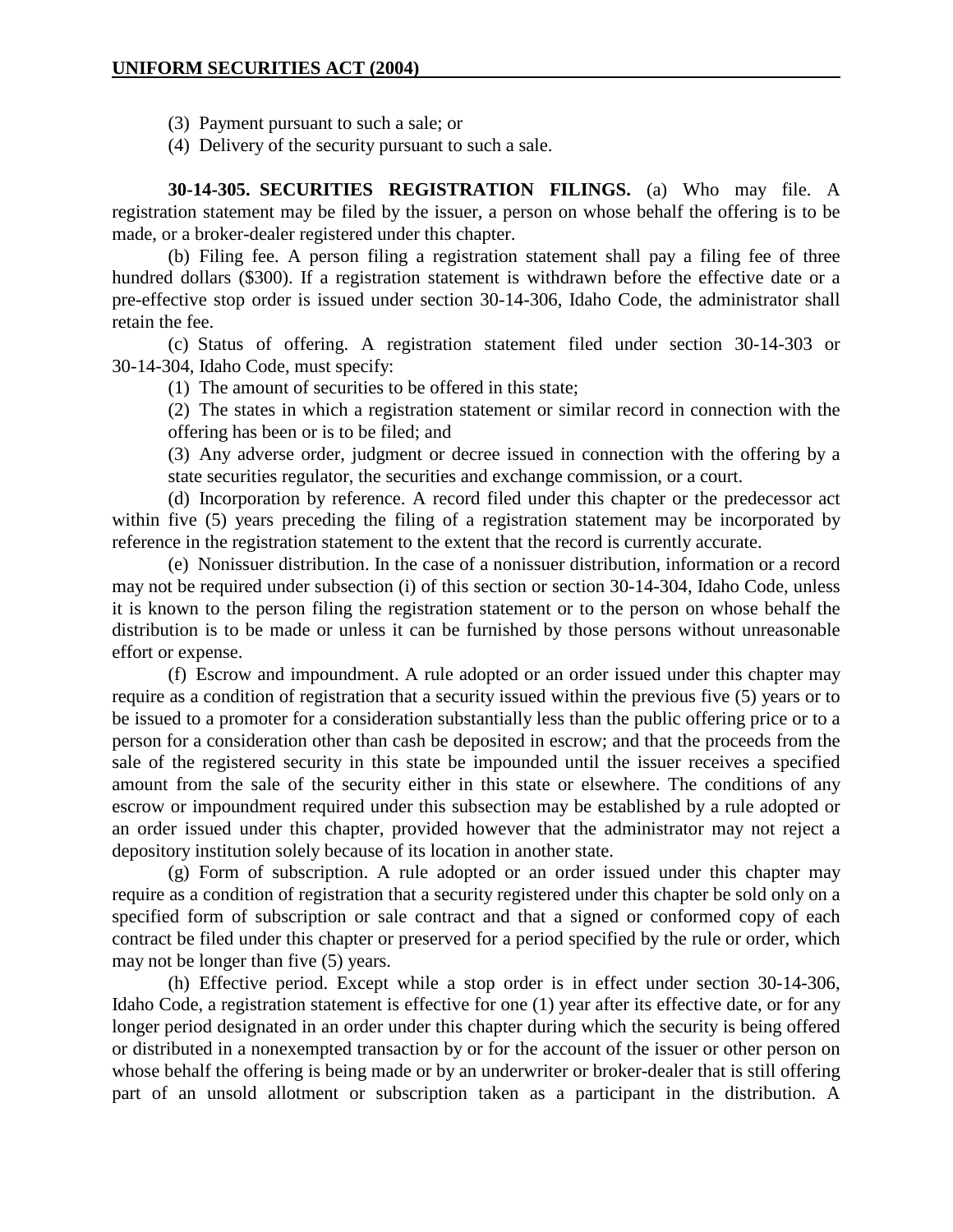registration statement remains effective for each additional year by filing a renewal as prescribed by a rule adopted or an order issued under this chapter. For the purposes of a nonissuer transaction, all outstanding securities of the same class identified in the registration statement as a security registered under this chapter are considered to be registered while the registration statement is effective. If any securities of the same class are outstanding, a registration statement may not be withdrawn until one (1) year after its effective date. A registration statement may be withdrawn only with the approval of the administrator.

(i) Periodic reports. While a registration statement is effective, a rule adopted or an order issued under this chapter may require the person that filed the registration statement to file reports, not more often than quarterly, to keep the information or other record in the registration statement reasonably current and to disclose the progress of the offering.

(j) Posteffective amendments. A registration statement shall be amended after its effective date if there are material changes in information or documents in the registration statement. The posteffective amendment becomes effective when the administrator so orders.

**30-14-306. DENIAL, SUSPENSION, AND REVOCATION OF SECURITIES REGISTRATION.** (a) Stop orders. The administrator may issue a stop order denying effectiveness to, or suspending or revoking the effectiveness of, a registration statement if the administrator finds that the order is in the public interest and that:

(1) Any of the following is incomplete in a material respect or contains a statement that, in the light of the circumstances under which it was made, was false or misleading with respect to a material fact:

(A) The registration statement as of its effective date, or before the effective date in the case of an order denying effectiveness;

(B) A posteffective amendment under section 30-14-305(j), Idaho Code, as of its effective date; or

(C) A periodic report under section 30-14-305(i), Idaho Code;

(2) This chapter or a rule adopted or an order issued under this chapter, or a condition imposed under this chapter, has been willfully violated in connection with the offering, by: the person filing the registration statement; the issuer, a partner, officer or director of the issuer or a person having a similar status or performing a similar function; a promoter of the issuer; or a person directly or indirectly controlling or controlled by the issuer; but only if the person filing the registration statement is directly or indirectly controlled by or acting for the issuer; or by an underwriter;

(3) The security registered or sought to be registered is the subject of a permanent or temporary injunction of a court of competent jurisdiction or an administrative stop order or similar order issued under any federal, foreign or state law other than this chapter applicable to the offering, provided however the administrator may not institute a proceeding against an effective registration statement under this paragraph more than one (1) year after the date of the order or injunction on which it is based, and the administrator may not issue an order under this paragraph on the basis of an order or injunction issued under the securities act of another state unless the order or injunction was based on conduct that would constitute, as of the date of the order, a ground for a stop order under this section;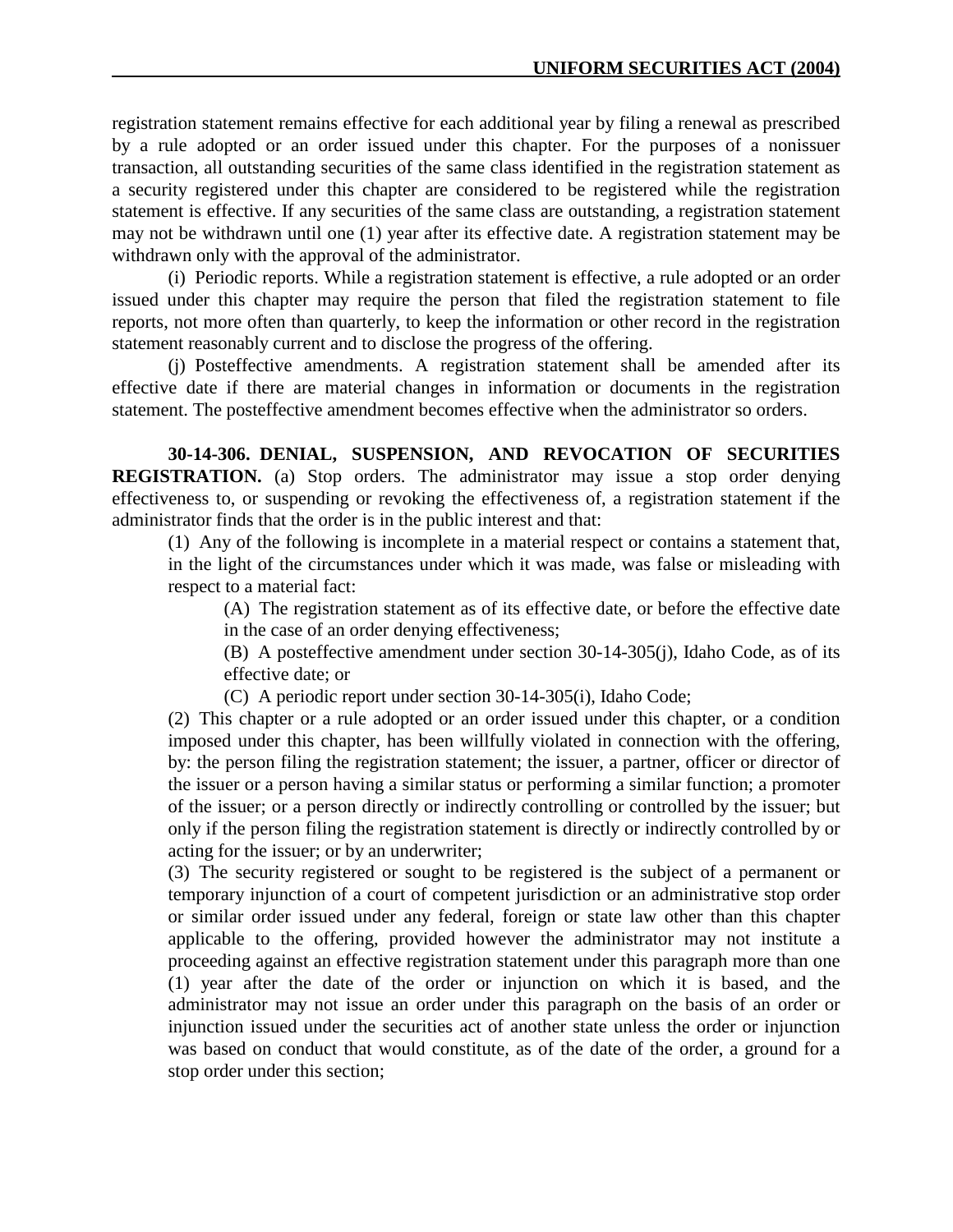(4) The issuer's enterprise or method of business includes or would include activities that are unlawful where performed;

(5) With respect to a security sought to be registered under section 30-14-303, Idaho Code, there has been a failure to comply with the undertaking required by section 30-14-303(b)(4), Idaho Code;

(6) The applicant or registrant has not paid the filing fee, provided however the administrator shall void the order if the deficiency is corrected; or

(7) The offering:

(A) Will work or tend to work a fraud upon purchasers or would so operate;

(B) Has been or would be made with unreasonable amounts of underwriters' and sellers' discounts, commissions or other compensation, or promoters' profits or participations, or unreasonable amounts or kinds of options; or

(C) Is being made on terms that are unfair, unjust or inequitable.

(b) Enforcement. To the extent practicable, the administrator by a rule adopted or an order issued under this chapter shall publish standards that provide notice of conduct that violates subsection (a)(7) of this section.

(c) Institution of stop order. The administrator may not institute a stop order proceeding against an effective registration statement on the basis of conduct or a transaction known to the administrator when the registration statement became effective unless the proceeding is instituted within thirty (30) days after the registration statement became effective.

(d) Summary process. The administrator may summarily revoke, deny, postpone or suspend the effectiveness of a registration statement pending final determination of an administrative proceeding. Upon the issuance of the order, the administrator shall promptly notify each person specified in subsection (e) of this section that the order has been issued, the reasons for the revocation, denial, postponement or suspension, and that within fifteen (15) days after the receipt of a request in a record from the person the matter will be scheduled for a hearing. If a hearing is not requested and none is ordered by the administrator, within thirty (30) days after the date of service of the order, the order becomes final. If a hearing is requested or ordered, the administrator, after notice of and an opportunity for a hearing for each person subject to the order, may modify or vacate the order or extend the order until final determination.

(e) Procedural requirements for stop order. A stop order may not be issued under this section without:

(1) Appropriate notice to the applicant or registrant, the issuer, and the person on whose behalf the securities are to be or have been offered;

(2) An opportunity for a hearing; and

(3) Findings of fact and conclusions of law in a record in accordance with chapter 52, title 67, Idaho Code.

(f) Modification or vacation of stop order. The administrator may modify or vacate a stop order issued under this section if the administrator finds that the conditions that caused its issuance have changed or that it is necessary or appropriate in the public interest or for the protection of investors.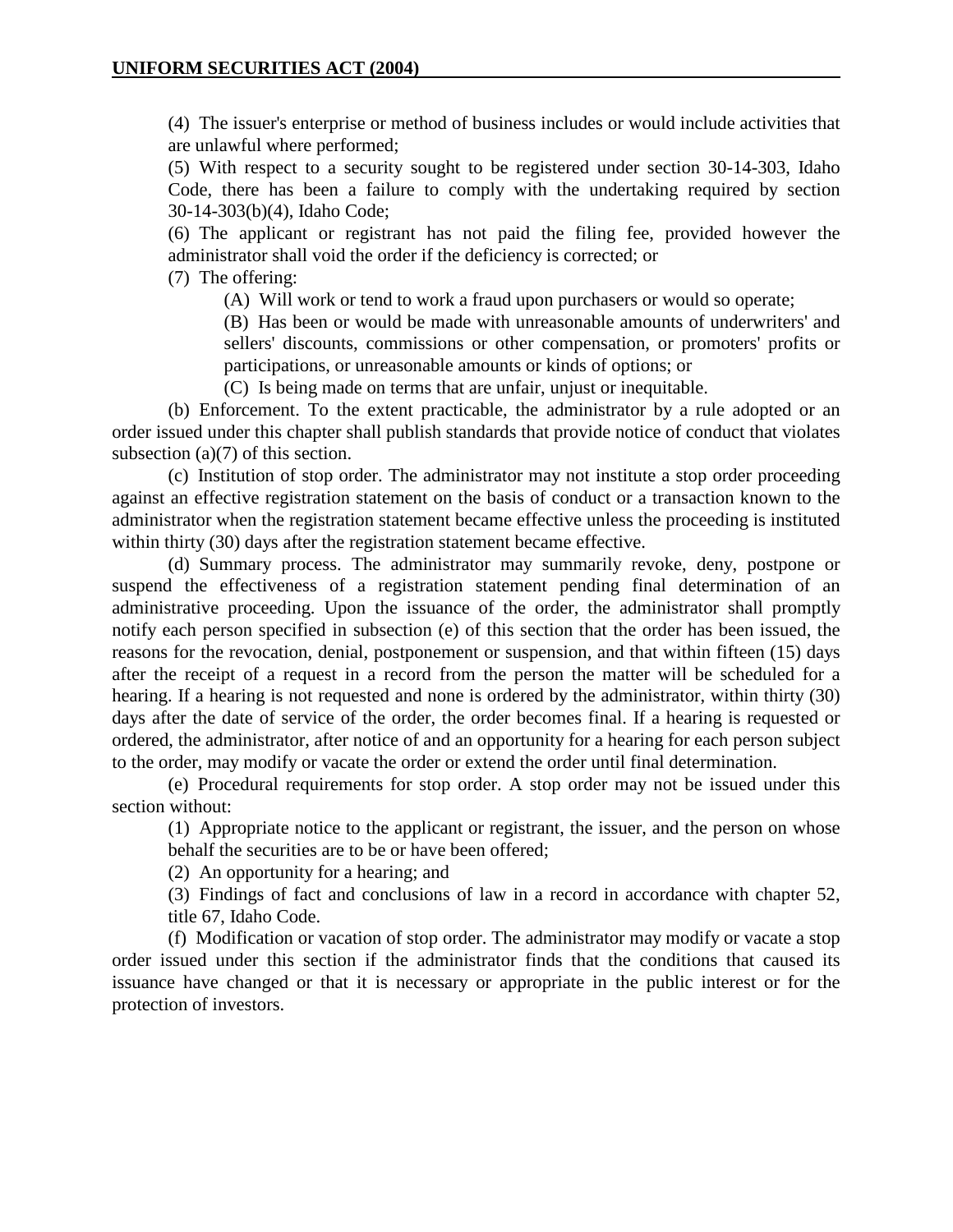**30-14-307. WAIVER AND MODIFICATION**. The administrator may waive or modify, in whole or in part, any or all of the requirements of sections 30-14-302, 30-14-303 and 30-14-304(b), Idaho Code, or the requirement of any information or record in a registration statement or in a periodic report filed pursuant to section 30-14-305(i), Idaho Code.

#### **PART 4.**

## **BROKER-DEALERS, AGENTS, INVESTMENT ADVISERS, INVESTMENT ADVISER REPRESENTATIVES, AND FEDERAL COVERED INVESTMENT ADVISERS**

#### **30-14-401. BROKER-DEALER REGISTRATION REQUIREMENT AND EXEMPTIONS.** (a) Registration requirement. It is unlawful for a person to transact business in this state as a broker-dealer unless the person is registered under this chapter as a broker-dealer or

is exempt from registration as a broker-dealer under subsection (b) or (d) of this section.

(b) Exemptions from registration. The following persons are exempt from the registration requirement of subsection (a) of this section:

(1) A broker-dealer without a place of business in this state if its only transactions effected in this state are with:

(A) The issuer of the securities involved in the transactions;

(B) A broker-dealer registered as a broker-dealer under this chapter or not required to be registered as a broker-dealer under this chapter;

(C) An institutional investor;

(D) A nonaffiliated federal covered investment adviser with investments under management in excess of one hundred million dollars (\$100,000,000) acting for the account of others pursuant to discretionary authority in a signed record;

(E) A bona fide preexisting customer whose principal place of residence is not in this state and the person is registered as a broker-dealer under the securities exchange act of 1934 or is not required to be registered under the securities exchange act of 1934 and is registered under the securities act of the state in which the customer maintains a principal place of residence;

(F) A bona fide preexisting customer whose principal place of residence is in this state but who was not present in this state when the customer relationship was established, if:

(i) The broker-dealer is registered under the securities exchange act of 1934 or is not required to be registered under the securities exchange act of 1934 and is registered under the securities laws of the state in which the customer relationship was established and where the customer had maintained a principal place of residence; and

(ii) Within forty-five (45) days after the customer's first transaction in this state, the person files an application for registration as a broker-dealer in this state and a further transaction is not effected more than seventy-five (75) days after the date on which the application is filed or, if earlier, the date on which the administrator notifies the person that the administrator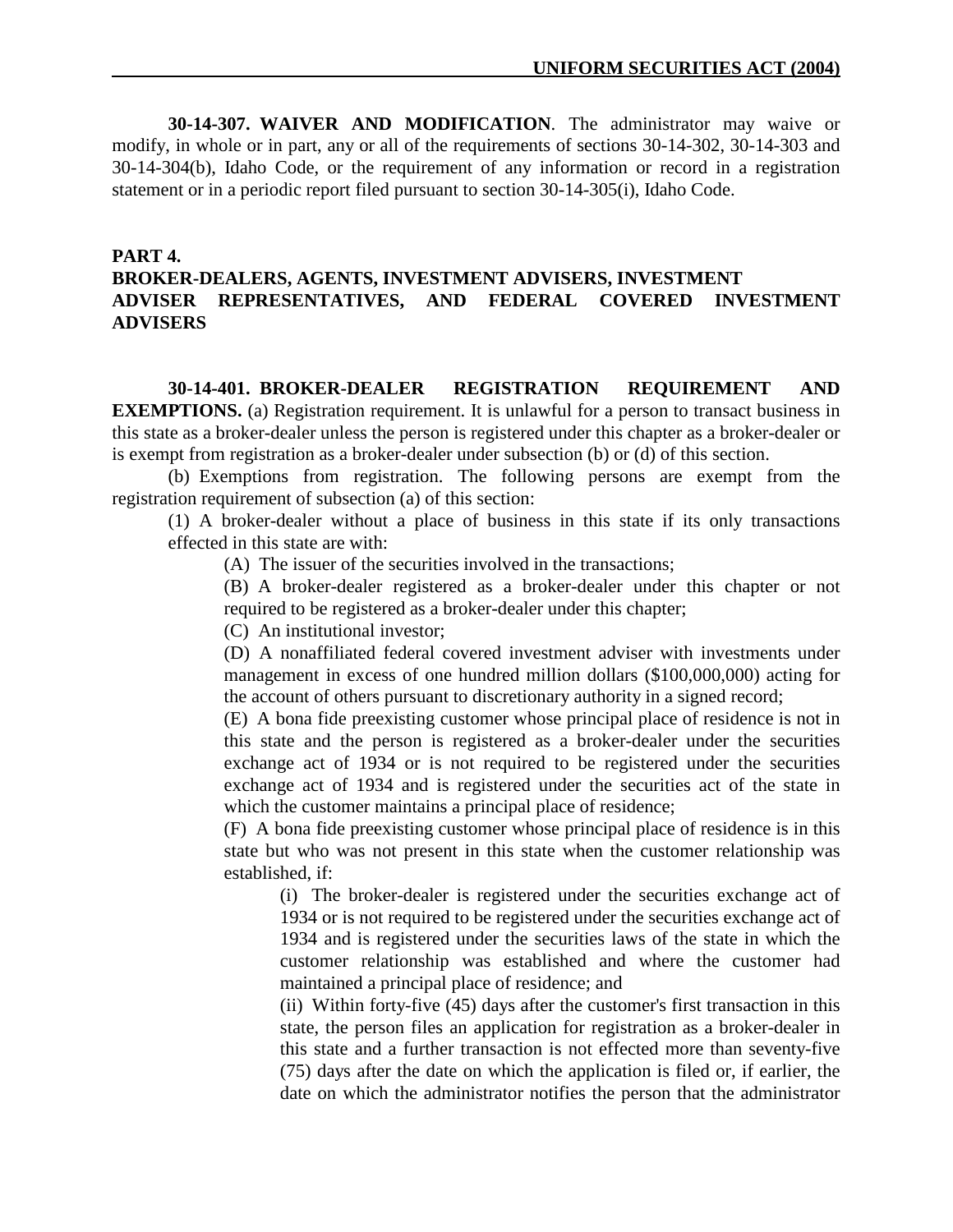has denied the application for registration or has stayed the pendency of the application for good cause;

(G) Not more than three (3) customers in this state during the previous twelve (12) months, in addition to those customers specified in subsections  $(b)(1)(A)$ through (b)(1)(F) and subsection (b)(1)(H) of this section, if the broker-dealer is registered under the securities exchange act of 1934 or not required to be registered under the securities exchange act of 1934 and is registered under the securities act of the state in which the broker-dealer has its principal place of business; and

(H) Any other person exempted by a rule adopted or an order issued under this chapter; and

(2) A person that deals solely in United States government securities and is supervised as a dealer in government securities by the board of governors of the federal reserve system, the comptroller of the currency, the federal deposit insurance corporation, or the office of thrift supervision.

(c) Limits on employment or association. It is unlawful for a broker-dealer, or for an issuer engaged in offering, offering to purchase, purchasing, or selling securities in this state, directly or indirectly, to employ or associate with an individual to engage in an activity related to securities transactions in this state if the registration of the individual is suspended or revoked or the individual is barred from employment or association with a broker-dealer, an issuer, an investment adviser, or a federal covered investment adviser by an order of the securities regulator of a state, the securities and exchange commission, or a self-regulatory organization. A broker-dealer or issuer does not violate this subsection if the broker-dealer or issuer did not know, and in the exercise of reasonable care could not have known, of the suspension, revocation or bar. Upon request from a broker-dealer or issuer and for good cause, an order under this chapter may modify or waive, in whole or in part, the application of the prohibitions of this subsection to the broker-dealer.

(d) Foreign transactions. A rule adopted or an order issued under this chapter may permit:

(1) A broker-dealer that is registered in Canada or other foreign jurisdiction and that does not have a place of business in this state to effect transactions in securities with or for, or attempt to effect the purchase or sale of any securities by:

(A) An individual from Canada or other foreign jurisdiction who is temporarily present in this state and with whom the broker-dealer had a bona fide customer relationship before the individual entered the United States;

(B) An individual from Canada or other foreign jurisdiction who is present in this state and whose transactions are in a self-directed tax advantaged retirement plan of which the individual is the holder or contributor in that foreign jurisdiction; or

(C) An individual who is present in this state, with whom the broker-dealer customer relationship arose while the individual was temporarily or permanently resident in Canada or the other foreign jurisdiction; and

(2) An agent who represents a broker-dealer that is exempt under this subsection to effect transactions in securities or attempt to effect the purchase or sale of securities in this state as permitted for a broker-dealer described in subsection  $(b)(1)$  of this subsection [section].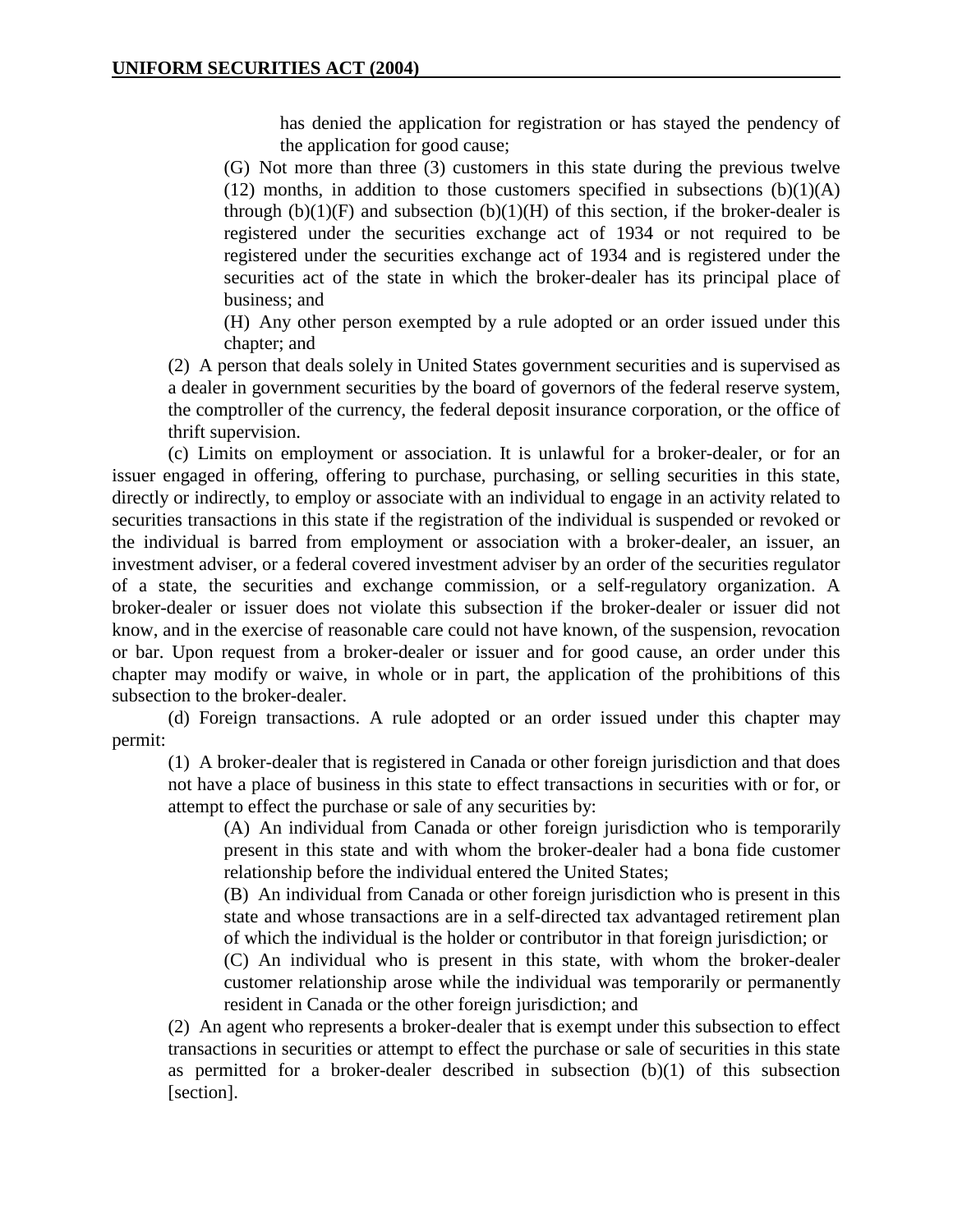**30-14-402. AGENT REGISTRATION REQUIREMENT AND EXEMPTIONS.** (a) Registration requirement. It is unlawful for an individual to transact business in this state as an agent unless the individual is registered under this chapter as an agent or is exempt from registration as an agent under subsection (b) of this section.

(b) Exemptions from registration. The following individuals are exempt from the registration requirement of subsection (a) of this section:

(1) An individual who represents a broker-dealer in effecting transactions in this state limited to those described in section  $15(i)(3)$  of the securities exchange act of 1934 (15 U.S.C. 78o(i)(3));

(2) An individual who represents a broker-dealer that is exempt under section 30-14-401(b) or (d), Idaho Code;

(3) An individual who represents an issuer with respect to an offer or sale of the issuer's own securities or those of the issuer's parent or any of the issuer's subsidiaries, and who is not compensated in connection with the individual's participation by the payment of commissions or other remuneration based, directly or indirectly, on transactions in those securities;

(4) An individual who represents an issuer and who effects transactions in the issuer's securities exempted by section 30-14-202, Idaho Code, other than section 30-14-202(14), Idaho Code;

(5) An individual who represents an issuer that effects transactions solely in federal covered securities of the issuer, provided however that an individual who effects transactions in a federal covered security under section  $18(b)(3)$ ,  $18(b)(4)(D)$ , or 18(b)(4)(F) of the securities act of 1933 (15 U.S.C. 77 $r(b)(3)$ , 77 $r(b)(4)(D)$ , or  $77r(b)(4)(F)$ ) is not exempt if the individual is compensated in connection with the agent's participation by the payment of commissions or other remuneration based, directly or indirectly, on transactions in those securities;

(6) An individual who represents a broker-dealer registered in this state under section 30-14-401(a), Idaho Code, or exempt from registration under section 30-14-401(b), Idaho Code, in the offer and sale of securities for an account of a nonaffiliated federal covered investment adviser with investments under management in excess of one hundred million dollars (\$100,000,000) acting for the account of others pursuant to discretionary authority in a signed record;

(7) An individual who represents an issuer in connection with the purchase of the issuer's own securities;

(8) An individual who represents an issuer and who restricts participation to performing clerical or ministerial acts; or

(9) Any other individual exempted by a rule adopted or an order issued under this chapter.

(c) Registration effective only while employed or associated. The registration of an agent is effective only while the agent is employed by or associated with a broker-dealer registered under this chapter or an issuer that is offering, selling or purchasing its securities in this state.

(d) Limit on employment or association. It is unlawful for a broker-dealer, or an issuer engaged in offering, selling or purchasing securities in this state, to employ or associate with an agent who transacts business in this state on behalf of broker-dealers or issuers unless the agent is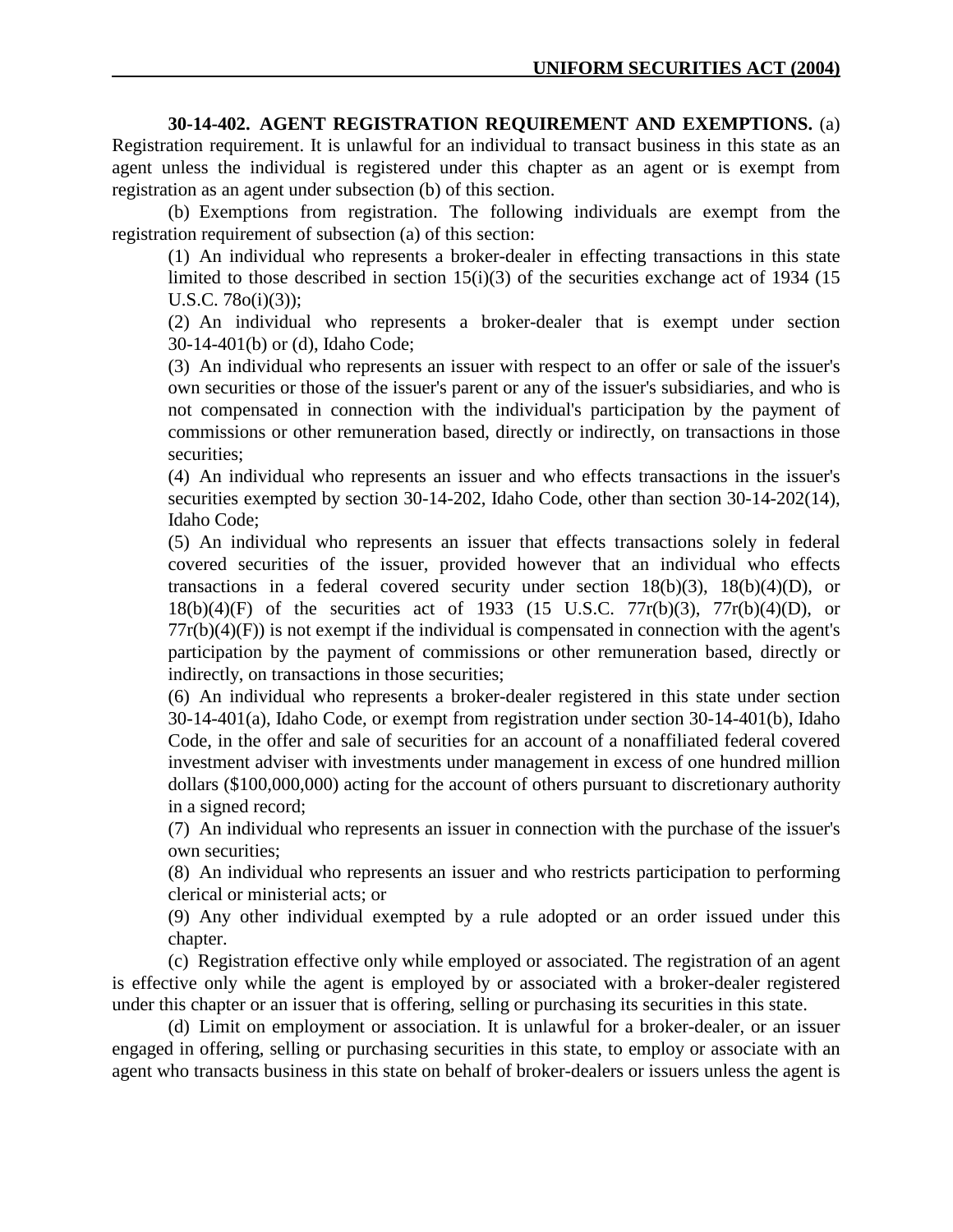registered under subsection (a) of this section or is exempt from registration under subsection (b) of this section.

(e) Limit on affiliations. Unless prohibited by a rule adopted or an order issued under this chapter, an individual may act as an agent for more than one (1) broker-dealer or one (1) issuer at a time.

**30-14-403. INVESTMENT ADVISER REGISTRATION REQUIREMENT AND EXEMPTIONS.** (a) Registration requirement. It is unlawful for a person to transact business in this state as an investment adviser unless the person is registered under this chapter as an investment adviser or is exempt from registration as an investment adviser under subsection (b) of this section.

(b) Exemptions from registration. The following persons are exempt from the registration requirement of subsection (a) of this section:

(1) A person without a place of business in this state that is registered under the securities act of the state in which the person has its principal place of business if its only clients in this state are:

(A) Federal covered investment advisers, investment advisers registered under this chapter, or broker-dealers registered under this chapter;

(B) Institutional investors;

(C) Bona fide preexisting clients whose principal places of residence are not in this state if the investment adviser is registered under the securities act of the state in which the clients maintain principal places of residence; or

(D) Any other client exempted by a rule adopted or an order issued under this chapter;

(2) A person without a place of business in this state if the person has had, during the preceding twelve (12) months, not more than five (5) clients that are resident in this state in addition to those specified under subsection (b)(1) of this section;

(3) A federal covered investment adviser; or

(4) Any other person exempted by a rule adopted or an order issued under this chapter.

(c) Limits on employment or association. It is unlawful for an investment adviser, directly or indirectly, to employ or associate with an individual to engage in an activity related to investment advice in this state if the registration of the individual is suspended or revoked or the individual is barred from employment or association with an investment adviser, federal covered investment adviser, or broker-dealer by an order under this chapter, the securities and exchange commission, or a self-regulatory organization, unless the investment adviser did not know, and in the exercise of reasonable care could not have known, of the suspension, revocation or bar. Upon request from the investment adviser and for good cause, the administrator, by order, may waive, in whole or in part, the application of the prohibitions of this subsection to the investment adviser.

(d) Investment adviser representative registration required. It is unlawful for an investment adviser to employ or associate with an individual required to be registered under this chapter as an investment adviser representative who transacts business in this state on behalf of the investment adviser unless the individual is registered under section 30-14-404(a), Idaho Code, or is exempt from registration under section 30-14-404(b), Idaho Code.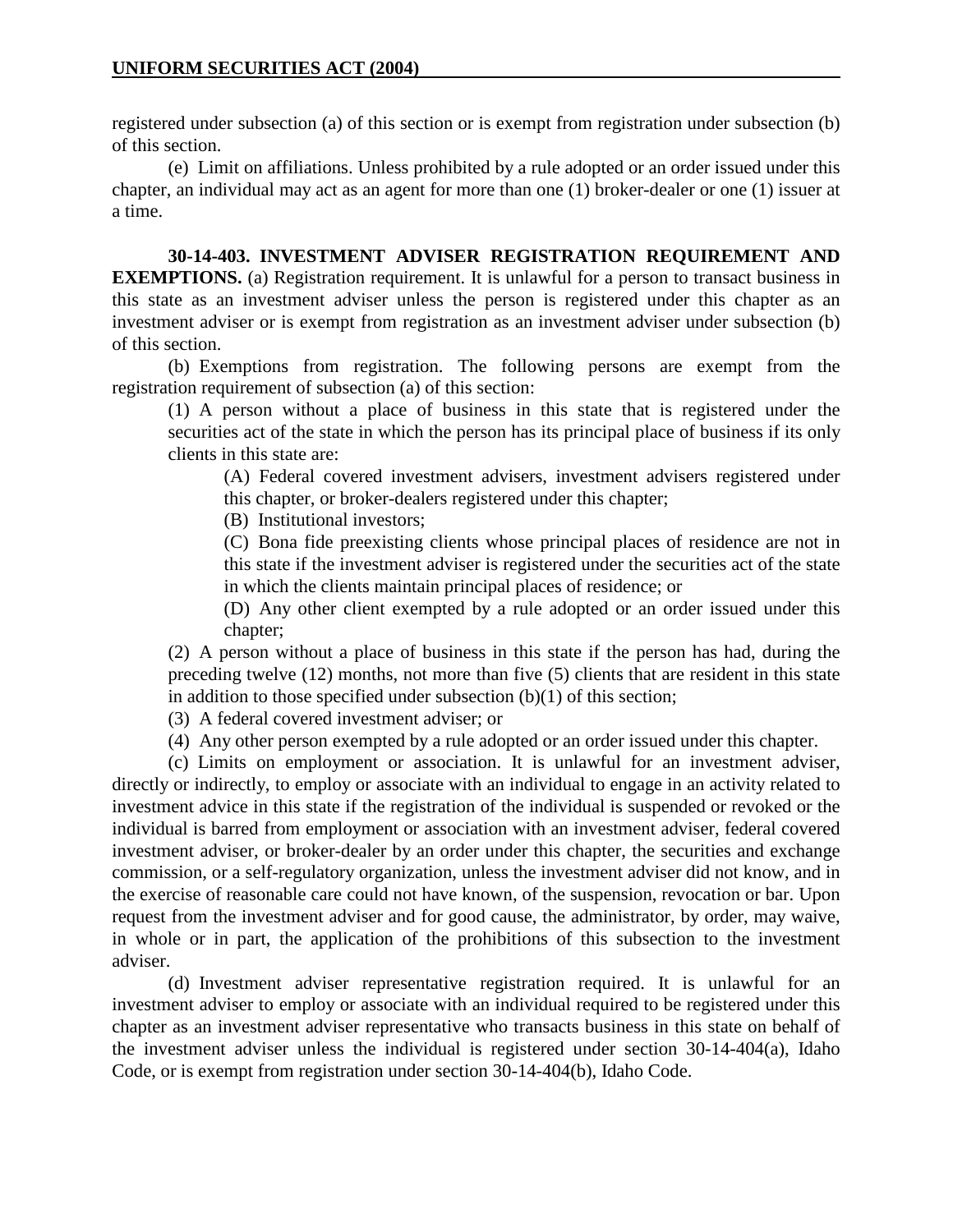**30-14-404. INVESTMENT ADVISER REPRESENTATIVE REGISTRATION REQUIREMENT AND EXEMPTIONS.** (a) Registration requirement. It is unlawful for an individual to transact business in this state as an investment adviser representative unless the individual is registered under this chapter as an investment adviser representative or is exempt from registration as an investment adviser representative under subsection (b) of this section.

(b) Exemptions from registration. The following individuals are exempt from the registration requirement of subsection (a) of this section:

(1) An individual who is employed by or associated with an investment adviser that is exempt from registration under section 30-14-403(b), Idaho Code, unless the individual has a place of business in this state or is not an investment adviser representative as defined by this chapter; and

(2) Any other individual exempted by a rule adopted or an order issued under this chapter.

(c) Registration effective only while employed or associated. The registration of an investment adviser representative is not effective while the investment adviser representative is not employed by or associated with an investment adviser registered under this chapter or a federal covered investment adviser that has made or is required to make a notice filing under section 30-14-405, Idaho Code.

(d) Limit on affiliations. An individual may transact business as an investment adviser representative for more than one (1) investment adviser or federal covered investment adviser unless a rule adopted or an order issued under this chapter prohibits or limits an individual from acting as an investment adviser representative for more than one (1) investment adviser or federal covered investment adviser.

(e) Limits on employment or association. It is unlawful for an individual acting as an investment adviser representative, directly or indirectly, to conduct business in this state on behalf of an investment adviser or a federal covered investment adviser if the registration of the individual as an investment adviser representative is suspended or revoked or the individual is barred or enjoined from employment or association with an investment adviser or a federal covered investment adviser by an order under this chapter, the securities and exchange commission, or a self-regulatory organization, or a court of competent jurisdiction. Upon request from a federal covered investment adviser and for good cause, the administrator, by order issued, may waive, in whole or in part, the application of the requirements of this subsection to the federal covered investment adviser.

(f) Referral fees. An investment adviser registered under this chapter, a federal covered investment adviser that has filed a notice under section 30-14-405, Idaho Code, or a broker-dealer registered under this chapter, is not required to employ or associate with an individual as an investment adviser representative if the only compensation paid to the individual for a referral of investment advisory clients is paid to an investment adviser registered under this chapter, a federal covered investment adviser who has filed a notice under section 30-14-405, Idaho Code, or a broker-dealer registered under this chapter with which the individual is employed or associated as an investment adviser representative.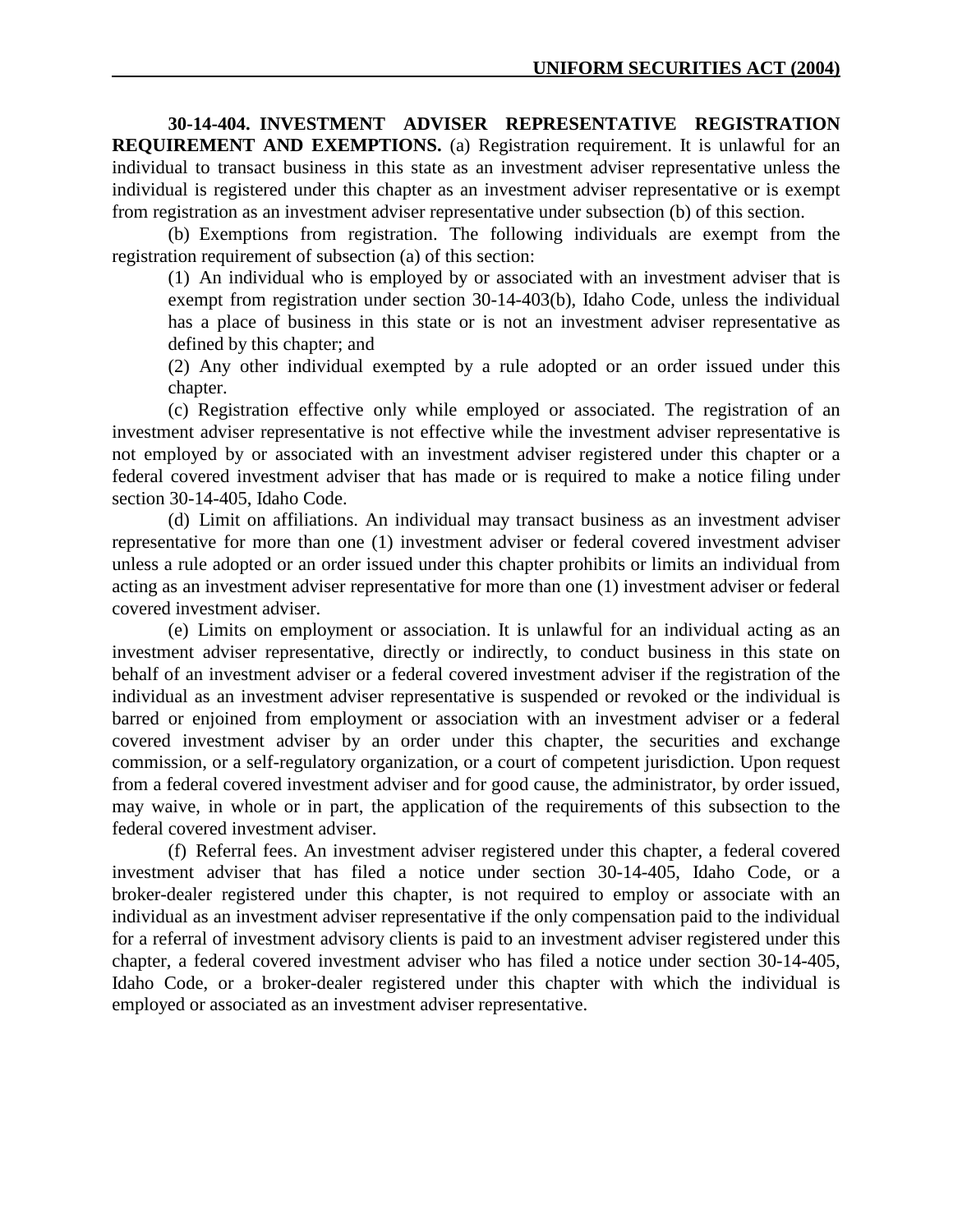**30-14-405. FEDERAL COVERED INVESTMENT ADVISER NOTICE FILING REQUIREMENT.** (a) Notice filing requirement. Except with respect to a federal covered investment adviser described in subsection (b) of this section, it is unlawful for a federal covered investment adviser to transact business in this state as a federal covered investment adviser unless the federal covered investment adviser complies with subsection (c) of this section.

(b) Notice filing requirement not required. The following federal covered investment advisers are not required to comply with subsection (c) of this section:

(1) A federal covered investment adviser without a place of business in this state if its only clients in this state are:

(A) Federal covered investment advisers, investment advisers registered under this chapter, and broker-dealers registered under this chapter;

(B) Institutional investors;

(C) Bona fide preexisting clients whose principal places of residence are not in this state; or

(D) Other clients specified by a rule adopted or an order issued under this chapter;

(2) A federal covered investment adviser without a place of business in this state if the person has had, during the preceding twelve (12) months, not more than five (5) clients that are resident in this state in addition to those specified under subsection  $(b)(1)$  of this section; and

(3) Any other person excluded by a rule adopted or an order issued under this chapter.

(c) Notice filing procedure. A person acting as a federal covered investment adviser, not excluded under subsection (b) of this section, shall file a notice, a consent to service of process complying with section 30-14-611, Idaho Code, and such records as have been filed with the securities and exchange commission under the investment advisers act of 1940 required by a rule adopted or an order issued under this chapter and pay the fees specified in section 30-14-410(e), Idaho Code.

(d) Effectiveness of filing. The notice under subsection (c) of this section becomes effective upon its filing and expires on December thirty-first of each year unless renewed.

**30-14-406. REGISTRATION BY BROKER-DEALER, AGENT, INVESTMENT ADVISER, AND INVESTMENT ADVISER REPRESENTATIVE.** (a) Application for initial registration. A person shall register as a broker-dealer, agent, investment adviser, or investment adviser representative by filing an application and a consent to service of process complying with section 30-14-611, Idaho Code, and paying the fee specified in section 30-14-410, Idaho Code, and any reasonable fees charged by the designee of the administrator for processing the filing. The application must contain:

(1) The information or record required for the filing of a uniform application; and

(2) Upon request by the administrator, any other financial or other information or record that the administrator determines is appropriate.

(b) Amendment. If the information or record contained in an application filed under subsection (a) of this section is or becomes inaccurate or incomplete in a material respect, the registrant shall promptly file a correcting amendment.

(c) Effectiveness of registration. If an order is not in effect and a proceeding is not pending under section 30-14-412, Idaho Code, registration becomes effective at noon on the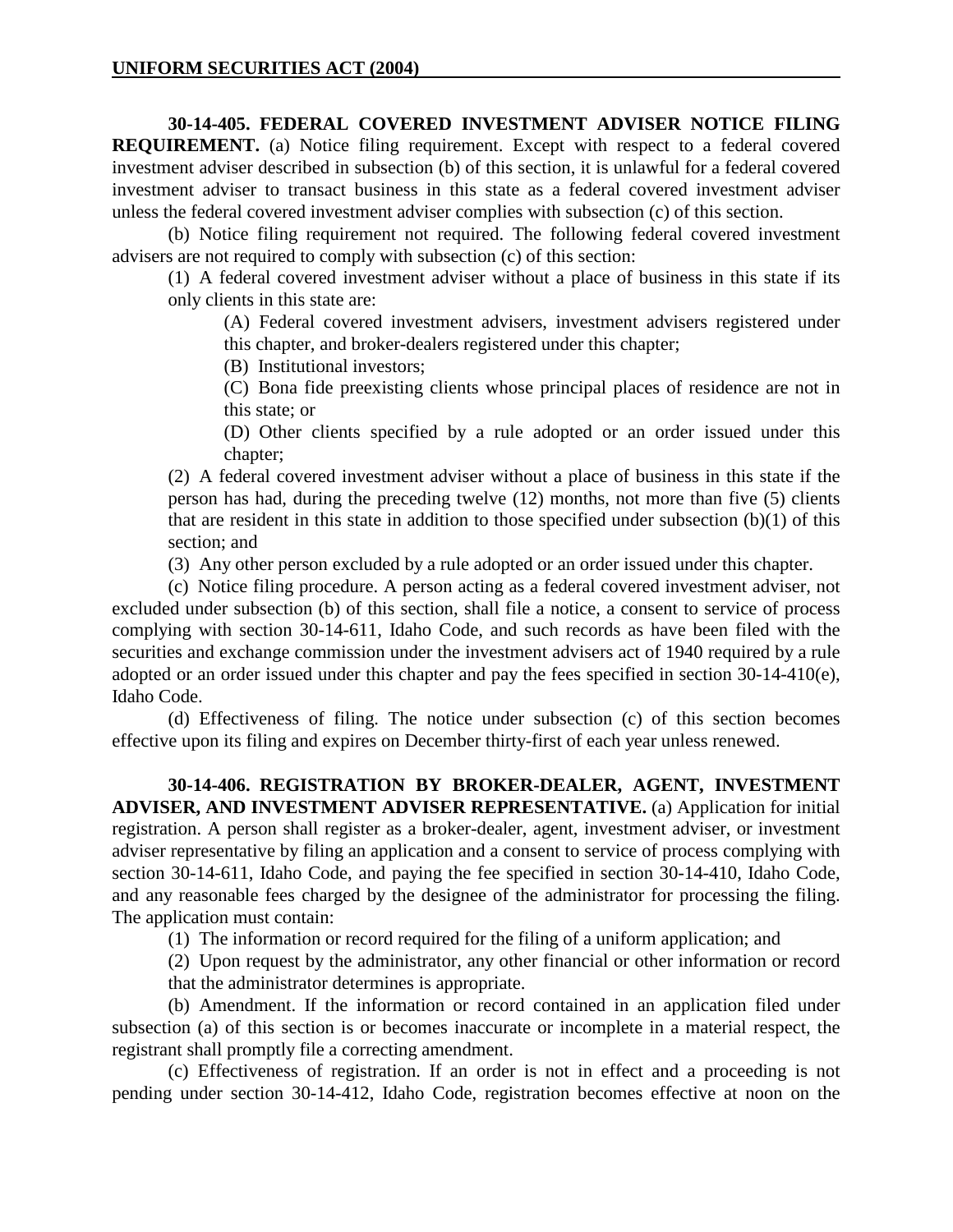forty-fifth day after a completed application is filed, unless the registration is denied. A rule adopted or an order issued under this chapter may set an earlier effective date or may defer the effective date until noon on the forty-fifth day after the filing of any amendment completing the application.

(d) Registration renewal. A registration is effective until midnight on December thirty-first of the year for which the application for registration is filed. Unless an order is in effect under section 30-14-412, Idaho Code, a registration may be automatically renewed each year by filing such records as are required by a rule adopted or an order issued under this chapter, by paying the fee specified in section 30-14-410, Idaho Code, and by paying costs charged by the designee of the administrator for processing the filings.

(e) Additional conditions or waivers. A rule adopted or an order issued under this chapter may impose such other conditions, not inconsistent with the national securities markets improvement act of 1996 (110 Stat. 3416). An order issued under this chapter may waive, in whole or in part, specific requirements in connection with registration as are in the public interest and for the protection of investors.

**30-14-407. SUCCESSION AND CHANGE IN REGISTRATION OF BROKER-DEALER OR INVESTMENT ADVISER.** (a) Succession. A broker-dealer or investment adviser may succeed to the current registration of another broker-dealer or investment adviser or a notice filing of a federal covered investment adviser, and a federal covered investment adviser may succeed to the current registration of an investment adviser or notice filing of another federal covered investment adviser, by filing as a successor an application for registration pursuant to section 30-14-401 or 30-14-403, Idaho Code, or a notice pursuant to section 30-14-405, Idaho Code, for the unexpired portion of the current registration or notice filing.

(b) Organizational change. A broker-dealer or investment adviser that changes its form of organization or state of incorporation or organization may continue its registration by filing an amendment to its registration if the change does not involve a material change in its financial condition or management. The amendment becomes effective when filed or on a date designated by the registrant in its filing. The new organization is a successor to the original registrant for the purposes of this chapter. If there is a material change in financial condition or management, the broker-dealer or investment adviser shall file a new application for registration. A predecessor registered under this chapter shall stop conducting its securities business other than winding down transactions and shall file for withdrawal of broker-dealer or investment adviser registration within forty-five (45) days after filing its amendment to effect succession.

(c) Name change. A broker-dealer or investment adviser that changes its name may continue its registration by filing an amendment to its registration. The amendment becomes effective when filed or on a date designated by the registrant.

(d) Change of control. A change of control of a broker-dealer or investment adviser may be made in accordance with a rule adopted or an order issued under this chapter.

**30-14-408. TERMINATION OF EMPLOYMENT OR ASSOCIATION OF AGENT AND INVESTMENT ADVISER REPRESENTATIVE AND TRANSFER OF EMPLOYMENT OR ASSOCIATION.** (a) Notice of termination. If an agent registered under this chapter terminates employment by or association with a broker-dealer or issuer, or if an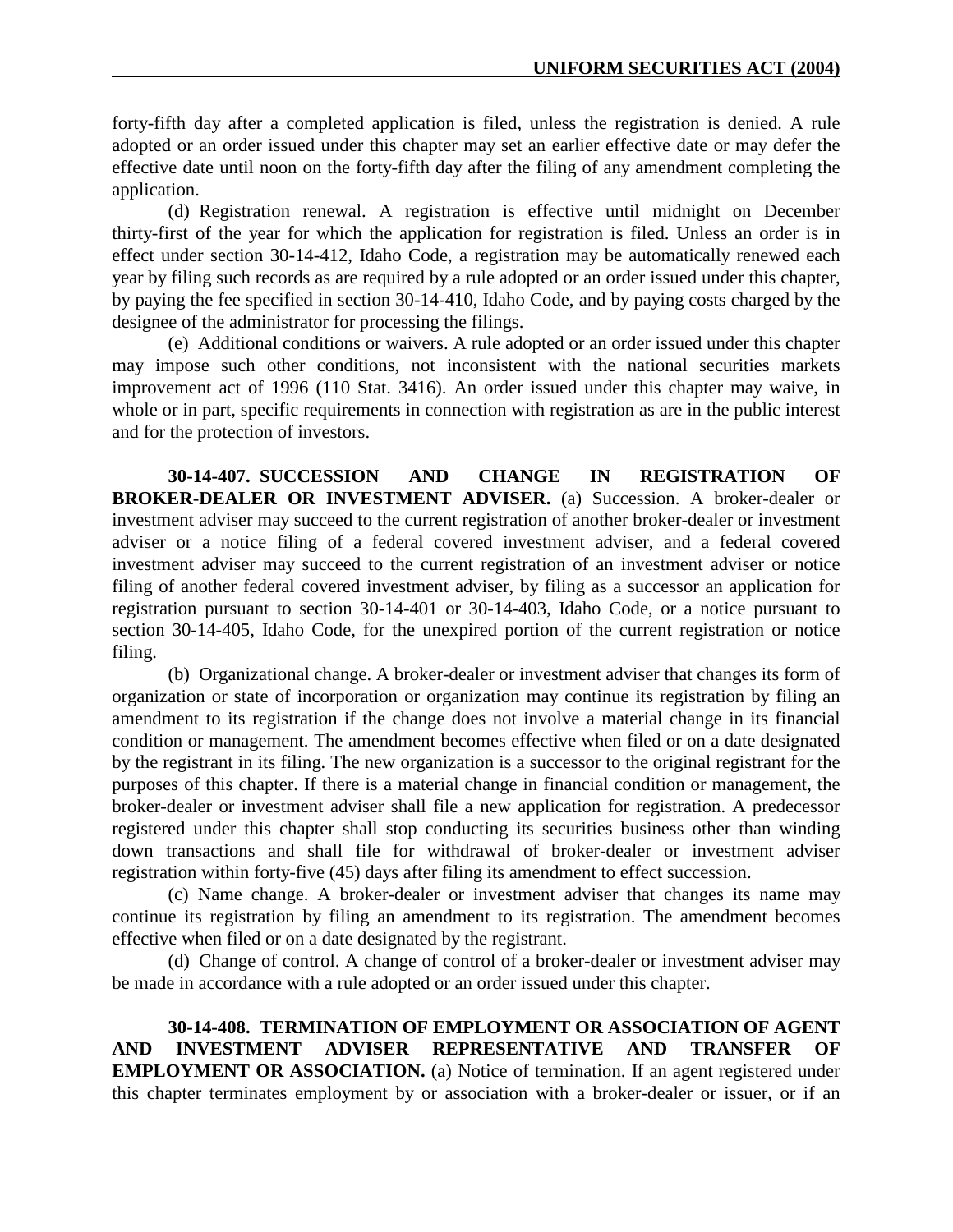investment adviser representative registered under this chapter terminates employment by or association with an investment adviser or federal covered investment adviser, or if either registrant terminates activities that require registration as an agent or investment adviser representative, the broker-dealer, issuer, investment adviser, or federal covered investment adviser shall promptly file a notice of termination. If the registrant learns that the broker-dealer, issuer, investment adviser, or federal covered investment adviser has not filed the notice, the registrant may do so.

(b) Transfer of employment or association. If an agent registered under this chapter terminates employment by or association with a broker-dealer registered under this chapter and begins employment by or association with another broker-dealer registered under this chapter; or if an investment adviser representative registered under this chapter terminates employment by or association with an investment adviser registered under this chapter or a federal covered investment adviser that has filed a notice under section 30-14-405, Idaho Code, and begins employment by or association with another investment adviser registered under this chapter or a federal covered investment adviser that has filed a notice under section 30-14-405, Idaho Code; then upon the filing by or on behalf of the registrant, within thirty (30) days after the termination, of an application for registration that complies with the requirement of section 30-14-406(a), Idaho Code, and payment of the filing fee required under section 30-14-410, Idaho Code, the registration of the agent or investment adviser representative is:

(1) Immediately effective as of the date of the completed filing, if the agent's central registration depository record or successor record or the investment adviser representative's investment adviser registration depository record or successor record does not contain a new or amended disciplinary disclosure within the previous twelve (12) months; or

(2) Temporarily effective as of the date of the completed filing, if the agent's central registration depository record or successor record or the investment adviser representative's investment adviser registration depository record or successor record contains a new or amended disciplinary disclosure within the preceding twelve (12) months.

(c) Withdrawal of temporary registration. The administrator may withdraw a temporary registration if there are or were grounds for discipline as specified in section 30-14-412, Idaho Code, and the administrator does so within thirty (30) days after the filing of the application. If the administrator does not withdraw the temporary registration within the thirty (30) day period, registration becomes automatically effective on the thirty-first day after filing.

(d) Power to prevent registration. The administrator may prevent the effectiveness of a transfer of an agent or investment adviser representative under subsection (b)(1) or (2) of this section based on the public interest and the protection of investors.

(e) Termination of registration or application for registration. If the administrator determines that a registrant or applicant for registration is no longer in existence or has ceased to act as a broker-dealer, agent, investment adviser or investment adviser representative, or is the subject of an adjudication of incapacity or is subject to the control of a committee, conservator or guardian, or cannot reasonably be located, a rule adopted or an order issued under this chapter may require the registration be canceled or terminated or the application denied. The administrator may reinstate a canceled or terminated registration, with or without hearing, and may make the registration retroactive.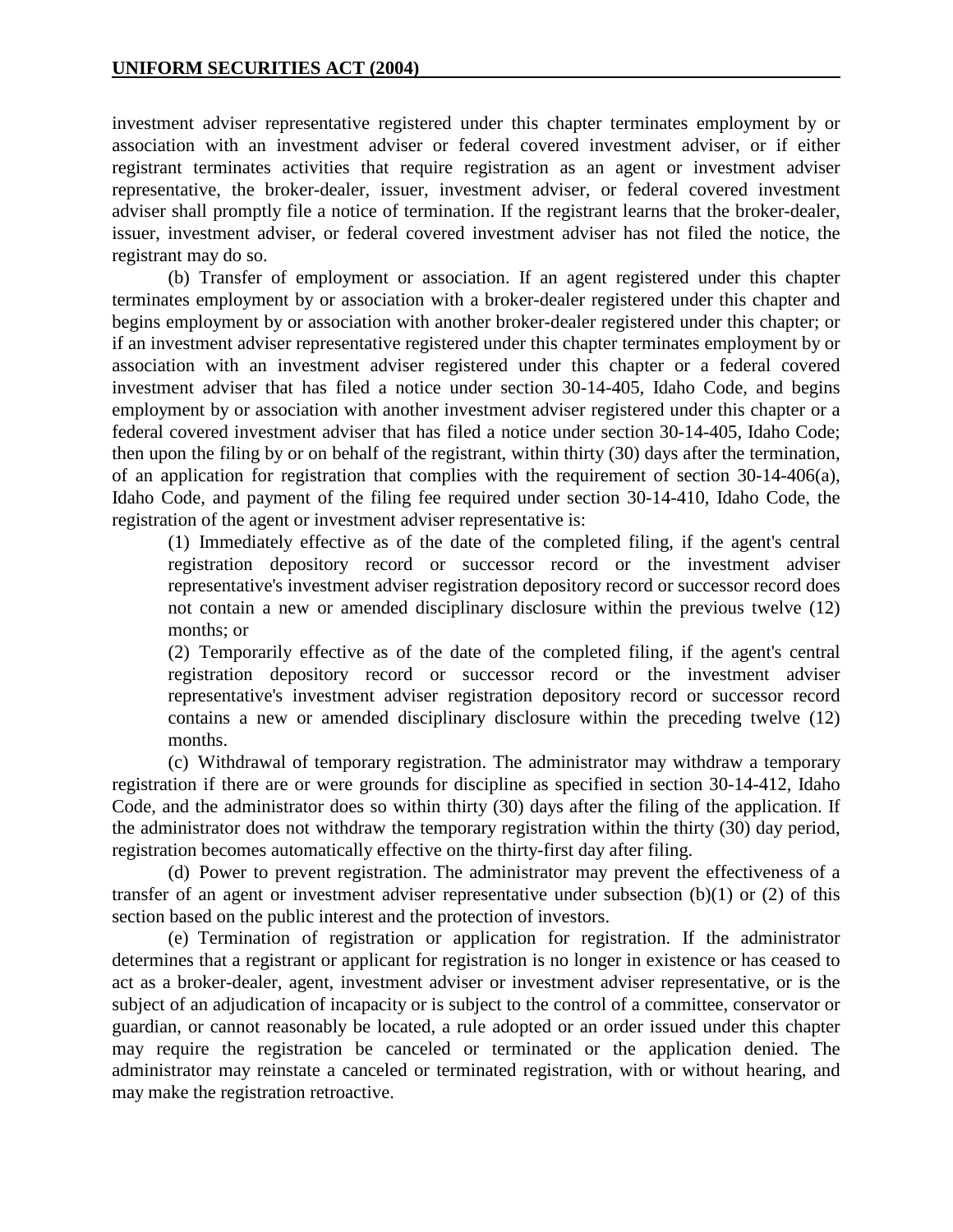**30-14-409. WITHDRAWAL OF REGISTRATION OF BROKER-DEALER, AGENT, INVESTMENT ADVISER AND INVESTMENT ADVISER REPRESENTATIVE.** Withdrawal of registration by a broker-dealer, agent, investment adviser or investment adviser representative becomes effective sixty (60) days after the filing of the application to withdraw or within any shorter period as provided by a rule adopted or an order issued under this chapter unless a revocation or suspension proceeding is pending when the application is filed. If a proceeding is pending, withdrawal becomes effective when and upon such conditions as required by a rule adopted or an order issued under this chapter. The administrator may institute a revocation or suspension proceeding under section 30-14-412, Idaho Code, within one (1) year after the withdrawal became effective automatically and issue a revocation or suspension order as of the last date on which registration was effective if a proceeding is not pending.

**30-14-410. FILING FEES.** (a) Broker-dealers. A person shall pay a fee of two hundred dollars (\$200) when initially filing an application for registration as a broker-dealer and a fee of two hundred dollars (\$200) when filing a renewal of registration as a broker-dealer. If the filing results in a denial or withdrawal, the administrator shall retain the fee.

(b) Agents. The fee for an individual is fifty dollars (\$50.00) when filing an application for registration as an agent, a fee of fifty dollars (\$50.00) when filing a renewal of registration as an agent, and a fee of fifty dollars (\$50.00) when filing for a change of registration as an agent. If the filing results in a denial or withdrawal, the administrator shall retain the fee.

(c) Investment advisers. A person shall pay a fee of one hundred fifty dollars (\$150) when filing an application for registration as an investment adviser and a fee of one hundred fifty dollars (\$150) when filing a renewal of registration as an investment adviser. If the filing results in a denial or withdrawal, the administrator shall retain the fee.

(d) Investment adviser representatives. The fee for an individual is thirty dollars (\$30.00) when filing an application for registration as an investment adviser representative, a fee of thirty dollars (\$30.00) when filing a renewal of registration as an investment adviser representative, and a fee of thirty dollars (\$30.00) when filing a change of registration as an investment adviser representative. If the filing results in a denial or withdrawal, the administrator shall retain the fee.

(e) Federal covered investment advisers. A federal covered investment adviser required to file a notice under section 30-14-405, Idaho Code, shall pay an initial fee of thirty dollars (\$30.00) and an annual notice fee of thirty dollars (\$30.00).

(f) Payment. A person required to pay a filing or notice fee under this section may transmit the fee through or to a designee as a rule or order provides under this chapter.

(g) Dual agent/investment adviser representative. An investment adviser representative who is registered as an agent under section 30-14-402, Idaho Code, and who represents a person that is both registered as a broker-dealer under section 30-14-401, Idaho Code, and registered as an investment adviser under section 30-14-403, Idaho Code, or required as a federal covered investment adviser to make a notice filing under section 30-14-405, Idaho Code, is not required to pay an initial or annual registration fee for registration as an investment adviser representative.

**30-14-411. POSTREGISTRATION REQUIREMENTS.** (a) Financial requirements. Subject to section 15(i) of the securities exchange act of 1934 (15 U.S.C. 780(i)) or section 222 of the investment advisers act of 1940 (15 U.S.C. 80b-18a), a rule adopted or an order issued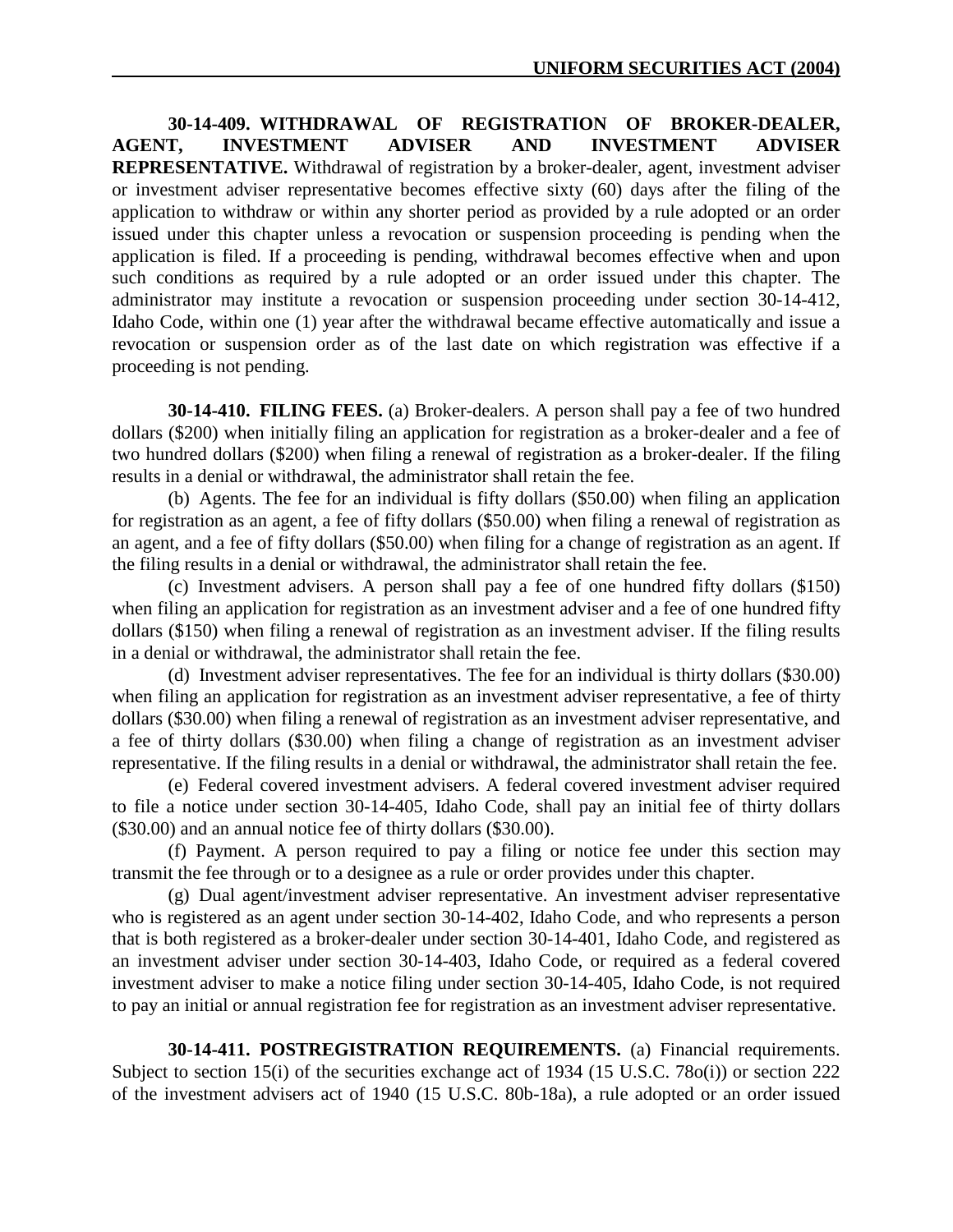under this chapter may establish minimum financial requirements for broker-dealers registered or required to be registered under this chapter and investment advisers registered or required to be registered under this chapter.

(b) Financial reports. Subject to section 15(i) of the securities exchange act of 1934 (15 U.S.C. 78o(i)) or section 222(b) of the investment advisers act of 1940 (15 U.S.C. 80b-18a), a broker-dealer registered or required to be registered under this chapter and an investment adviser registered or required to be registered under this chapter shall file such financial reports as are required by a rule adopted or an order issued under this chapter. If the information contained in a record filed under this subsection is or becomes inaccurate or incomplete in a material respect, the registrant shall promptly file a correcting amendment.

(c) Recordkeeping. Subject to section 15(i) of the securities exchange act of 1934 (15 U.S.C. 78o(i)) or section 222 of the investment advisers act of 1940 (15 U.S.C. 80b-18a):

(1) A broker-dealer registered or required to be registered under this chapter and an investment adviser registered or required to be registered under this chapter shall make and maintain the accounts, correspondence, memoranda, papers, books and other records required by a rule adopted or an order issued under this chapter;

(2) Broker-dealer records required to be maintained under subsection (c)(1) of this section may be maintained in any form of data storage acceptable under section 17(a) of the securities exchange act of 1934 (15 U.S.C. 78q(a)) if they are readily accessible to the administrator; and

(3) Investment adviser records required to be maintained under subsection  $(c)(1)$  of this section may be maintained in any form of data storage required by a rule adopted or an order issued under this chapter.

(d) Audits or inspections. The records of every person issuing or guaranteeing any securities subject to the provisions of this chapter, if such person is registered or required to be registered under this chapter, and of every broker-dealer, agent, investment adviser or investment adviser representative registered or required to be registered under this chapter are subject to such reasonable periodic, special or other audits or inspections by a representative of the administrator, within or without this state, as the administrator considers necessary or appropriate in the public interest and for the protection of investors. An audit or inspection may be made at any time and without prior notice. The administrator may copy, and may remove for audit or inspection copies of, all records the administrator reasonably considers necessary or appropriate to conduct the audit or inspection. The administrator may assess a reasonable charge for conducting an audit or inspection under this subsection.

(e) Custody and discretionary authority bond or insurance. Subject to section 15(i) of the securities exchange act of 1934 (15 U.S.C. 78o(i)) or section 222 of the investment advisers act of 1940 (15 U.S.C. 80b-18a), a rule adopted or an order issued under this chapter may require a broker-dealer or investment adviser that has custody of or discretionary authority over funds or securities of a customer or client to obtain insurance or post a bond or other satisfactory form of security in an amount not to exceed twenty-five thousand dollars (\$25,000). The administrator may determine the requirements of the insurance, bond or other satisfactory form of security. Insurance or a bond or other satisfactory form of security may not be required of a broker-dealer registered under this chapter whose net capital exceeds, or of an investment adviser registered under this chapter whose minimum financial requirements exceed, the amounts required by rule or order under this chapter. The insurance, bond or other satisfactory form of security must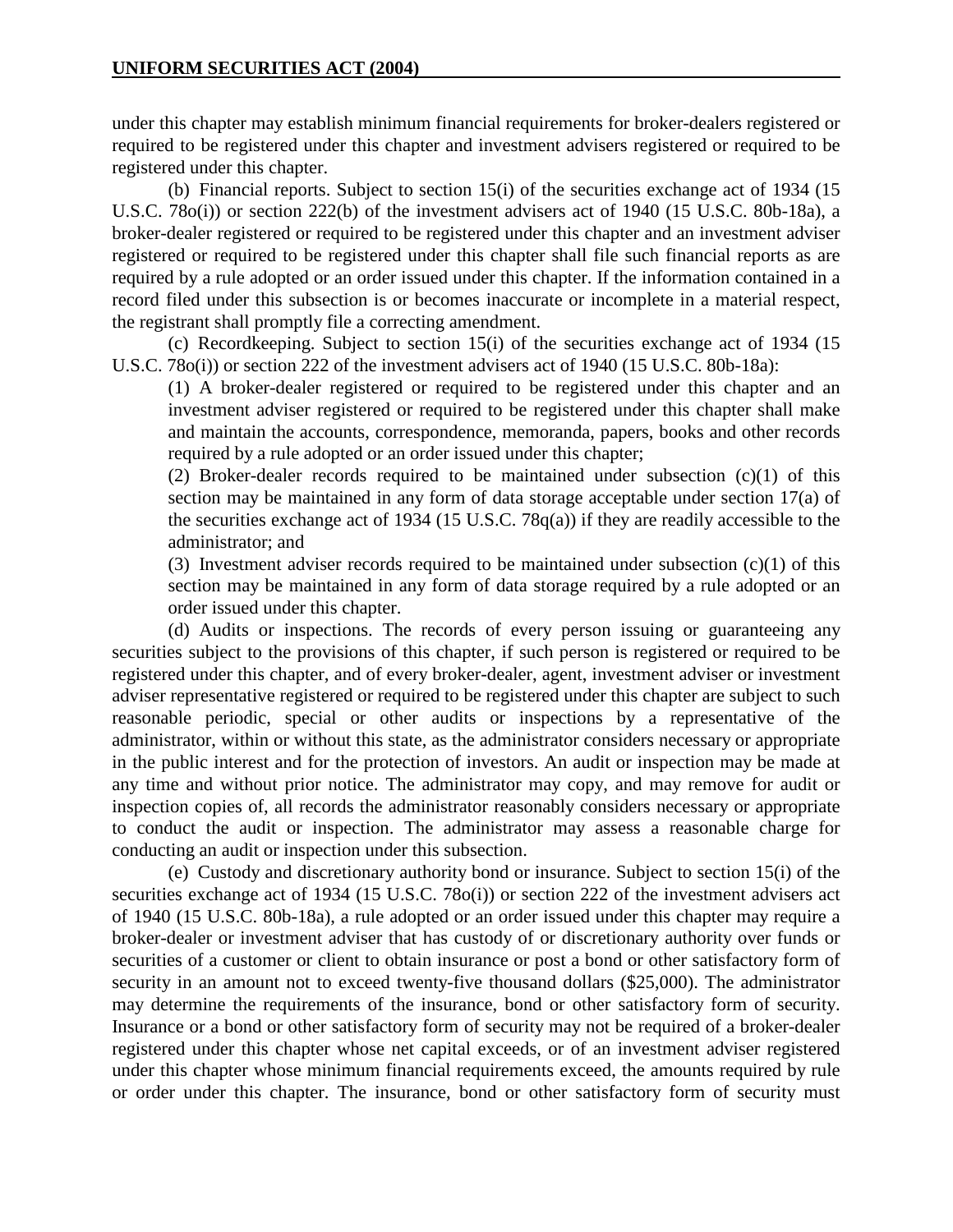permit an action by a person to enforce any liability on the insurance, bond or other satisfactory form of security if instituted within the time limitations in section 30-14-509(j)(2), Idaho Code.

(f) Requirements for custody. Subject to section 15(i) of the securities exchange act of 1934 (15 U.S.C. 78o(i)) or section 222 of the investment advisers act of 1940 (15 U.S.C. 80b-18a), an agent may not have custody of funds or securities of a customer except under the supervision of a broker-dealer and an investment adviser representative may not have custody of funds or securities of a client except under the supervision of an investment adviser or a federal covered investment adviser. A rule adopted or an order issued under this chapter may prohibit, limit, or impose conditions on a broker-dealer regarding custody of funds or securities of a customer and on an investment adviser regarding custody of securities or funds of a client.

(g) Investment adviser brochure rule. With respect to an investment adviser registered or required to be registered under this chapter, a rule adopted or an order issued under this chapter may require that information or other record be furnished or disseminated to clients or prospective clients in this state as necessary or appropriate in the public interest and for the protection of investors and advisory clients.

(h) Continuing education. A rule adopted or an order issued under this chapter may require an individual registered under section 30-14-402 or 30-14-404, Idaho Code, to participate in a continuing education program approved by the securities and exchange commission and administered by a self-regulatory organization or, in the absence of such a program, a rule adopted or an order issued under this chapter may require continuing education for an individual registered under section 30-14-404, Idaho Code.

**30-14-412. DENIAL, REVOCATION, SUSPENSION, WITHDRAWAL, RESTRICTION, CONDITION OR LIMITATION OF REGISTRATION.** (a) Disciplinary conditions -- Applicants. If the administrator finds that the order is in the public interest and subsection (d) of this section authorizes the action, an order issued under this chapter may deny an application, or may condition or limit registration of an applicant to be a broker-dealer, agent, investment adviser or investment adviser representative, and, if the applicant is a broker-dealer or investment adviser of any partner, officer, director or person having a similar status or performing similar functions, or a person directly or indirectly in control, of the broker-dealer or investment adviser.

(b) Disciplinary conditions -- Registrants. If the administrator finds that the order is in the public interest and subsection (d) of this section authorizes the action, an order issued under this chapter may revoke, suspend, condition or limit the registration of a registrant and, if the registrant is a broker-dealer or investment adviser of any partner, officer, director or person having a similar status or performing similar functions, or a person directly or indirectly in control, of the broker-dealer or investment adviser. Provided however, the administrator may not:

(1) Institute a revocation or suspension proceeding under this subsection based on an order issued under a law of another state that is reported to the administrator or a designee of the administrator more than one (1) year after the date of the order on which it is based; or

(2) Under subsection  $(d)(5)(A)$  or  $(B)$  of this section, issue an order on the basis of an order issued under the securities act of another state unless the other order was based on conduct for which subsection (d) of this section would authorize the action had the conduct occurred in this state.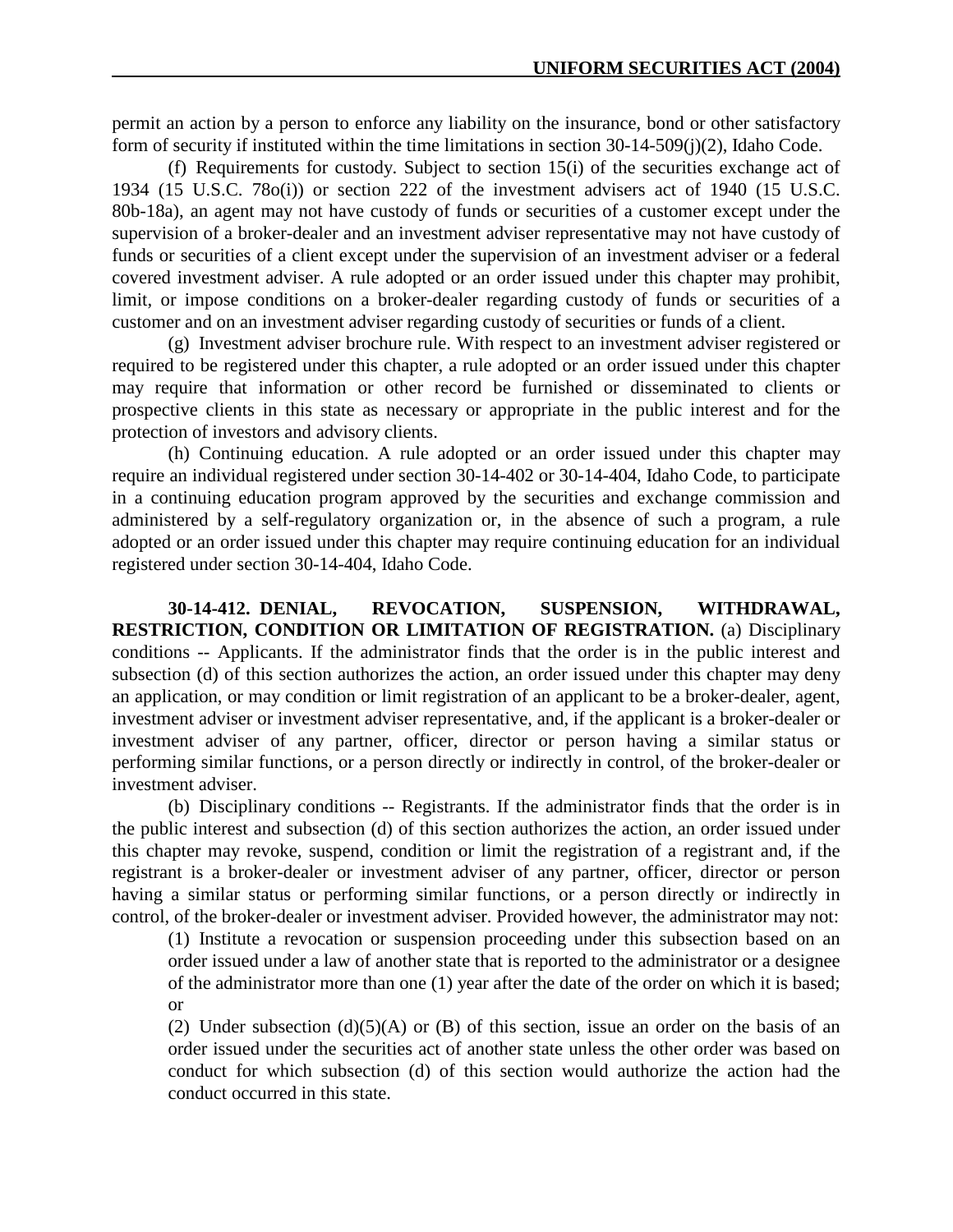(c) Disciplinary penalties -- Registrants. If the administrator finds that the order is in the public interest and subsections  $(d)(1)$  through  $(6)$ ,  $(8)$ ,  $(9)$ ,  $(10)$ ,  $(12)$  or  $(13)$  of this section authorizes the action, an order under this chapter may censure, impose a bar or suspension from association with a broker-dealer or investment adviser registered in this state, or impose a civil penalty in an amount not to exceed five thousand dollars (\$5,000) for each violation, on a registrant and, if the registrant is a broker-dealer or investment adviser, a partner, officer, director or person having a similar status or performing similar functions, or a person directly or indirectly in control, of the broker-dealer or investment adviser.

(d) Grounds for discipline. A person may be disciplined under subsections (a) through (c) of this section if the person:

(1) Has filed an application for registration in this state under this chapter or the predecessor act within the previous ten (10) years, which, as of the effective date of registration or as of any date after filing in the case of an order denying effectiveness, was incomplete in any material respect or contained a statement that, in light of the circumstances under which it was made, was false or misleading with respect to a material fact;

(2) Willfully violated or willfully failed to comply with this chapter or the predecessor act or a rule adopted or an order issued under this chapter or the predecessor act within the previous ten (10) years;

(3) Has been convicted of any felony or within the previous ten (10) years has been convicted of a misdemeanor involving a security, a commodity future or option contract, or an aspect of a business involving securities, commodities, investments, franchises, insurance, banking or finance;

(4) Is enjoined or restrained by a court of competent jurisdiction in an action instituted by the administrator under this chapter or the predecessor act, a state, the securities and exchange commission, or the United States from engaging in or continuing an act, practice or course of business involving an aspect of a business involving securities, commodities, investments, franchises, insurance, banking or finance;

(5) Is the subject of an order, issued after notice and opportunity for hearing by:

(A) The securities, depository institution, insurance or other financial services regulator of a state or by the securities and exchange commission or other federal agency denying, revoking, barring or suspending registration as a broker-dealer, agent, investment adviser, federal covered investment adviser, or investment adviser representative;

(B) The securities regulator of a state or the securities and exchange commission against a broker-dealer, agent, investment adviser, investment adviser representative, or federal covered investment adviser;

(C) The securities and exchange commission or a self-regulatory organization suspending or expelling the registrant from membership in the self-regulatory organization;

(D) A court adjudicating a United States postal service fraud order;

(E) The insurance regulator of a state denying, suspending or revoking registration as an insurance agent; or

(F) A depository institution regulator suspending or barring the person from the depository institution business;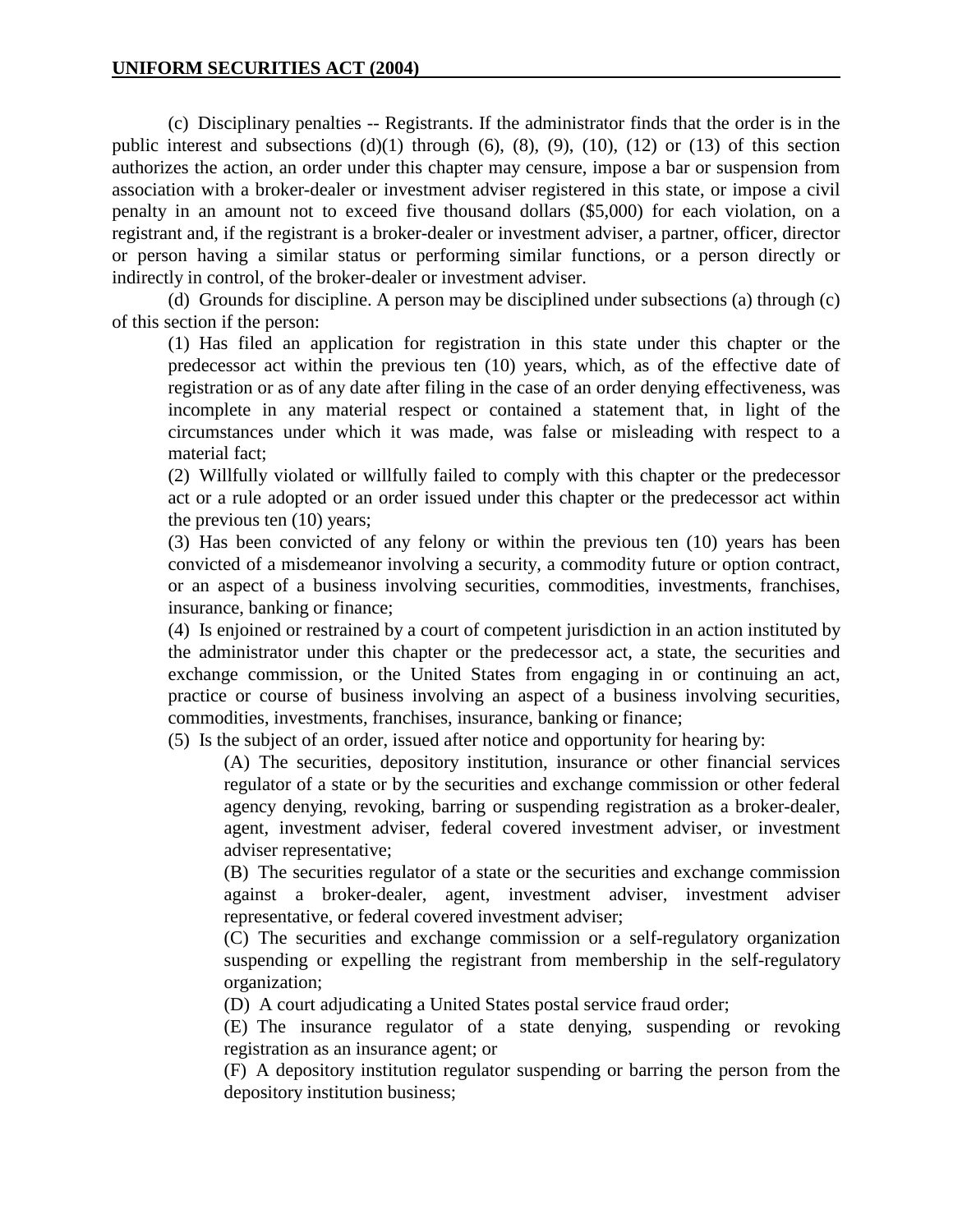(6) Is the subject of an adjudication or determination, after notice and opportunity for hearing, by the securities and exchange commission, the commodity futures trading commission; the federal trade commission; a federal depository institution regulator, or a depository institution, insurance or other financial services regulator of a state that the person willfully violated the securities act of 1933, the securities exchange act of 1934, the investment advisers act of 1940, the investment company act of 1940, or the commodity exchange act, the securities or commodities law of a state, or a federal or state law under which a business involving investments, franchises, insurance, banking or finance is regulated;

(7) Is insolvent, either because the person's liabilities exceed the person's assets or because the person cannot meet the person's obligations as they mature, provided however that the administrator may not enter an order against an applicant or registrant under this paragraph (7) without a finding of insolvency as to the applicant or registrant;

(8) Refuses to allow or otherwise impedes the administrator from conducting an audit or inspection under section 30-14-411(d), Idaho Code, or refuses access to a registrant's office to conduct an audit or inspection under section 30-14-411(d), Idaho Code;

(9) Has failed to reasonably supervise an agent, investment adviser representative or other individual, if the agent, investment adviser representative or other individual was subject to the person's supervision and committed a violation of this chapter or the predecessor act or a rule adopted or an order issued under this chapter or the predecessor act within the previous ten (10) years;

(10) Has not paid the proper filing fee within thirty (30) days after having been notified by the administrator of a deficiency, provided however that the administrator shall vacate an order under this paragraph (10) when the deficiency is corrected;

(11) After notice and opportunity for a hearing, has been found within the previous ten  $(10)$  years:

(A) By a court of competent jurisdiction to have willfully violated the laws of a foreign jurisdiction under which the business of securities, commodities, investment, franchises, insurance, banking or finance is regulated;

(B) To have been the subject of an order of a securities regulator of a foreign jurisdiction denying, revoking or suspending the right to engage in the business of securities as a broker-dealer, agent, investment adviser, investment adviser representative or similar person; or

(C) To have been suspended or expelled from membership by or participation in a securities exchange or securities association operating under the securities laws of a foreign jurisdiction;

(12) Is the subject of a cease and desist order issued by the securities and exchange commission or issued under the securities, commodities, investment, franchise, banking, finance or insurance laws of a state;

(13) Has engaged in dishonest or unethical practices in the securities, commodities, investment, franchise, banking, finance or insurance business within the previous ten (10) years; or

(14) Is not qualified on the basis of factors such as training, experience and knowledge of the securities business. Provided however, in the case of an application by an agent for a broker-dealer that is a member of a self-regulatory organization or by an individual for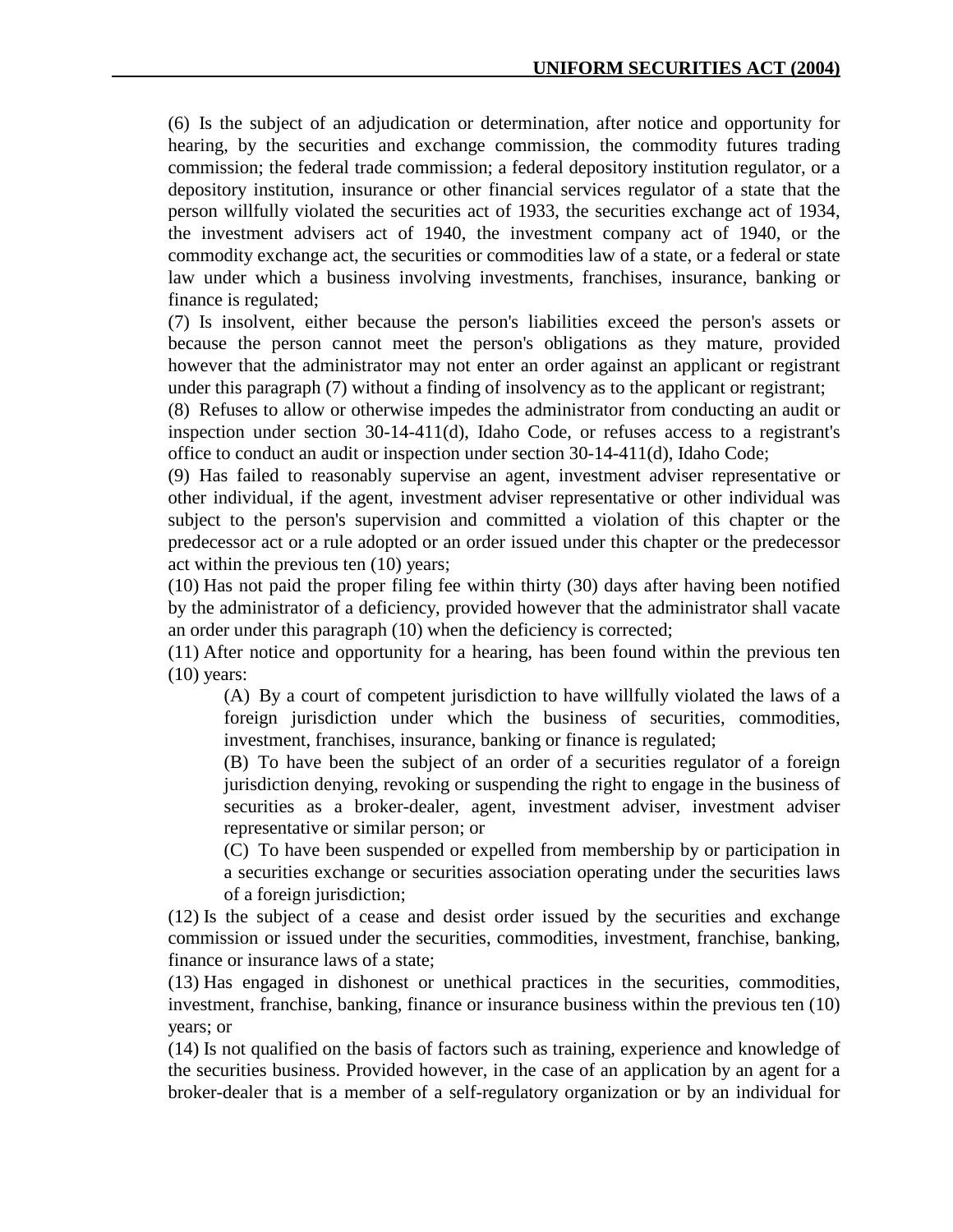registration as an investment adviser representative, a denial order may not be based on this paragraph (14) if the individual has successfully completed all examinations required by subsection (e) of this section. The administrator may require an applicant for registration under section 30-14-402 or 30-14-404, Idaho Code, who has not been registered in a state within the two (2) years preceding the filing of an application in this state to successfully complete an examination.

(e) Examinations. A rule adopted or an order issued under this chapter may require that an examination, including an examination developed or approved by an organization of securities regulators, be successfully completed by a class of individuals or all individuals. An order issued under this chapter may waive, in whole or in part, an examination as to an individual and a rule adopted under this chapter may waive, in whole or in part, an examination as to a class of individuals if the administrator determines that the examination is not necessary or appropriate in the public interest and for the protection of investors.

(f) Summary process. The administrator may suspend or deny an application summarily; restrict, condition, limit or suspend a registration; or censure, bar, or impose a civil penalty on a registrant before final determination of an administrative proceeding. Upon the issuance of an order, the administrator shall promptly notify each person subject to the order that the order has been issued, the reasons for the action, and that within fifteen (15) days after the receipt of a request in a record from the person the matter will be scheduled for a hearing. If a hearing is not requested and none is ordered by the administrator within thirty (30) days after the date of service of the order, the order becomes final by operation of law. If a hearing is requested or ordered, the administrator, after notice of and opportunity for hearing to each person subject to the order, may modify or vacate the order or extend the order until final determination.

(g) Procedural requirements. An order issued may not be issued under this section, except under subsection (f) of this section, without:

(1) Appropriate notice to the applicant or registrant;

(2) Opportunity for hearing; and

(3) Findings of fact and conclusions of law in a record in accordance with chapter 52, title 67, Idaho Code.

(h) Control person liability. A person that controls, directly or indirectly, a person not in compliance with this section may be disciplined by order of the administrator under subsections (a) through (c) of this section to the same extent as the noncomplying person, unless the controlling person did not know, and in the exercise of reasonable care could not have known, of the existence of conduct that is a ground for discipline under this section.

(i) Limit on investigation or proceeding. The administrator may not institute a proceeding under subsection (a), (b) or (c) of this section based solely on material facts actually known by the administrator unless an investigation or the proceeding is instituted within one (1) year after the administrator actually acquires knowledge of the material facts.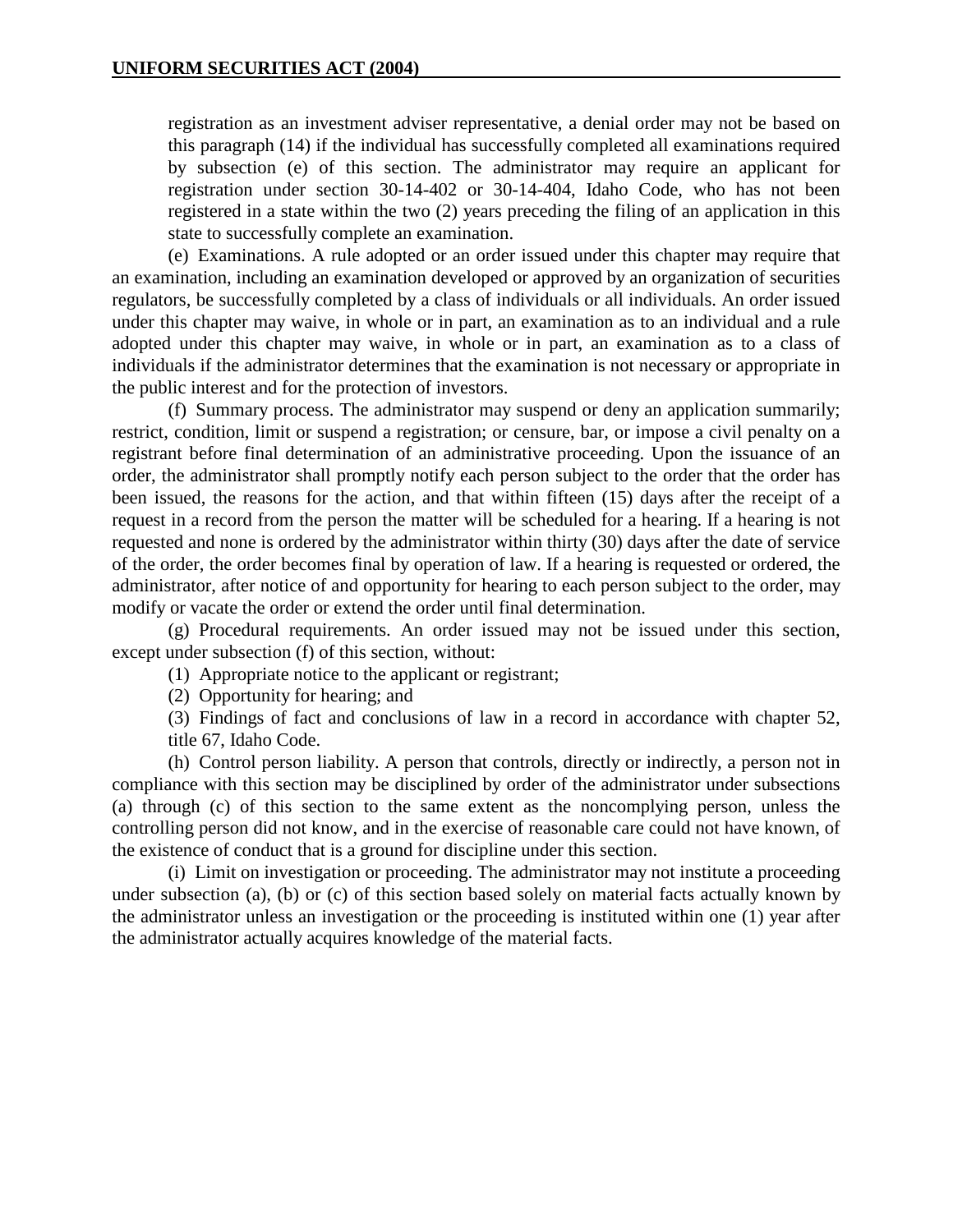## **PART 5. FRAUD AND LIABILITIES**

**30-14-501. GENERAL FRAUD.** It is unlawful for a person, in connection with the offer, sale, or purchase of a security, directly or indirectly:

(1) To employ a device, scheme, or artifice to defraud;

(2) To make an untrue statement of a material fact or to omit to state a material fact necessary in order to make the statements made, in light of the circumstances under which they were made, not misleading;

(3) To engage in an act, practice, or course of business that operates or would operate as a fraud or deceit upon another person; or

(4) To divert investor money to the personal use of the issuer, offeror or seller, or to pay prior investors without specifically disclosing that use before receiving the investor's money.

## **30-14-502. PROHIBITED CONDUCT IN PROVIDING INVESTMENT ADVICE.**

(a) Fraud in providing investment advice. It is unlawful for a person that advises others for compensation, either directly or indirectly or through publications or writings, as to the value of securities or the advisability of investing in, purchasing or selling securities or that, for compensation and as part of a regular business, issues or promulgates analyses or reports relating to securities:

(1) To employ a device, scheme, or artifice to defraud another person;

(2) To engage in an act, practice, or course of business that operates or would operate as a fraud or deceit upon another person; or

(3) To divert investor money to the personal use of the issuer, offeror or seller, or to pay prior investors without specifically disclosing that use before receiving the investor's money.

(b) Rules defining fraud. A rule adopted under this chapter may define an act, practice, or course of business of an investment adviser or an investment adviser representative, as fraudulent, deceptive or manipulative, and prescribe means reasonably designed to prevent investment advisers and investment adviser representatives, from engaging in acts, practices, and courses of business defined as fraudulent, deceptive or manipulative.

(c) Rules specifying contents of advisory contract. A rule adopted or an order issued under this chapter may specify the contents of an investment advisory contract entered into, extended or renewed by an investment adviser.

**30-14-503. EVIDENTIARY BURDEN.** (a) Civil. In a civil action or administrative proceeding under this chapter, a person claiming an exemption, exception, preemption or exclusion has the burden to prove the applicability of the claim.

(b) Criminal. In a criminal proceeding under this chapter, a person claiming an exemption, exception, preemption or exclusion has the burden of going forward with evidence of the claim.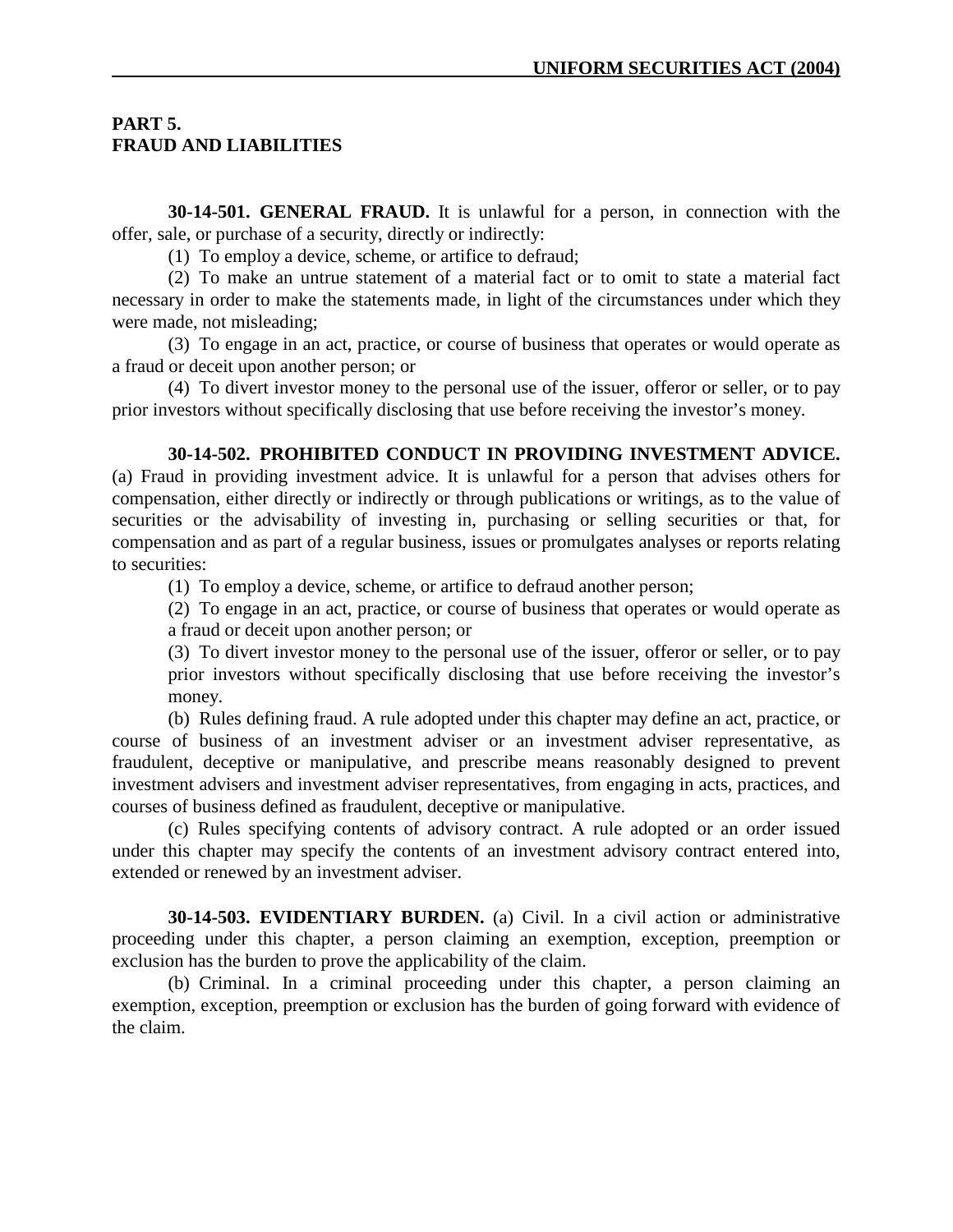**30-14-504. FILING OF SALES AND ADVERTISING LITERATURE.** (a) Filing requirement. Except as otherwise provided in subsection (b) of this section, a rule adopted or an order issued under this chapter may require the filing of a prospectus, pamphlet, circular, form letter, advertisement, sales literature or other advertising record relating to a security or investment advice, addressed or intended for distribution to prospective investors, including clients or prospective clients of a person registered or required to be registered as an investment adviser under this chapter.

(b) Excluded communications. This section does not apply to sales and advertising literature specified in subsection (a) of this section which relates to a federal covered security, a federal covered investment adviser, or a security or transaction exempted by section 30-14-201, 30-14-202 or 30-14-203, Idaho Code, except as required pursuant to section 30-14-201(7), Idaho Code.

**30-14-505. MISLEADING FILINGS.** It is unlawful for a person to make or cause to be made, in a record that is used in an action or proceeding or filed under this chapter, a statement that, at the time and in the light of the circumstances under which it is made, is false or misleading in a material respect, or, in connection with the statement, to omit to state a material fact necessary to make the statement made, in the light of the circumstances under which it was made, not false or misleading.

**30-14-506. MISREPRESENTATIONS CONCERNING REGISTRATION OR EXEMPTION.** The filing of an application for registration, a registration statement, a notice filing under this chapter, the registration of a person, the notice filing by a person, or the registration of a security under this chapter does not constitute a finding by the administrator that a record filed under this chapter is true, complete, and not misleading. The filing or registration or the availability of an exemption, exception, preemption or exclusion for a security or a transaction does not mean that the administrator has passed upon the merits or qualifications of, or recommended or given approval to, a person, security or transaction. It is unlawful to make, or cause to be made, to a purchaser, customer, client, or prospective customer or client a representation inconsistent with this section.

**30-14-507. QUALIFIED IMMUNITY.** A broker-dealer, agent, investment adviser, federal covered investment adviser, or investment adviser representative is not liable to another broker-dealer, agent, investment adviser, federal covered investment adviser, or investment adviser representative for defamation relating to a statement that is contained in a record required by the administrator, or designee of the administrator, the securities and exchange commission or a self-regulatory organization, unless the person knew, or should have known at the time that the statement was made, that it was false in a material respect or the person acted in reckless disregard of the statement's truth or falsity.

**30-14-508. CRIMINAL PENALTIES.** (a) Criminal penalties. A person that willfully violates this chapter, or a rule adopted or an order issued under this chapter, except section 30-14-504, Idaho Code, or the notice filing requirements of section 30-14-302 or 30-14-405, Idaho Code, or that willfully violates section 30-14-505, Idaho Code, knowing the statement made to be false or misleading in a material respect, shall be guilty of a felony and upon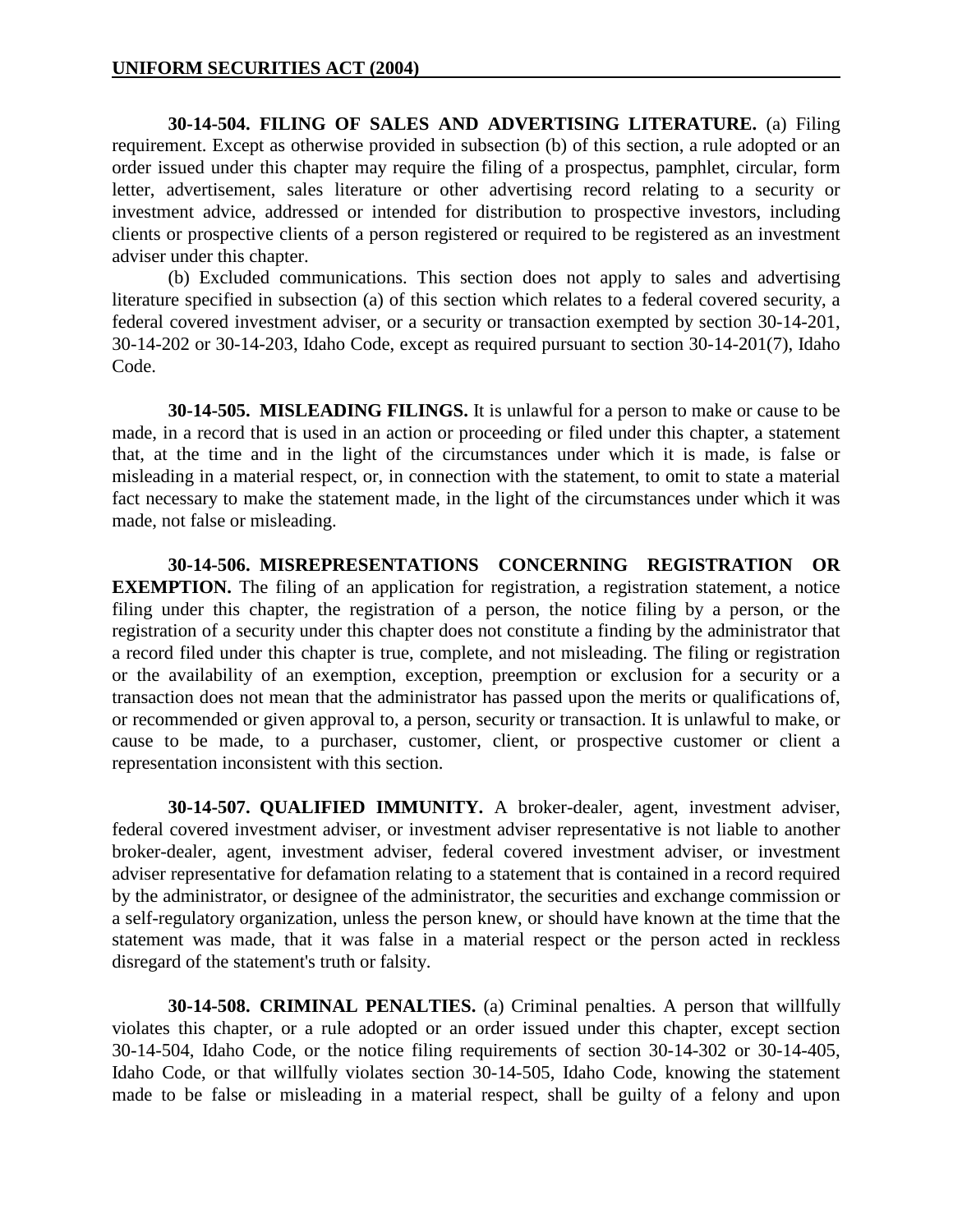conviction, shall be fined not more than ten thousand dollars (\$10,000) or imprisoned not more than five (5) years, or both. An individual convicted of violating a rule or order under this chapter may be fined, but may not be imprisoned, if the individual did not have knowledge of the rule or order.

(b) A person that willfully violates section 30-14-501 or 30-14-502(a), Idaho Code, and in connection with that violation, the violator knowingly accepts any money representing:

(1) Equity in a person's home;

(2) A withdrawal from any individual retirement account or similar retirement account; or

(3) A withdrawal from any qualified retirement plan as defined in the Internal Revenue Code, shall upon conviction be punished by imprisonment for not less than three (3) years or more than fifteen (15) years if, at the time the crime was committed, the property, money or thing unlawfully obtained or sought to be obtained was worth ten thousand dollars (\$10,000) or more.

(c) If, in the commission of an offense described in subsection (a) or (b) of this section, the victim is an elder or dependent adult, and the violator has knowledge that the victim is an elder or dependent adult, the defendant shall receive an additional term of imprisonment as follows:

(1) Three (3) years if the victim is under seventy (70) years of age.

(2) Five (5) years if the victim is seventy (70) years of age or older.

(d) As used in this section, "elder" means any person who is sixty-five (65) years of age or older.

(e) As used in this section, "dependent adult" means any person who is between the ages of eighteen (18) and sixty-four (64) years, who has physical or mental limitations which restrict the person's ability to carry out normal activities or to protect the person's rights, including, but not limited to, persons who have physical or developmental disabilities or whose physical or mental abilities have diminished because of age.

(f) No indictment or information may be returned under this chapter more than five (5) years after the alleged violation.

(g) Criminal reference not required. The attorney general or the proper prosecuting attorney with or without a reference from the administrator, may institute criminal proceedings under this chapter.

(h) No limitation on other criminal enforcement. This chapter does not limit the power of this state to punish a person for conduct that constitutes a crime under other laws of this state.

**30-14-509. CIVIL LIABILITY.** (a) Securities litigation uniform standards act. Enforcement of civil liability under this section is subject to the securities litigation uniform standards act of 1998, as cited in section 30-14-103, Idaho Code.

(b) Liability of seller to purchaser. A person is liable to the purchaser if the person sells a security in violation of section 30-14-301, Idaho Code, or, by means of an untrue statement of a material fact or an omission to state a material fact necessary in order to make the statement made, in light of the circumstances under which it is made, not misleading, the purchaser not knowing the untruth or omission and the seller not sustaining the burden of proof that the seller did not know and, in the exercise of reasonable care, could not have known of the untruth or omission. An action under this subsection is governed by the following: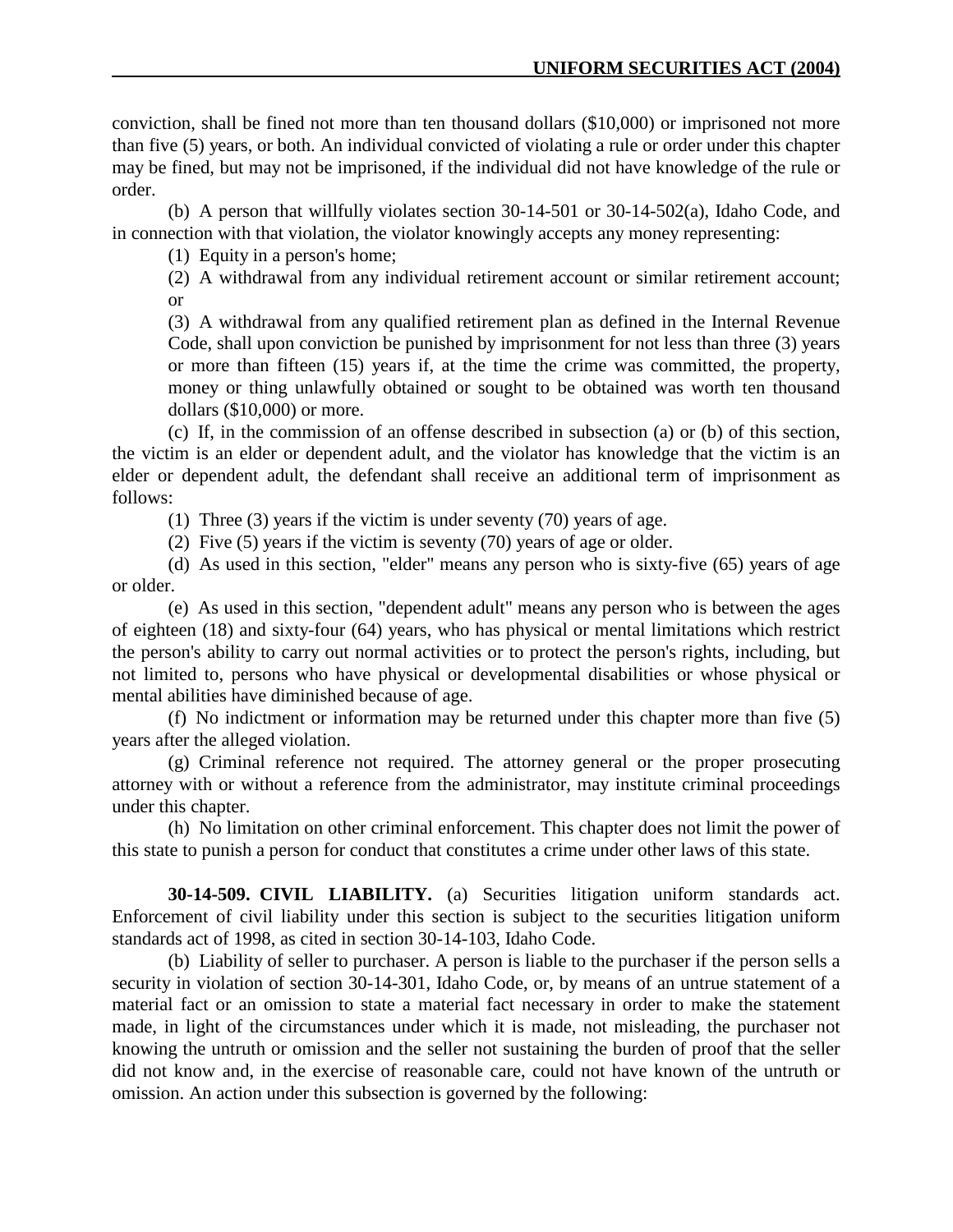(1) The purchaser may maintain an action to recover the consideration paid for the security, less the amount of any income received on the security, and interest at the annual rate of interest set forth in section 28-22-104(2), Idaho Code, from the date of the purchase, costs, and reasonable attorneys' fees determined by the court, upon the tender of the security, or for actual damages as provided in subsection (b)(3) of this section.

(2) The tender referred to in subsection  $(b)(1)$  of this section may be made any time before entry of judgment. Tender requires only notice in a record of ownership of the security and willingness to exchange the security for the amount specified. A purchaser that no longer owns the security may recover actual damages as provided in subsection (b)(3) of this section.

(3) Actual damages in an action arising under this subsection are the amount that would be recoverable upon a tender less the value of the security when the purchaser disposed of it, and interest at the annual rate of interest set forth in section 28-22-104(2), Idaho Code, from the date of the purchase, costs, and reasonable attorneys' fees determined by the court.

(c) Liability of purchaser to seller. A person is liable to the seller if the person buys a security by means of an untrue statement of a material fact or omission to state a material fact necessary in order to make the statement made, in light of the circumstances under which it is made, not misleading, the seller not knowing of the untruth or omission, and the purchaser not sustaining the burden of proof that the purchaser did not know, and in the exercise of reasonable care, could not have known of the untruth or omission. An action under this subsection is governed by the following:

(1) The seller may maintain an action to recover the security, and any income received on the security, costs, and reasonable attorneys' fees determined by the court, upon the tender of the purchase price, or for actual damages as provided in subsection  $(c)(3)$  of this section.

(2) The tender referred to in subsection  $(c)(1)$  of this section may be made any time before entry of judgment. Tender requires only notice in a record of the present ability to pay the amount tendered and willingness to take delivery of the security for the amount specified. If the purchaser no longer owns the security, the seller may recover actual damages as provided in subsection (c)(3) of this section.

(3) Actual damages in an action arising under this subsection are the difference between the price at which the security was sold and the value the security would have had at the time of the sale in the absence of the purchaser's conduct causing liability, and at the annual rate of interest set forth in section 28-22-104(2), Idaho Code, from the date of the sale of the security, costs, and reasonable attorneys' fees determined by the court.

(d) Liability of unregistered broker-dealer and agent. A person acting as a broker-dealer or agent that sells or buys a security in violation of section 30-14-401(a), 30-14-402(a) or 30-14-506, Idaho Code, is liable to the customer. The customer, if a purchaser, may maintain an action for recovery of actual damages as specified in subsections (b)(1) through (3) of this section, or, if a seller, for a remedy as specified in subsections  $(c)(1)$  through (3) of this section.

(e) Liability of unregistered investment adviser and investment adviser representative. A person acting as an investment adviser or investment adviser representative that provides investment advice for compensation in violation of section 30-14-403(a), 30-14-404(a) or 30-14-506, Idaho Code, is liable to the client. The client may maintain an action to recover the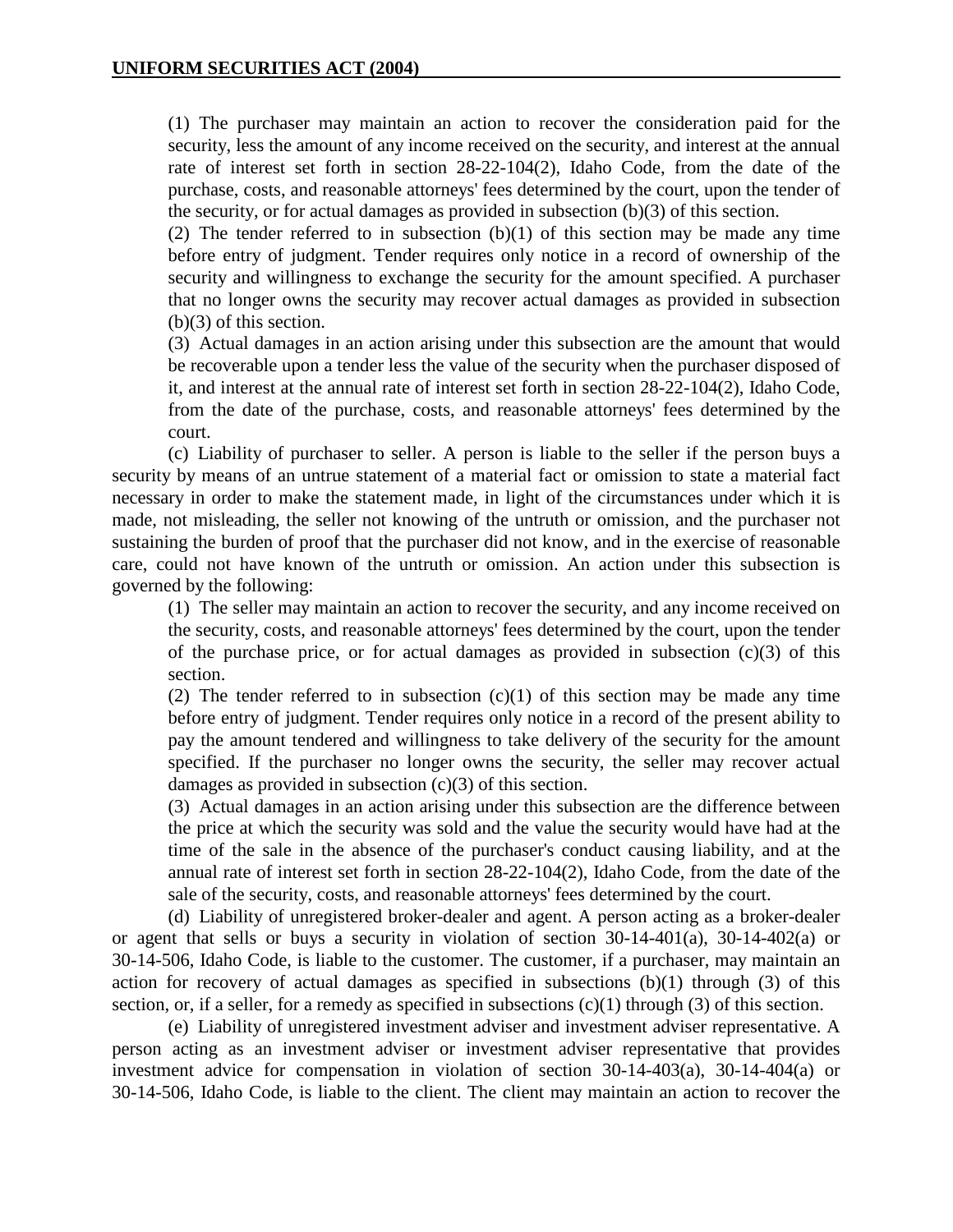consideration paid for the advice, interest at the annual rate of interest set forth in section 28-22-104(2), Idaho Code, from the date of payment, costs, and reasonable attorneys' fees determined by the court.

(f) Liability for investment advice. A person that receives directly or indirectly any consideration for providing investment advice to another person and that employs a device, scheme or artifice to defraud the other person or engages in an act, practice, or course of business that operates or would operate as a fraud or deceit on the other person, is liable to the other person. An action under this subsection is governed by the following:

(1) The person defrauded may maintain an action to recover the consideration paid for the advice and the amount of any actual damages caused by the fraudulent conduct, interest at the annual rate of interest set forth in section 28-22-104(2), Idaho Code, from the date of the fraudulent conduct, costs, and reasonable attorneys' fees determined by the court, less the amount of any income received as a result of the fraudulent conduct.

(2) This subsection does not apply to a broker-dealer or its agents if the investment advice provided is solely incidental to transacting business as a broker-dealer and no special compensation is received for the investment advice.

(g) Joint and several liability. The following persons are liable jointly and severally with and to the same extent as persons liable under subsections (b) through (f) of this section:

(1) A person that directly or indirectly controls a person liable under subsections (b) through (f) of this section, unless the controlling person sustains the burden of proof that the person did not know, and in the exercise of reasonable care could not have known, of the existence of conduct by reason of which the liability is alleged to exist;

(2) An individual who is a managing partner, executive officer, or director of a person liable under subsections (b) through (f) of this section, including an individual having a similar status or performing similar functions, unless the individual sustains the burden of proof that the individual did not know and, in the exercise of reasonable care could not have known, of the existence of conduct by reason of which the liability is alleged to exist;

(3) An individual who is an employee of or associated with a person liable under subsections (b) through (f) of this section and who materially aids the conduct giving rise to the liability, unless the individual sustains the burden of proof that the individual did not know and, in the exercise of reasonable care could not have known, of the existence of conduct by reason of which the liability is alleged to exist; and

(4) A person that is a broker-dealer, agent, investment adviser, or investment adviser representative that materially aids the conduct giving rise to the liability under subsections (b) through (f) of this section, unless the person sustains the burden of proof that the person did not know and, in the exercise of reasonable care could not have known, of the existence of conduct by reason of which liability is alleged to exist.

(h) Right of contribution. A person liable under this section has a right of contribution as in cases of contract against any other person liable under this section for the same conduct.

(i) Survival of cause of action. A cause of action under this section survives the death of an individual who might have been a plaintiff or defendant.

(j) Statute of limitations. A person may not obtain relief: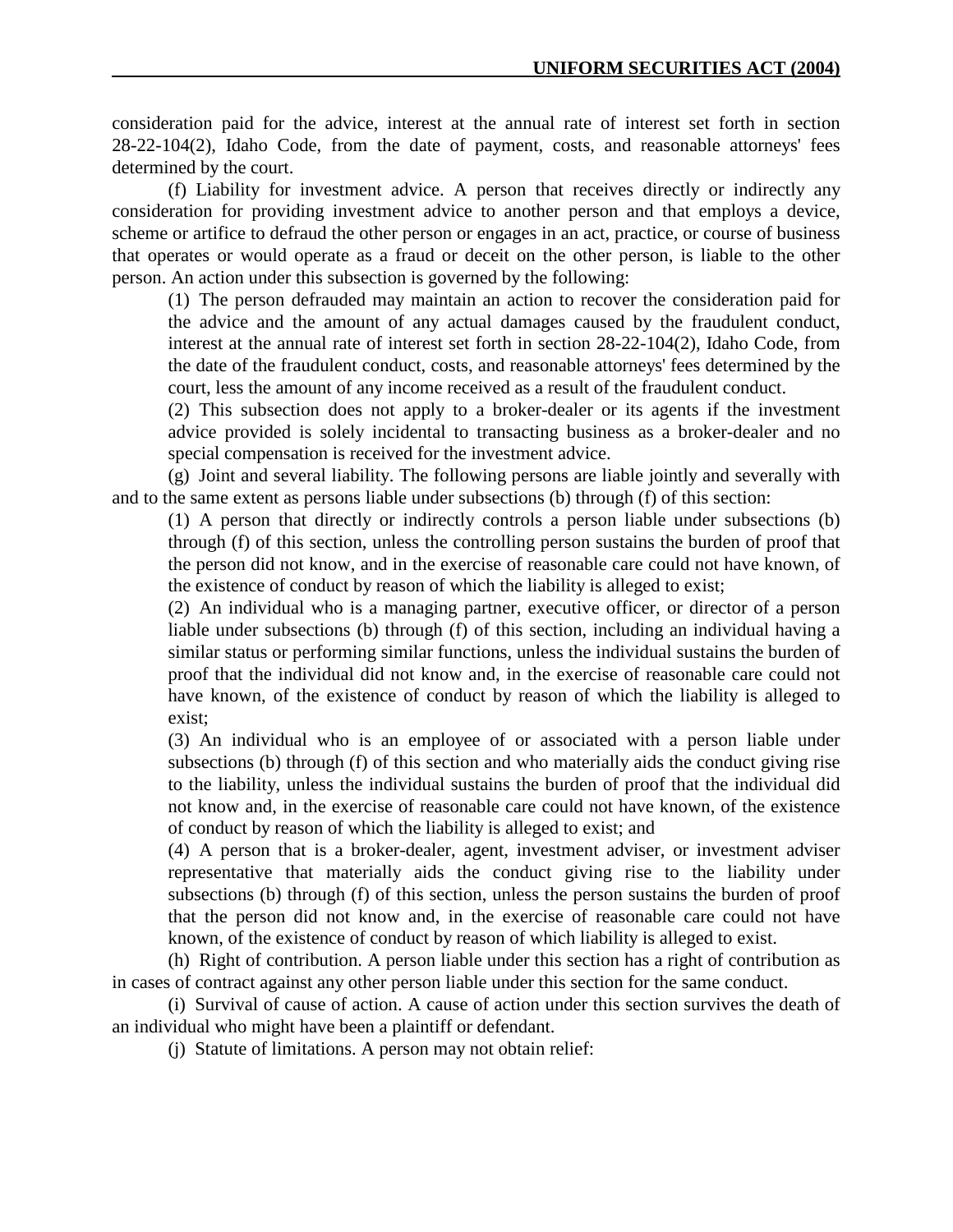(1) Under subsection (b) of this section for violation of section 30-14-301, Idaho Code, or under subsection (d) or (e) of this section, unless the action is instituted within one (1) year after the violation occurred; or

(2) Under subsection (b) of this section, other than for violation of section 30-14-301, Idaho Code, or under subsection (c) or (f) of this section, unless the action is instituted within the earlier of two (2) years after discovery of the facts constituting the violation or five (5) years after the violation.

(k) No enforcement of violative contract. A person that has made, or has engaged in the performance of, a contract in violation of this chapter or a rule adopted or an order issued under this chapter, or that has acquired a purported right under the contract with knowledge of conduct by reason of which its making or performance was in violation of this chapter, may not base an action on the contract.

(l) No contractual waiver. A condition, stipulation, or provision binding a person purchasing or selling a security or receiving investment advice to waive compliance with this chapter or a rule adopted or an order issued under this chapter is void.

(m) Survival of other rights or remedies. The rights and remedies provided by this chapter are in addition to any other rights or remedies that may exist, but this chapter does not create a cause of action not specified in this section or section 30-14-411(e), Idaho Code.

**30-14-510. RESCISSION OFFERS.** A purchaser, seller, or recipient of investment advice may not maintain an action under section 30-14-509, Idaho Code, if:

(a) The purchaser, seller, or recipient of investment advice receives in a record, before the action is instituted:

(1) An offer stating the respect in which liability under section 30-14-509, Idaho Code, may have arisen and fairly advising the purchaser, seller, or recipient of investment advice of that person's rights in connection with the offer, and any financial or other information necessary to correct all material misrepresentations or omissions in the information that was required by this chapter to be furnished to that person at the time of the purchase, sale, or investment advice;

(2) If the basis for relief under this section may have been a violation of section 30-14-509(b), Idaho Code, an offer to repurchase the security for cash, payable on delivery of the security, equal to the consideration paid, and interest at the annual rate of interest set forth in section 28-22-104(2), Idaho Code, from the date of the purchase, less the amount of any income received on the security, or, if the purchaser no longer owns the security, an offer to pay the purchaser upon acceptance of the offer damages in an amount that would be recoverable upon a tender, less the value of the security when the purchaser disposed of it, and interest at the annual rate of interest set forth in section 28-22-104(2), Idaho Code, from the date of the purchase in cash equal to the damages computed in the manner provided in this subsection;

(3) If the basis for relief under this section may have been a violation of section 30-14-509(c), Idaho Code, an offer to tender the security, on payment by the seller of an amount equal to the purchase price paid, less income received on the security by the purchaser and interest at the annual rate of interest set forth in section 28-22-104(2), Idaho Code, from the date of the sale; or if the purchaser no longer owns the security, an offer to pay the seller upon acceptance of the offer, in cash, damages in the amount of the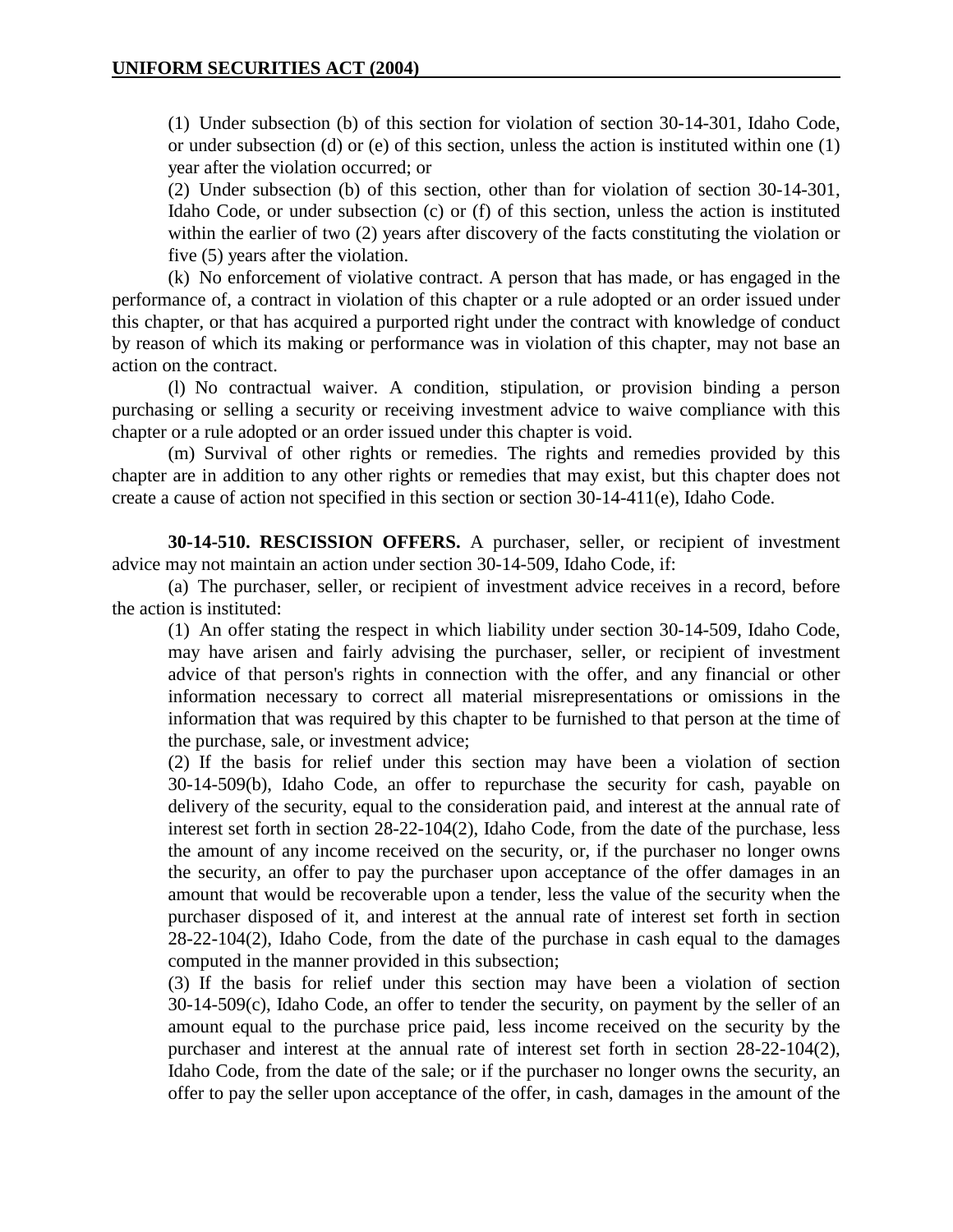difference between the price at which the security was purchased and the value the security would have had at the time of the purchase in the absence of the purchaser's conduct that may have caused liability and interest at the annual rate of interest set forth in section 28-22-104(2), Idaho Code, from the date of the sale;

(4) If the basis for relief under this section may have been a violation of section 30-14-509(d), Idaho Code; and if the customer is a purchaser, an offer to pay as specified in subsection (b) of this section; or, if the customer is a seller, an offer to tender or to pay as specified in subsection (c) of this section;

(5) If the basis for relief under this section may have been a violation of section 30-14-509(e), Idaho Code, an offer to reimburse in cash the consideration paid for the advice and interest at the annual rate of interest set forth in section 28-22-104(2), Idaho Code, from the date of payment; or

(6) If the basis for relief under this section may have been a violation of section 30-14-509(f), Idaho Code, an offer to reimburse in cash the consideration paid for the advice, the amount of any actual damages that may have been caused by the conduct, and interest at the annual rate of interest set forth in section 28-22-104(2), Idaho Code, from the date of the violation causing the loss;

(b) The offer under subsection (a)(1) of this section states that it must be accepted by the purchaser, seller, or recipient of investment advice within thirty (30) days after the date of its receipt by the purchaser, seller, or recipient of investment advice or any shorter period, of not less than three (3) days, that the administrator, by order, specifies;

(c) The offeror has the present ability to pay the amount offered or to tender the security under subsection  $(a)(1)$  of this section;

(d) The offer under subsection (a)(1) of this section is delivered to the purchaser, seller, or recipient of investment advice, or sent in a manner that ensures receipt by the purchaser, seller, or recipient of investment advice; and

(e) The purchaser, seller, or recipient of investment advice that accepts the offer under subsection (a)(1) of this section in a record within the period specified under subsection (a)(2) of this section is paid in accordance with the terms of the offer.

## **PART 6. ADMINISTRATION AND JUDICIAL REVIEW**

**30-14-601. ADMINISTRATION.** (a) Administration. The administration of the provisions of this chapter shall be under the general supervision and control of the administrator.

(b) Unlawful use of records or information. It is unlawful for the administrator or an officer, employee, or designee of the administrator to use for personal benefit or the benefit of others records or other information obtained by or filed with the administrator that are not public under section 30-14-607(b), Idaho Code. This chapter does not authorize the administrator or an officer, employee, or designee of the administrator to disclose the record or information, except in accordance with section 30-14-602, 30-14-607(c) or 30-14-608, Idaho Code.

(c) No privilege or exemption created or diminished. This chapter does not create or diminish a privilege or exemption that exists at common law, by statute or rule, or otherwise.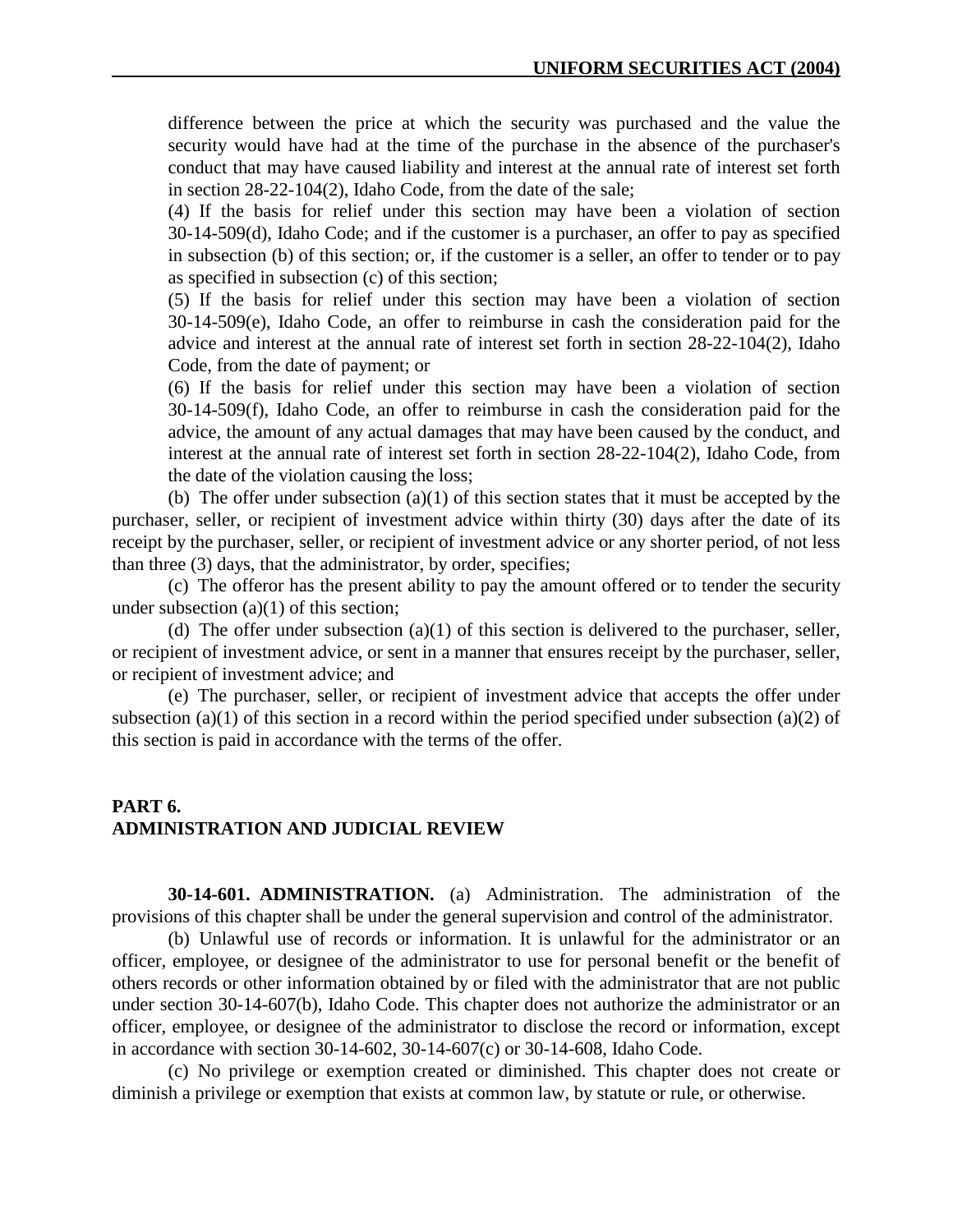(d) Investor education. The administrator may develop and implement investor education initiatives to inform the public about investing in securities, with particular emphasis on the prevention and detection of securities fraud. In developing and implementing these initiatives, the administrator may collaborate with public and nonprofit organizations with an interest in investor education. The administrator may accept a grant or donation from a person that is not affiliated with the securities industry or from a nonprofit organization, regardless of whether the organization is affiliated with the securities industry, to develop and implement investor education initiatives. This subsection does not authorize the administrator to require participation or monetary contributions of a registrant in an investor education program.

(e) The securities investor education and training fund. The securities investor education and training fund is hereby created to provide funds for the purposes specified in subsection (d) of this section. All moneys received by the state by reason of civil penalties and administrative fines collected pursuant to this chapter shall be deposited in the securities investor education and training fund up to but not exceeding fifty thousand dollars (\$50,000) per year. The administrator may use funds in this account in a manner consistent with the duties of the department of finance under this chapter.

**30-14-602. INVESTIGATIONS AND SUBPOENAS.** (a) Authority to investigate. The administrator may:

(1) Conduct public or private investigations within or outside of this state which the administrator considers necessary or appropriate to determine whether a person has violated, is violating, or is about to violate this chapter or a rule adopted or an order issued under this chapter, or to aid in the enforcement of this chapter or in the adoption of rules and forms under this chapter;

(2) Require or permit a person to testify, file a statement, or produce a record, under oath or otherwise as the administrator determines, as to all the facts and circumstances concerning a matter to be investigated or about which an action or proceeding is to be instituted; and

(3) Publish a record concerning an action, proceeding, or an investigation under, or a violation of, this chapter or a rule adopted or an order issued under this chapter if the administrator determines it is necessary or appropriate in the public interest and for the protection of investors.

(b) Administrator powers to investigate. For the purpose of an investigation or proceeding under this chapter, the administrator or its designated officer may administer oaths and affirmations, subpoena witnesses, seek compulsion of attendance, take evidence, require the filing of statements, and require the production of any records that the administrator considers relevant or material to the investigation or proceeding.

(c) Procedure and remedies for noncompliance. If a person does not appear or refuses to testify, file a statement, produce records, or otherwise does not obey a subpoena as required by the administrator under this chapter, the administrator may apply to any court of competent jurisdiction or a court of another state for an order to enforce compliance. The court may:

(1) Hold the person in contempt;

- (2) Order the person to appear before the administrator;
- (3) Order the person to testify about the matter under investigation or in question;
- (4) Order the production of records;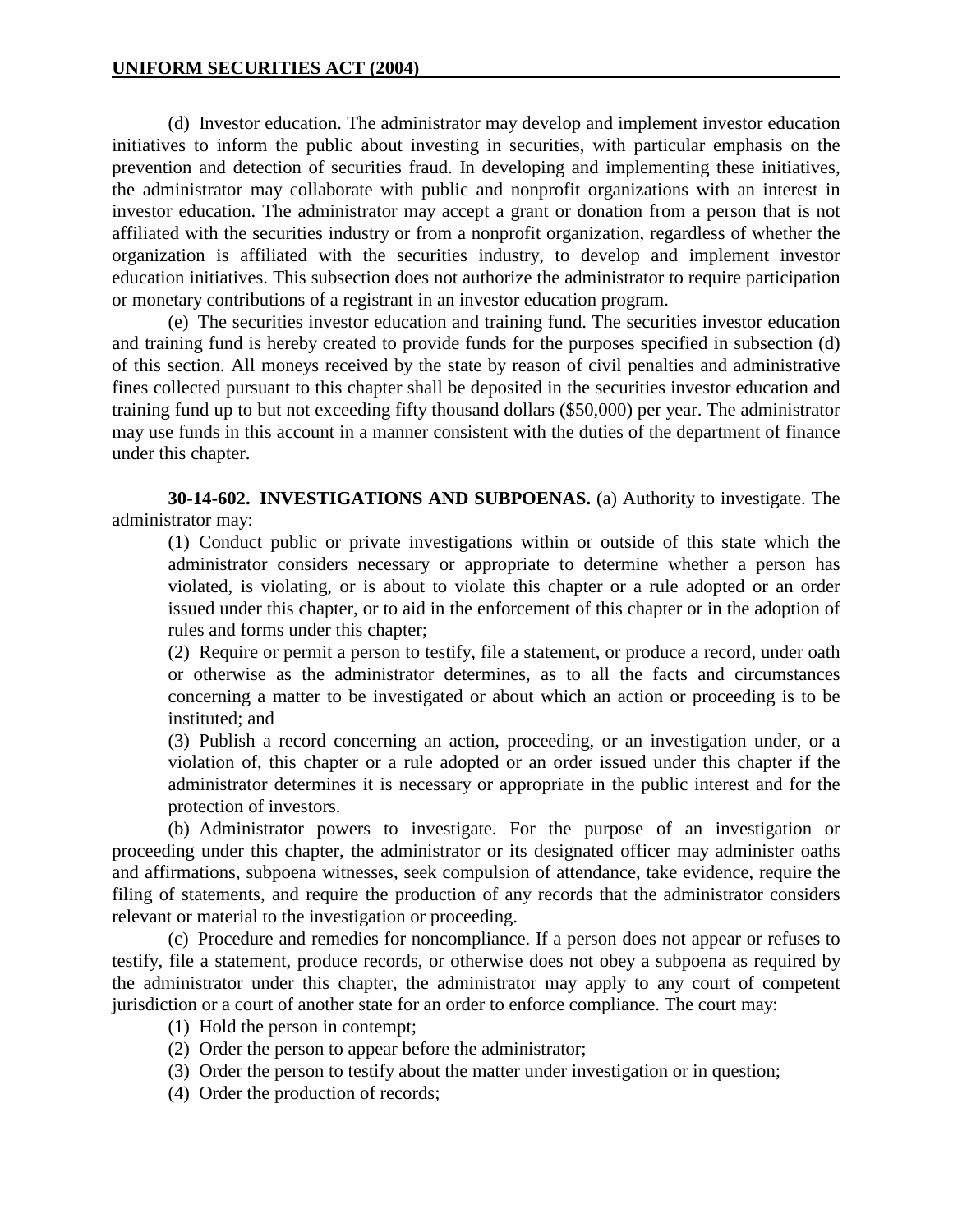(5) Grant injunctive relief, including restricting or prohibiting the offer or sale of securities or the providing of investment advice;

(6) Impose a civil penalty of not less than five hundred dollars (\$500) and not greater than five thousand dollars (\$5,000) for each violation; and

(7) Grant any other necessary or appropriate relief.

(d) Application for relief. This section does not preclude a person from applying to any court of competent jurisdiction or a court of another state for relief from a request to appear, testify, file a statement, produce records, or obey a subpoena.

(e) Use immunity procedure. An individual is not excused from attending, testifying, filing a statement, producing a record or other evidence, or obeying a subpoena of the administrator under this chapter or in an action or proceeding instituted by the administrator under this chapter on the ground that the required testimony, statement, record, or other evidence, directly or indirectly, may tend to incriminate the individual or subject the individual to a criminal fine, penalty, or forfeiture. If the individual refuses to testify, file a statement, or produce a record or other evidence on the basis of the individual's privilege against self-incrimination, the administrator may apply to any court of competent jurisdiction to compel the testimony, the filing of the statement, the production of the record, or the giving of other evidence. The testimony, record, or other evidence compelled under such an order may not be used, directly or indirectly, against the individual in a criminal case, except in a prosecution for perjury or contempt or otherwise failing to comply with the order.

(f) Assistance to securities regulator of another jurisdiction. At the request of a law enforcement or other governmental or regulatory agency or self-regulatory organization, the administrator may provide assistance if the requesting entity states that it is conducting an investigation to determine whether a person has violated, is violating, or is about to violate a law or rule of the other state or foreign jurisdiction relating to securities matters that the requesting regulator administers or enforces. The administrator may provide the assistance by using the authority to investigate and the powers conferred by this section as the administrator determines is necessary or appropriate. The assistance may be provided without regard to whether the conduct described in the request would also constitute a violation of this chapter or other law of this state if occurring in this state. In deciding whether to provide the assistance, the administrator may consider whether the requesting regulator is permitted and has agreed to provide assistance reciprocally within its state, federal or foreign jurisdiction to the administrator on securities matters when requested; whether compliance with the request would violate or prejudice the public policy of this state; and the availability of resources and employees of the administrator to carry out the request for assistance.

**30-14-603. CIVIL ENFORCEMENT.** (a) Civil action instituted by administrator. If the administrator believes that a person has engaged, is engaging, or is about to engage in an act, practice, or course of business constituting a violation of this chapter or a rule adopted or an order issued under this chapter or that a person has, is, or is about to engage in an act, practice, or course of business that materially aids a violation of this chapter or a rule adopted or an order issued under this chapter, the administrator may maintain an action in any court of competent jurisdiction to enjoin the act, practice, or course of business and to enforce compliance with this chapter or a rule adopted or an order issued under this chapter.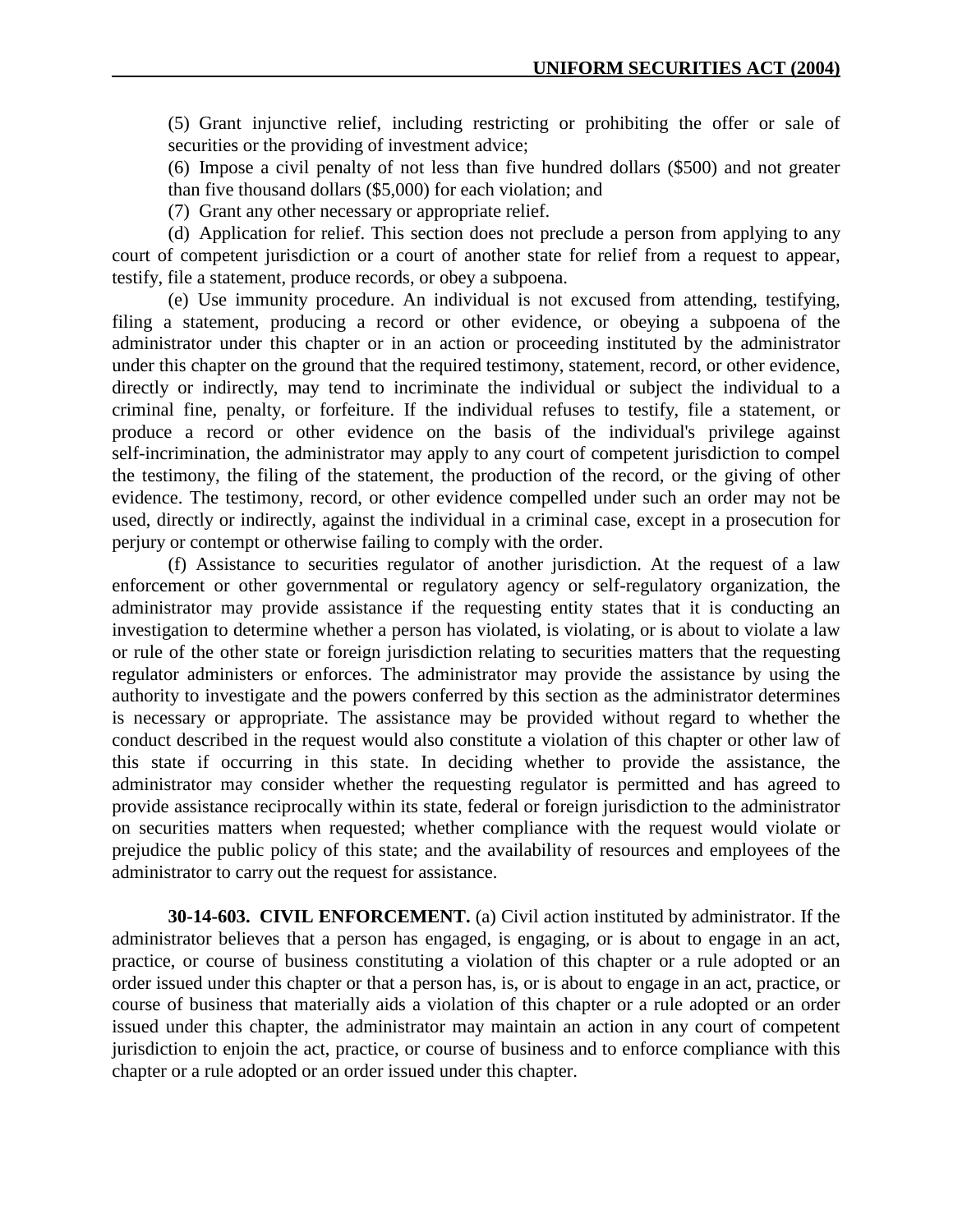(b) Relief available. In an action under this section and on a proper showing, the court may:

- (1) Issue a permanent or temporary injunction, restraining order, or declaratory judgment;
- (2) Order other appropriate or ancillary relief, which may include:

(A) An asset freeze, accounting, writ of attachment, writ of general or specific execution, and appointment of a receiver or conservator, that may be the administrator, for the defendant or the defendant's assets;

(B) Ordering the administrator to take charge and control of a defendant's property, including investment accounts and accounts in a depository institution, rents, and profits; to collect debts; and to acquire and dispose of property;

(C) Imposing a civil penalty not to exceed ten thousand dollars (\$10,000) for each violation; an order of rescission, restitution, or disgorgement directed to a person that has engaged in an act, practice, or course of business constituting a violation of this chapter or the predecessor act or a rule adopted or an order issued under this chapter or the predecessor act; and

(D) Ordering the payment of prejudgment and postjudgment interest; or

(3) Order such other relief as the court considers appropriate.

(c) No bond required. The administrator shall not be required to post a bond in an action or proceeding under this chapter.

(d) Statute of limitation. If the administrator brings a civil action under this section, such action must be instituted within three (3) years from the discovery by the administrator of the facts constituting the alleged violation.

**30-14-604. ADMINISTRATIVE ENFORCEMENT.** (a) Issuance of an order or notice. If the administrator determines that a person has engaged, is engaging, or is about to engage in an act, practice, or course of business constituting a violation of this chapter or a rule adopted or an order issued under this chapter or that a person has materially aided, is materially aiding, or is about to materially aid an act, practice, or course of business constituting a violation of this chapter or a rule adopted or an order issued under this chapter, the administrator may:

(1) Issue an order directing the person to cease and desist from engaging in the act, practice, or course of business or to take other action necessary or appropriate to comply with this chapter;

(2) Issue an order denying, suspending, revoking, or conditioning the exemptions for a broker-dealer under section  $30-14-401(b)(1)(D)$  or (F), Idaho Code, or an investment adviser under section 30-14-403(b)(1)(C), Idaho Code; or

(3) Issue an order under section 30-14-204, Idaho Code.

(b) Summary process. An order under subsection (a) of this section is effective on the date of issuance. Upon issuance of the order, the administrator shall promptly serve each person subject to the order with a copy of the order and a notice that the order has been entered. The order must include a statement whether the administrator will seek a civil penalty or costs of the investigation, a statement of the reasons for the order, and notice that, within fifteen (15) days after receipt of a request in a record from the person, the matter will be scheduled for a hearing. If a person subject to the order does not request a hearing and none is ordered by the administrator within thirty (30) days after the date of service of the order, the order, which may include a civil penalty or costs of the investigation if a civil penalty or costs were sought in the statement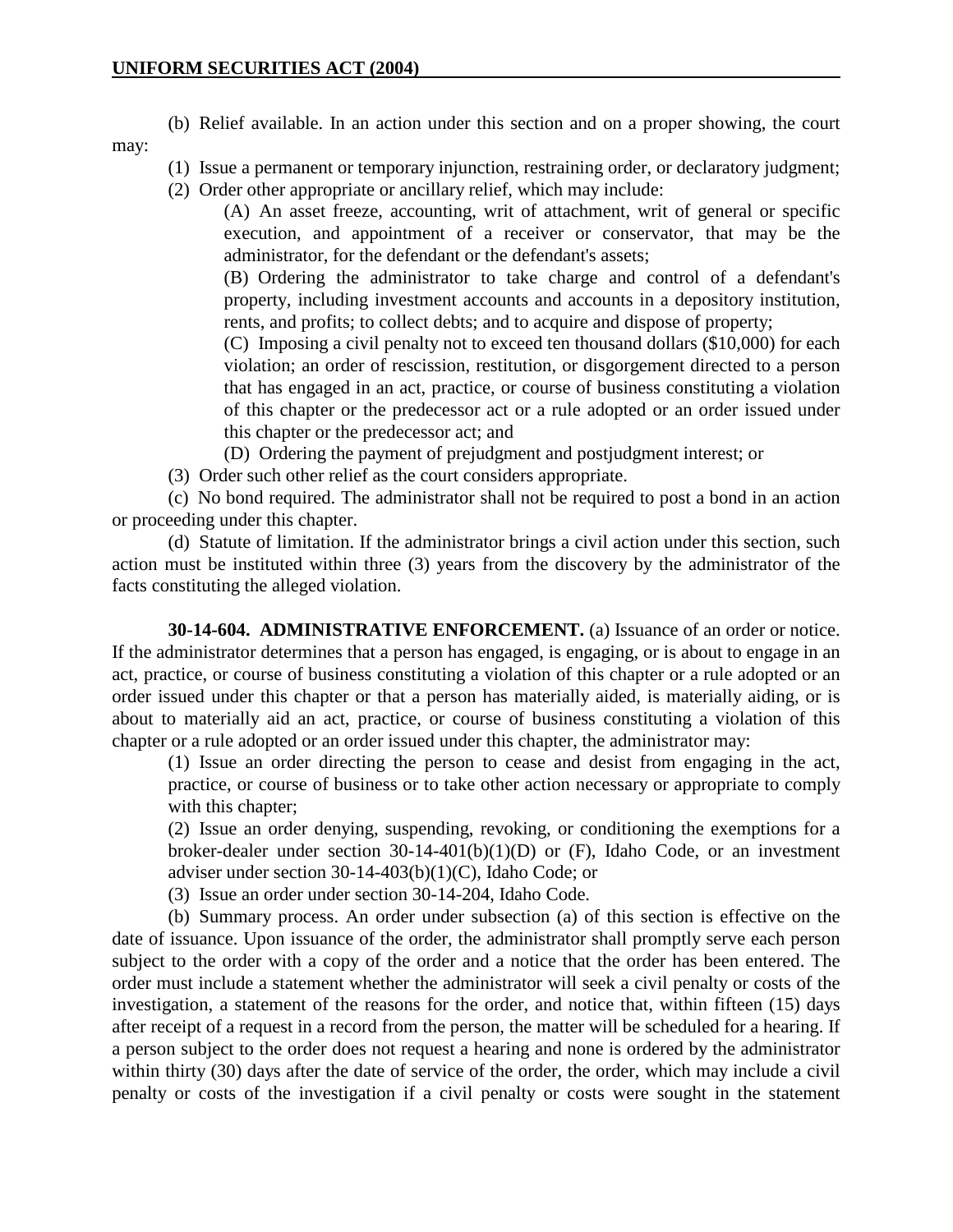accompanying the order, becomes final as to that person by operation of law. If a hearing is requested or ordered, the administrator, after notice of and opportunity for hearing to each person subject to the order, may modify or vacate the order or extend it until final determination.

(c) Procedure for final order. If a hearing is requested or ordered pursuant to subsection (b) of this section, a hearing must be held pursuant to chapter 52, title 67, Idaho Code. A final order may not be issued unless the administrator makes findings of fact and conclusions of law in a record pursuant to chapter 52, title 67, Idaho Code. The final order may make final, vacate, or modify the order issued under subsection (a) of this section.

(d) Civil penalty. In a final order under subsection (c) of this section, the administrator may impose a civil penalty not to exceed five thousand dollars (\$5,000) for each violation.

(e) Costs. In a final order, the administrator may charge the actual cost of an investigation or proceeding for a violation of this chapter or a rule adopted or an order issued under this chapter.

(f) Filing of certified final order with court -- Effect of filing. If a petition for judicial review of a final order is not filed in accordance with section 30-14-609, Idaho Code, the administrator may file a certified copy of the final order with the clerk of a court of competent jurisdiction. The order so filed has the same effect as a judgment of the court and may be recorded, enforced, or satisfied in the same manner as a judgment of the court.

(g) Enforcement by court -- Further civil penalty. If a person does not comply with an order under this section, the administrator may petition a court of competent jurisdiction to enforce the order. The court may not require the administrator to post a bond in an action or proceeding under this section. If the court finds, after service and opportunity for hearing, that the person was not in compliance with the order, the court may adjudge the person in civil contempt of the order. The court may impose a further civil penalty against the person for contempt in an amount not less than five hundred dollars (\$500) but not greater than five thousand dollars (\$5,000) for each violation and may grant any other relief the court determines is just and proper in the circumstances.

**30-14-605. RULES, FORMS, ORDERS, INTERPRETATIVE OPINIONS, AND HEARINGS.** (a) Issuance and adoption of forms, orders, and rules. The administrator may:

(1) Issue forms and orders and, after notice and comment, may adopt and amend rules necessary or appropriate to carry out this chapter and may repeal rules, including rules and forms governing registration statements, applications, notice filings, reports, and other records;

(2) By rule, define terms, whether or not used in this chapter, but those definitions may not be inconsistent with this chapter; and

(3) By rule, classify securities, persons, and transactions and adopt different requirements for different classes.

(b) Findings and cooperation. Under this chapter, a rule or form may not be adopted or amended, or an order issued or amended, unless the administrator finds that the rule, form, order, or amendment is necessary or appropriate in the public interest or for the protection of investors and is consistent with the purposes intended by this chapter. In adopting, amending, and repealing rules and forms, section 30-14-608, Idaho Code, applies in order to achieve uniformity among the states and coordination with federal laws in the form and content of registration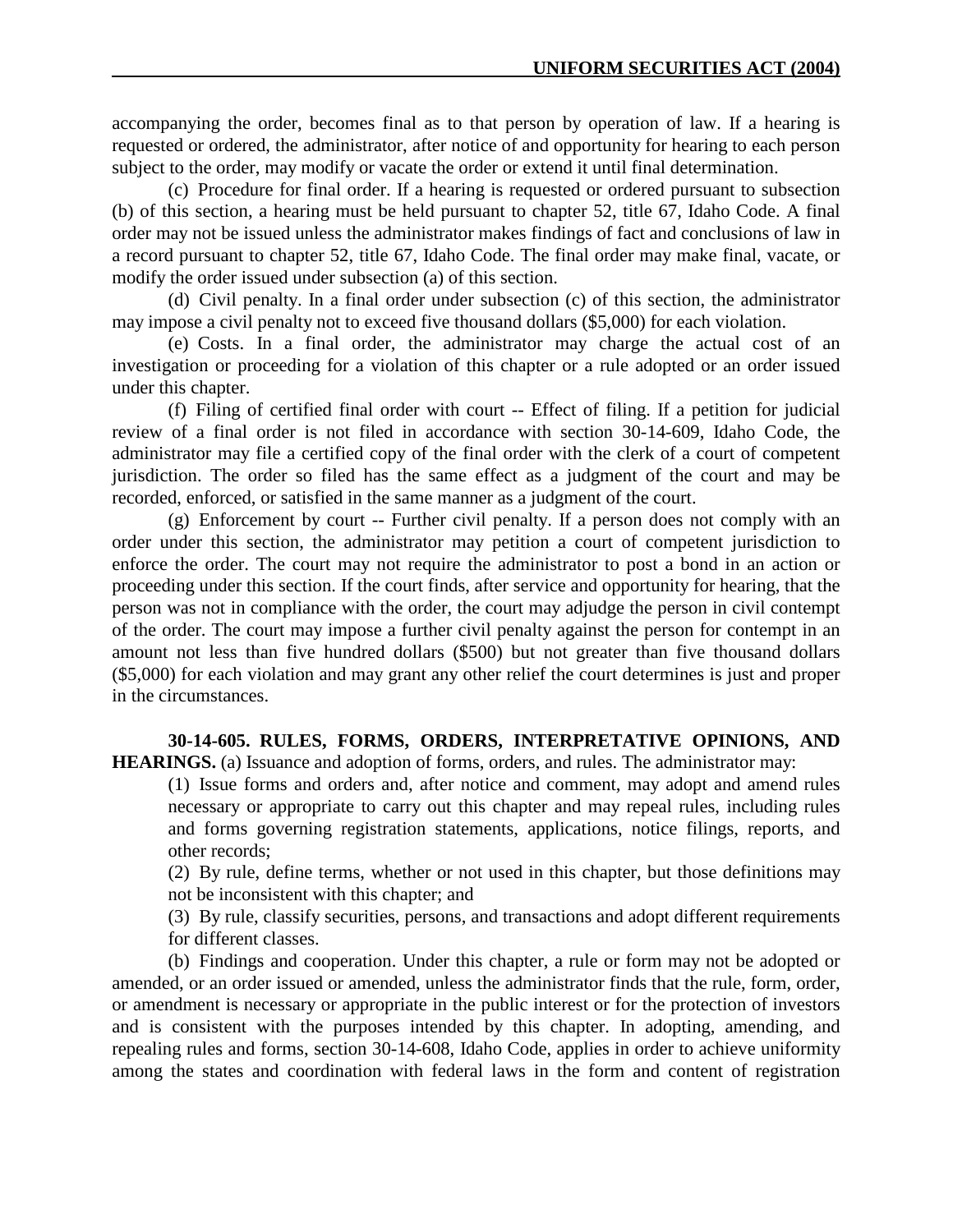statements, applications, reports, and other records, including the adoption of uniform rules, forms, and procedures.

(c) Financial statements. Subject to section 15(i) of the securities exchange act and section 222 of the investment advisers act of 1940, the administrator may require that a financial statement filed under this chapter be prepared in accordance with generally accepted accounting principles in the United States and comply with other requirements specified by rule adopted or an order issued under this chapter. A rule adopted or an order issued under this chapter may establish:

(1) Subject to section 15(i) of the securities exchange act and section 222 of the investment advisors act of 1940, the form and content of financial statements required under this chapter;

(2) Whether unconsolidated financial statements must be filed; and

(3) Whether required financial statements must be audited by an independent certified public accountant.

(d) Interpretative opinions. The administrator may provide interpretative opinions or issue determinations that the administrator will not institute a proceeding or an action under this chapter against a specified person for engaging in a specified act, practice, or course of business if the determination is consistent with this chapter. A rule adopted or an order issued under this chapter may establish a reasonable charge for interpretative opinions or determinations that the administrator will not institute an action or a proceeding under this chapter.

(e) Effect of compliance. A penalty under this chapter may not be imposed for, and liability does not arise from, conduct that is engaged in or omitted in good faith believing it conforms to a rule, form, or order of the administrator under this chapter.

(f) Presumption for public hearings. A hearing in an administrative proceeding under this chapter must be conducted in public unless the administrator for good cause consistent with this chapter determines that the hearing will not be so conducted.

**30-14-606. ADMINISTRATIVE FILES AND OPINIONS.** (a) Public register of filings. The administrator shall maintain, or designate a person to maintain, a register of applications for registration of securities; registration statements; notice filings; applications for registration of broker-dealers, agents, investment advisers, and investment adviser representatives; notice filings by federal covered investment advisers that are or have been effective under this chapter or the predecessor act; notices of claims of exemption from registration or notice filing requirements contained in a record; orders issued under this chapter or the predecessor act; and interpretative opinions or no action determinations issued under this chapter.

(b) Public availability. The administrator shall make all rules, forms, interpretative opinions, and orders available to the public.

(c) Copies of public records. The administrator shall furnish a copy of a record that is a public record or a certification that the public record does not exist to a person that so requests. A rule adopted under this chapter may establish a reasonable charge for furnishing the record or certification. A copy of the record certified or a certificate by the administrator of a record's nonexistence is prima facie evidence of a record or its nonexistence.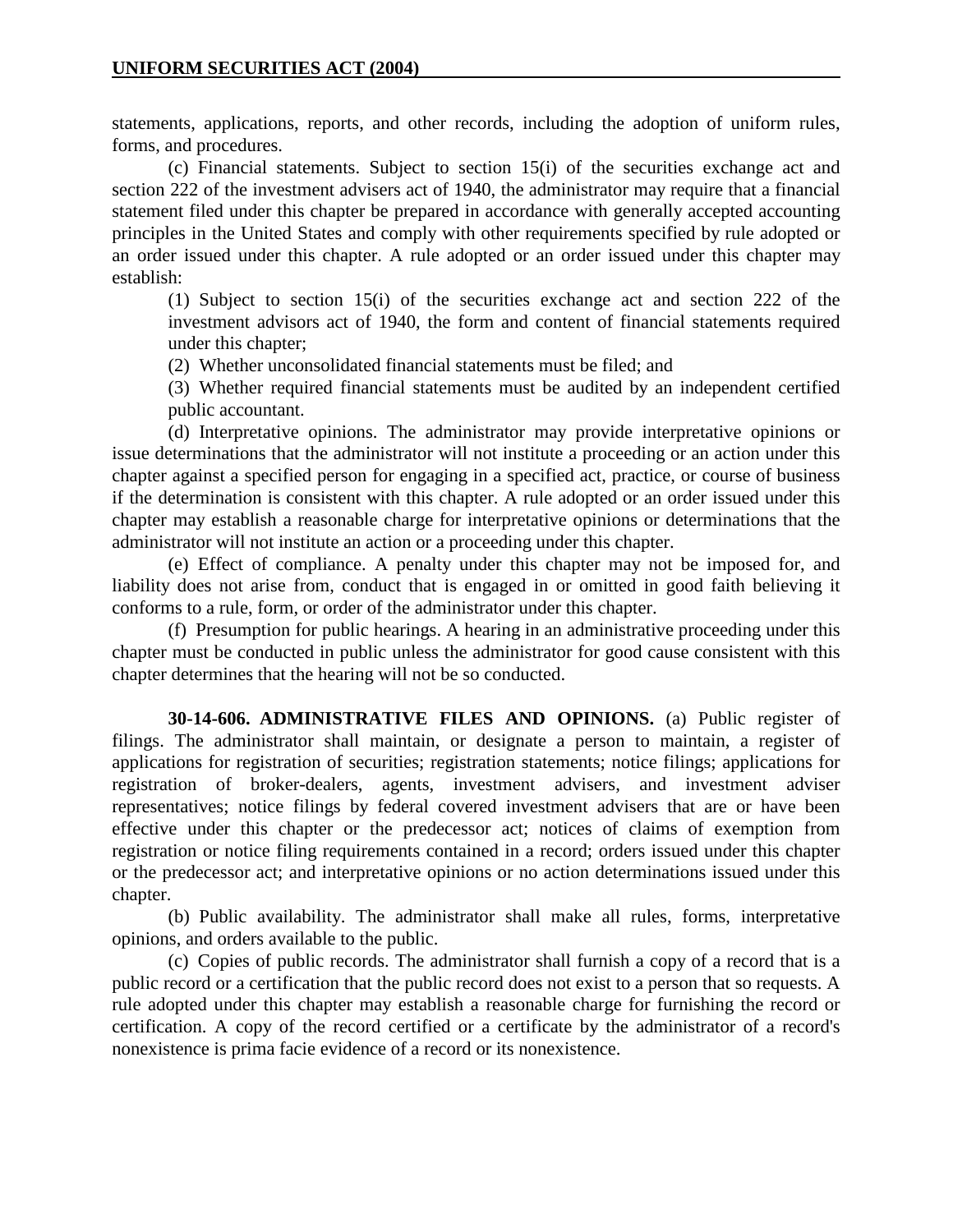**30-14-607. PUBLIC RECORDS -- CONFIDENTIALITY.** (a) Presumption of public records. Except as otherwise provided in subsection (b) of this section, records obtained by the administrator or filed under this chapter, including a record contained in or filed with a registration statement, application, notice filing, or report, are public records and are available for public examination.

(b) Nonpublic records. Records as set forth in section 74-111, Idaho Code, are not public records and are not available for public examination under subsection (a) of this section.

(c) Administrator discretion to disclose. If disclosure is for the purpose of a civil, administrative, or criminal investigation, action, or proceeding or to a person specified in section 30-14-608(a), Idaho Code, the administrator may disclose a record obtained in connection with an audit or inspection under section 30-14-411(d), Idaho Code, or a record obtained in connection with an investigation under section 30-14-602, Idaho Code.

**30-14-608. UNIFORMITY AND COOPERATION WITH OTHER AGENCIES.** (a) Objective of uniformity. The administrator shall, in its discretion, cooperate, coordinate, consult, and, subject to section 30-14-607, Idaho Code, share records and information with the securities regulator of another state, Canada, a Canadian province or territory, a foreign jurisdiction, the securities and exchange commission, the United States department of justice, the commodity futures trading commission, the federal trade commission, the securities investor protection corporation, a self-regulatory organization, a national or international organization of securities regulators, a federal or state banking or insurance regulator, and a governmental law enforcement or regulatory agency to effectuate greater uniformity in securities matters among the federal government, self-regulatory organizations, states, and foreign governments.

(b) Policies to consider. In cooperating, coordinating, consulting, and sharing records and information under this section and in acting by rule, order, or waiver under this chapter, the administrator shall, in the administrator's discretion, take into consideration in carrying out the public interest the following general policies:

(1) Maximizing effectiveness of regulation for the protection of investors;

(2) Maximizing uniformity in federal and state regulatory standards; and

(3) Minimizing burdens on the business of capital formation, without adversely affecting essentials of investor protection.

(c) Subjects for cooperation. The cooperation, coordination, consultation, and sharing of records and information authorized by this section include:

(1) Establishing or employing one (1) or more designees as a central depository for registration and notice filings under this chapter and for records required or allowed to be maintained under this chapter;

(2) Developing and maintaining uniform forms;

(3) Conducting a joint examination or investigation;

- (4) Holding a joint administrative hearing;
- (5) Instituting and prosecuting a joint civil or administrative proceeding;
- (6) Sharing and exchanging personnel;

(7) Coordinating registrations under section 30-14-301, Idaho Code, and sections 30-14-401 through 30-14-404, Idaho Code, and exemptions under section 30-14-203, Idaho Code;

(8) Sharing and exchanging records, subject to section 30-14-607, Idaho Code;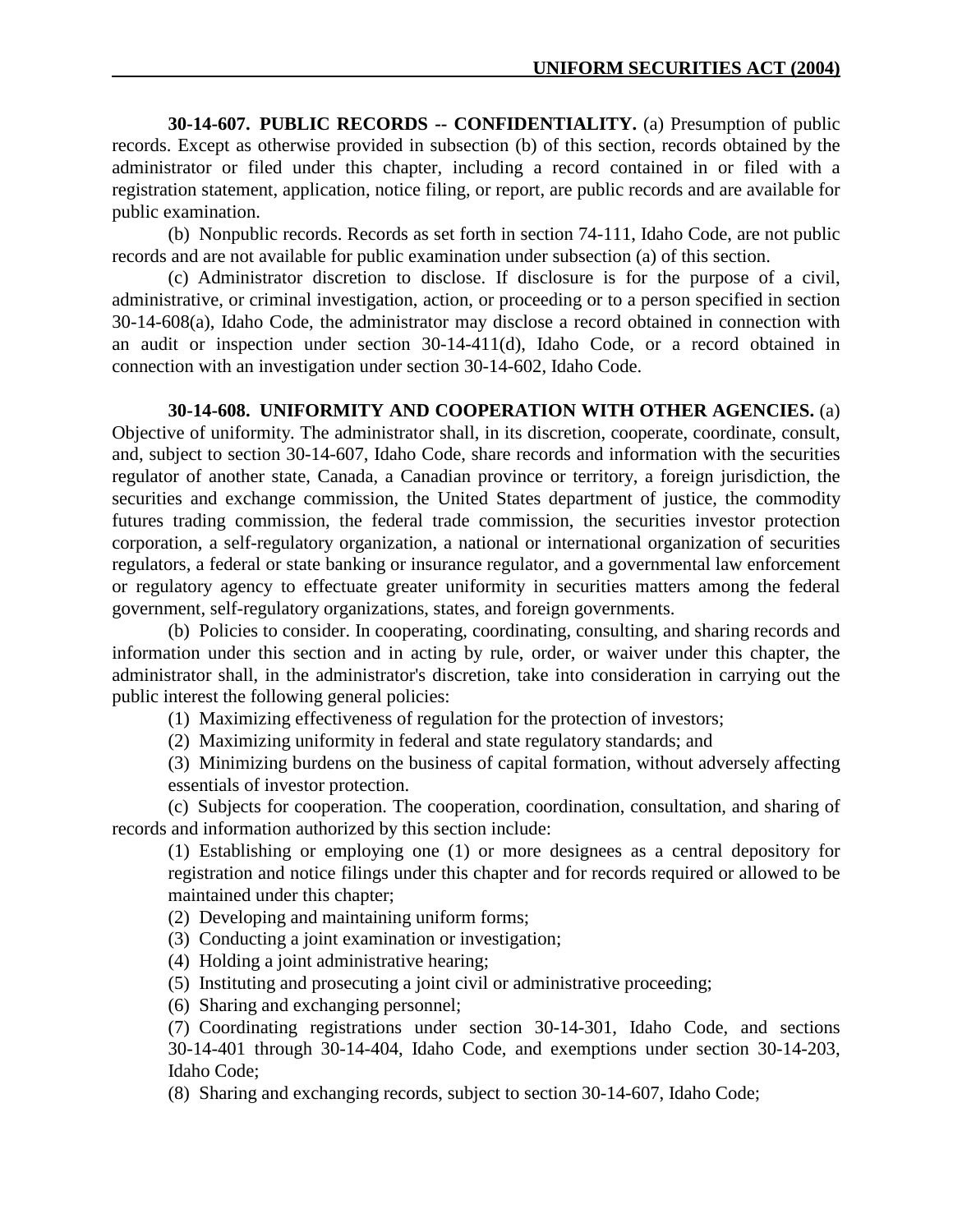(9) Formulating rules, statements of policy, guidelines, forms, and interpretative opinions and releases;

(10) Formulating common systems and procedures;

(11) Notifying the public of proposed rules, forms, statements of policy, and guidelines;

(12) Attending conferences and other meetings among securities regulators, which may include representatives of governmental and private sector organizations involved in capital formation, deemed necessary or appropriate to promote or achieve uniformity; and (13) Developing and maintaining a uniform exemption from registration for small issuers, and taking other steps to reduce the burden of raising investment capital by small businesses.

**30-14-609. JUDICIAL REVIEW. JUDICIAL REVIEW OF ORDERS.** A final order issued by the administrator under this chapter is subject to judicial review in accordance with chapter 52, title 67, Idaho Code.

**30-14-610. JURISDICTION.** (a) Sales and offers to sell. Sections 30-14-301, 30-14-302, 30-14-401(a), 30-14-402(a), 30-14-403(a), 30-14-404(a), 30-14-501, 30-14-506, 30-14-509 and 30-14-510, Idaho Code, do not apply to a person that sells or offers to sell a security unless the offer to sell or the sale is made in this state or the offer to purchase or the purchase is made and accepted in this state.

(b) Purchases and offers to purchase. Sections 30-14-401(a), 30-14-402(a), 30-14-403(a), 30-14-404(a), 30-14-501, 30-14-506, 30-14-509 and 30-14-510, Idaho Code, do not apply to a person that purchases or offers to purchase a security unless the offer to purchase or the purchase is made in this state or the offer to sell or the sale is made and accepted in this state.

(c) Offers in this state. For the purpose of this section, an offer to sell or to purchase a security is made in this state, whether or not either party is then present in this state, if the offer:

(1) Originates from within this state; or

(2) Is directed by the offeror to a place in this state and received at the place to which it is directed.

(d) Acceptances in this state. For the purpose of this section, an offer to purchase or to sell is accepted in this state, whether or not either party is then present in this state, if the acceptance:

(1) Is communicated to the offeror in this state and the offeree reasonably believes the offeror to be present in this state and the acceptance is received at the place in this state to which it is directed; and

(2) Has not previously been communicated to the offeror, orally or in a record, outside this state.

(e) Publications, radio, television, or electronic communications. An offer to sell or to purchase is not made in this state when a publisher circulates or there is circulated on the publisher's behalf in this state a bona fide newspaper or other publication of general, regular, and paid circulation that is not published in this state, or that is published in this state but has had more than two-thirds  $(2/3)$  of its circulation outside this state during the previous twelve  $(12)$ months or when a radio or television program or other electronic communication originating outside this state is received in this state. A radio or television program, or other electronic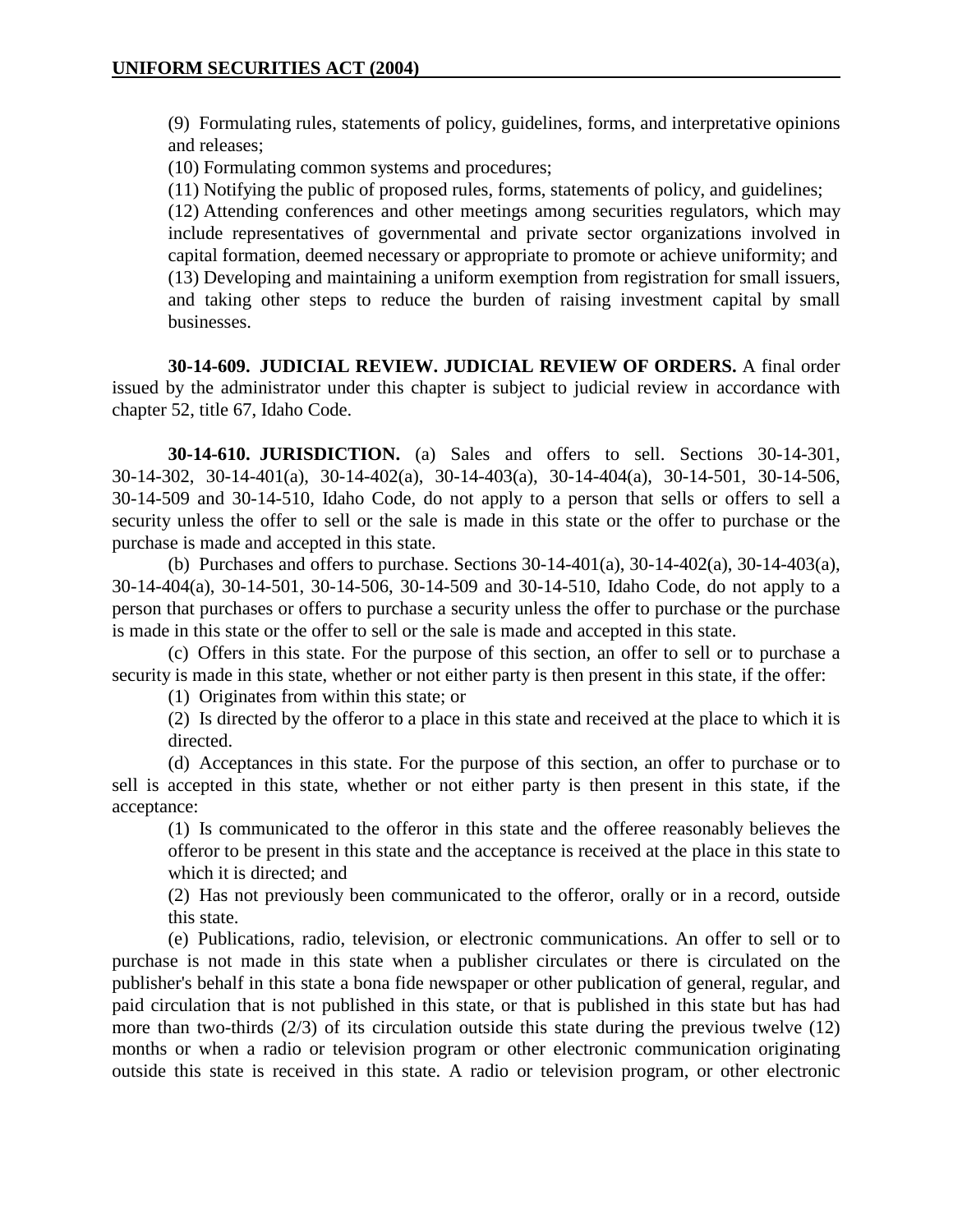communication is considered as having originated in this state if either the broadcast studio or the originating source of transmission is located in this state, unless:

(1) The program or communication is syndicated and distributed from outside this state for redistribution to the general public in this state;

(2) The program or communication is supplied by a radio, television, or other electronic network with the electronic signal originating from outside this state for redistribution to the general public in this state;

(3) The program or communication is an electronic communication that originates outside this state and is captured for redistribution to the general public in this state by a community antenna or cable, radio, cable television, or other electronic system; or

(4) The program or communication consists of an electronic communication that originates in this state, but which is not intended for distribution to the general public in this state.

(f) Investment advice and misrepresentations. Sections 30-14-403(a), 30-14-404(a), 30-14-405(a), 30-14-502, 30-14-505 and 30-14-506, Idaho Code, apply to a person if the person engages in an act, practice, or course of business instrumental in effecting prohibited or actionable conduct in this state, whether or not either party is then present in this state.

**30-14-611. SERVICE OF PROCESS.** (a) Signed consent to service of process. A consent appointing the administrator the person's agent for service of process in a noncriminal action or proceeding against the person, or the person's successor or personal representative under this chapter or a rule adopted or an order issued under this chapter after the consent is filed, has the same force and validity as if the service were made personally on the person filing the consent. Registrants shall be required to submit a consent to service of process only if there has been a material change.

(b) Conduct constituting appointment of agent for service. If a person, including a nonresident of this state, engages in an act, practice, or course of business prohibited or made actionable by this chapter or a rule adopted or an order issued under this chapter and the person has not filed a consent to service of process under subsection (a) of this section, the act, practice, or course of business constitutes the appointment of the administrator as the person's agent for service of process in a noncriminal action or proceeding against the person or the person's successor or personal representative.

(c) Procedure for service of process. Service under subsection (a) or (b) of this section may be made by providing a copy of the process to the office of the administrator, but it is not effective unless:

(1) The plaintiff, which may be the administrator, promptly sends notice of the service and a copy of the process, return receipt requested, to the defendant or respondent at the address set forth in the consent to service of process or, if a consent to service of process has not been filed, at the last known address, or takes other reasonable steps to give notice; and

(2) The plaintiff files an affidavit of compliance with this subsection in the action or proceeding on or before the return day of the process, if any, or within the time that the court, or the administrator in a proceeding before the administrator, allows.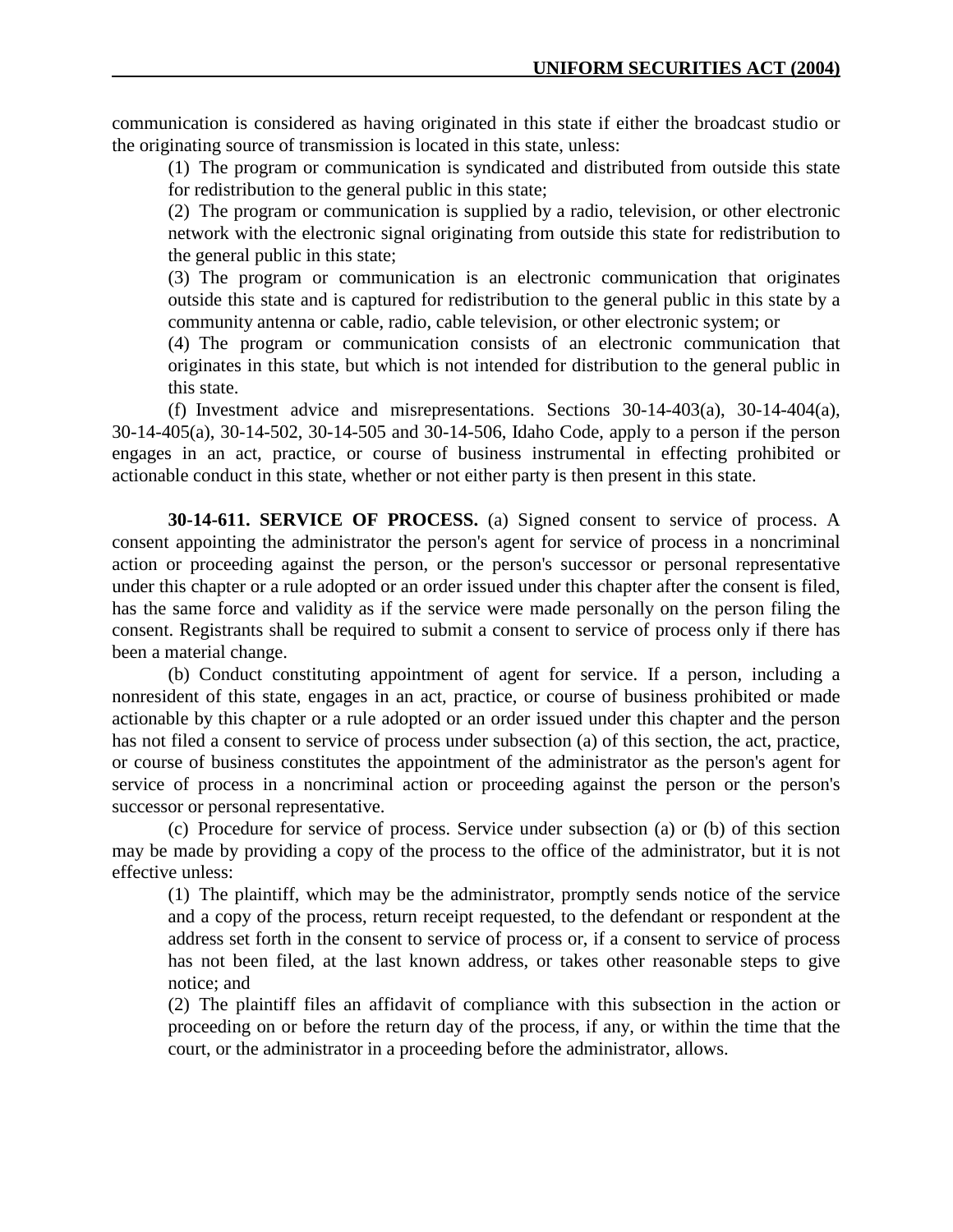(d) Service in administrative proceedings or civil actions by administrator. Service pursuant to subsection (c) of this section may be used in a proceeding before the administrator or by the administrator in a civil action in which the administrator is the moving party.

(e) Opportunity to defend. If process is served under subsection (c) of this section, the court, or the administrator in a proceeding before the administrator, shall order continuances as are necessary or appropriate to afford the defendant or respondent reasonable opportunity to defend.

**30-14-612. SEVERABILITY CLAUSE.** If any provision of this chapter or its application to any person or circumstance is held invalid, the invalidity does not affect other provisions or applications of this act that can be given effect without the invalid provision or application, and to this end the provisions of this act are severable.

## **PART 7. TRANSITION**

**30-14-701. EFFECTIVE DATE.** This act takes effect on September 1, 2004.

**30-14-702. REPEALS.** The following chapter is repealed: The Idaho securities act, chapter 14, title 30, Idaho Code.

**30-14-703. APPLICATION OF CHAPTER TO EXISTING PROCEEDING AND EXISTING RIGHTS AND DUTIES.** (a) Applicability of predecessor act to pending proceedings and existing rights. The predecessor act exclusively governs all actions or proceedings that are pending on the effective date of this act or may be instituted on the basis of conduct occurring before the effective date of this act, but a civil action may not be maintained to enforce any liability under the predecessor act unless instituted within any period of limitation that applied when the cause of action accrued or within five (5) years after the effective date of this act, whichever is earlier.

(b) Continued effectiveness under predecessor act. All effective registrations under the predecessor act, all administrative orders relating to the registrations, rules, statements of policy, interpretative opinions, declaratory rulings, no action determinations, and conditions imposed on the registrations under the predecessor act remain in effect while they would have remained in effect if this act had not been enacted. They are considered to have been filed, issued, or imposed under this act, but are exclusively governed by the predecessor act.

(c) Applicability of predecessor act to offers or sales. The predecessor act exclusively applies to an offer or sale made within one (1) year after the effective date of this act pursuant to an offering made in good faith before the effective date of this act on the basis of an exemption available under the predecessor act.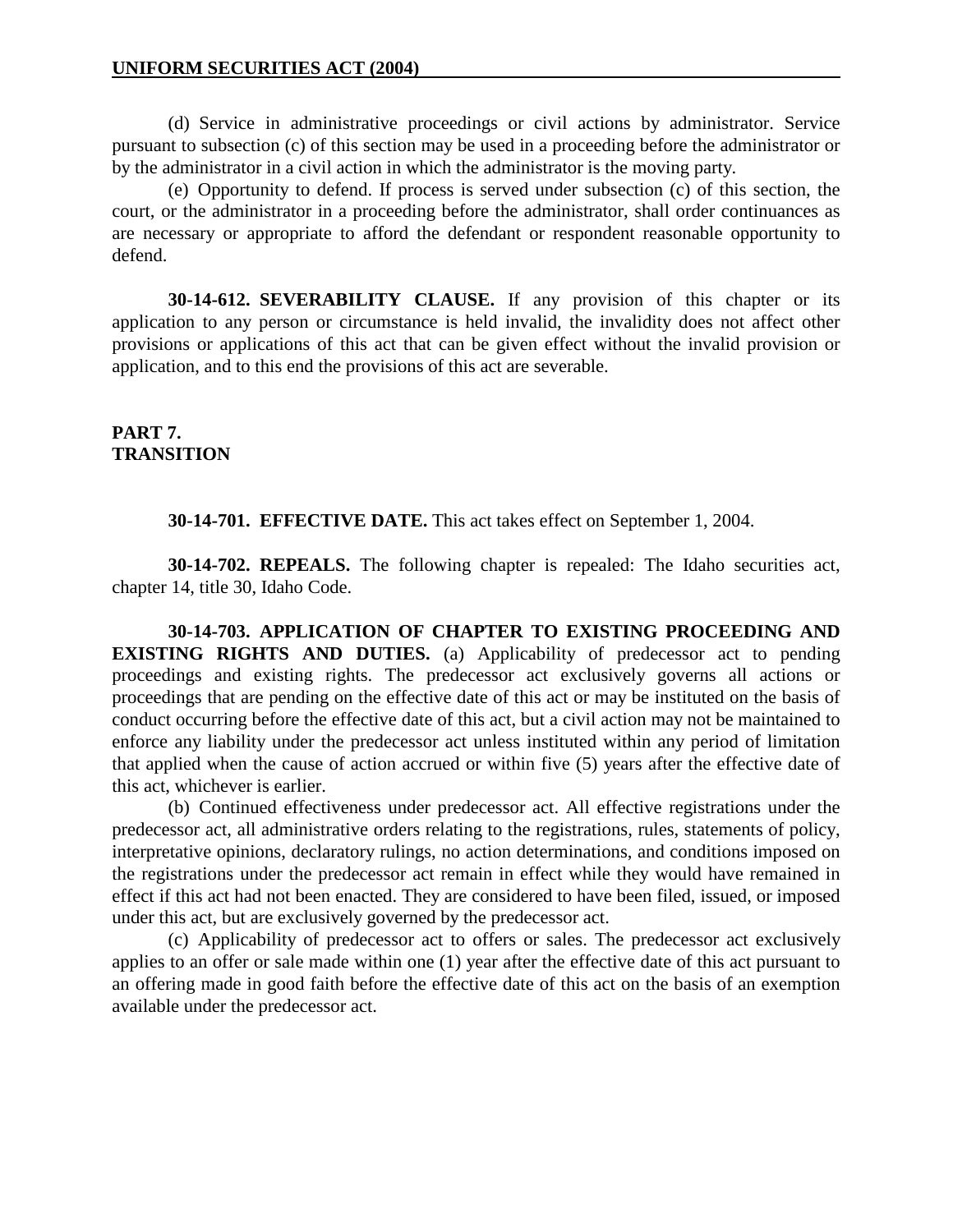## **UNIFORM SECURITIES ACT (2004)**

## **INDEX**

| Description                                    | Section No.    |
|------------------------------------------------|----------------|
| -A-                                            |                |
|                                                | 30-14-411      |
| Administration                                 |                |
|                                                | 30-14-608      |
|                                                | 30-14-606      |
|                                                | 30-14-604      |
|                                                | $30-14-604(e)$ |
|                                                | 30-14-606      |
|                                                | $30-14-605$    |
|                                                | $30-14-605(f)$ |
|                                                | 30-14-602      |
|                                                | 30-14-609      |
|                                                | 30-14-610      |
|                                                | 30-14-506      |
|                                                | 30-14-605      |
|                                                | 30-14-604      |
|                                                | 30-14-605      |
|                                                | 30-14-609      |
|                                                | 30-14-607      |
|                                                | 30-14-605      |
| Uniformity and Cooperation with Other Agencies | 30-14-608      |
|                                                | $30-14-601(b)$ |
|                                                | $30-14-102(1)$ |
|                                                | 30-14-504      |
| Agent                                          |                |
|                                                | 30-14-411      |
|                                                | 30-14-406      |
|                                                | $30-14-411(d)$ |
|                                                | 30-14-412      |
|                                                | $30-14-411(f)$ |
|                                                | $30-14-102(2)$ |
|                                                | 30-14-412      |
|                                                | $30-14-406(d)$ |
|                                                | $30-14-406(c)$ |
|                                                | $30-14-412(e)$ |
|                                                | 30-14-402      |
|                                                | $30-14-410(b)$ |
|                                                | 30-14-501      |
|                                                | $30-14-411(d)$ |
|                                                | $30-14-402(e)$ |
|                                                | $30-14-402(d)$ |
|                                                | 30-14-412      |
|                                                | 30-14-411      |
|                                                | 30-14-411      |
|                                                | 30-14-406      |
|                                                | $30-14-410(b)$ |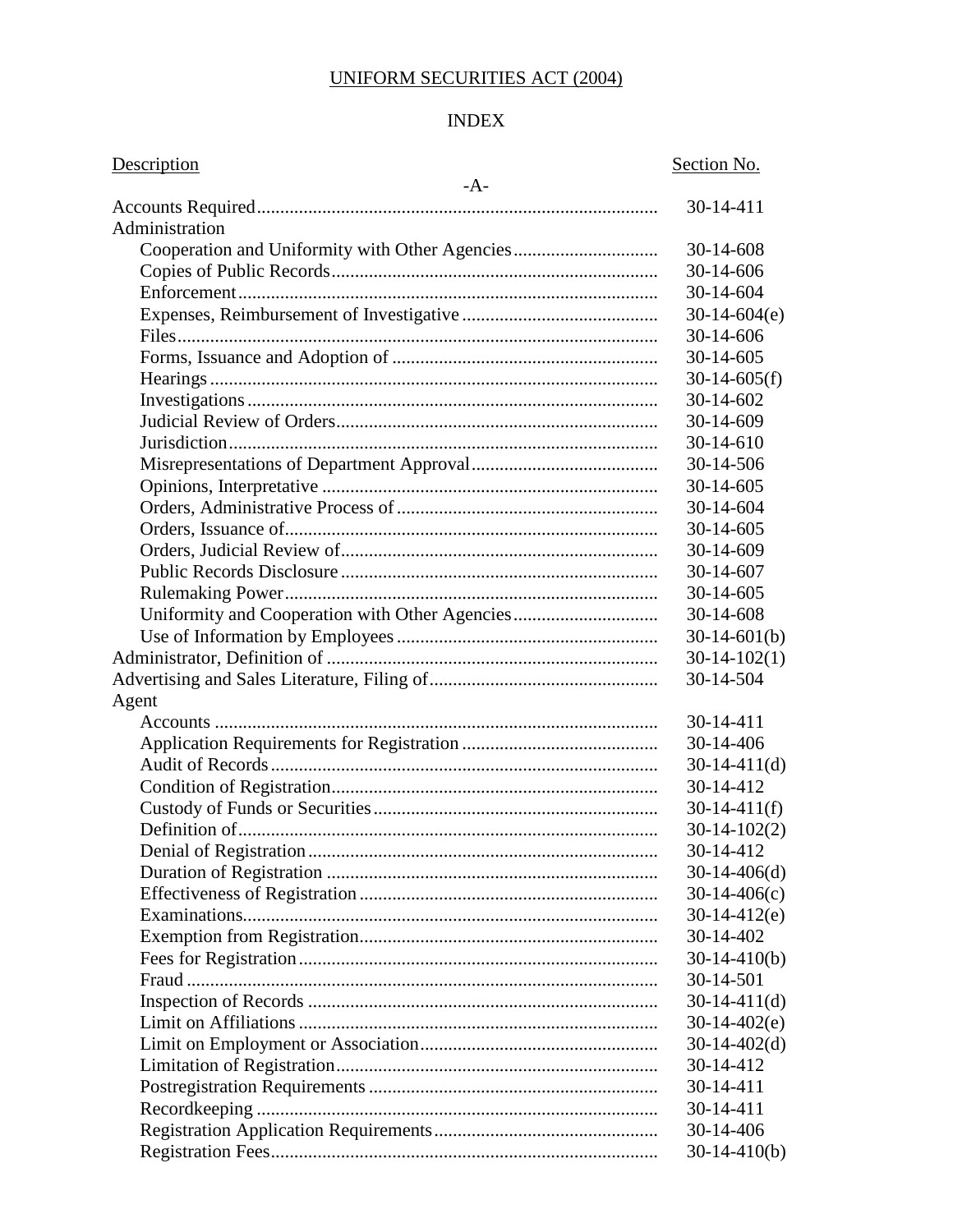|                                                       | 30-14-402      |
|-------------------------------------------------------|----------------|
|                                                       | $30-14-406(d)$ |
|                                                       | 30-14-412      |
|                                                       | 30-14-412      |
|                                                       | 30-14-412      |
| Termination and Transfer of Employment or Association | 30-14-408      |
|                                                       | 30-14-501      |
|                                                       | 30-14-412      |
|                                                       | 30-14-409      |
|                                                       | $30-14-305(i)$ |
|                                                       | 30-14-302      |
| Application for Registration of Persons               |                |
|                                                       | 30-14-406      |
|                                                       | 30-14-406      |
|                                                       | 30-14-406      |
|                                                       | 30-14-406      |
| Application for Registration of Securities            |                |
|                                                       | 30-14-303      |
|                                                       | 30-14-304      |
| <b>Application of Chapter</b>                         |                |
|                                                       | 30-14-703      |
|                                                       | 30-14-703      |
|                                                       | 30-14-603      |
|                                                       | $30-14-411(d)$ |
|                                                       |                |

## -B-

|                      | $30-14-102(3)$      |
|----------------------|---------------------|
|                      | $30-14-411(e)$      |
| <b>Broker-Dealer</b> |                     |
|                      | 30-14-411           |
|                      | 30-14-406           |
|                      | $30-14-411(d)$      |
|                      | 30-14-411           |
|                      | 30-14-407           |
|                      | 30-14-412           |
|                      | $30-14-411(f)$      |
|                      | $30-14-102(4)$      |
|                      | 30-14-412           |
|                      | $30-14-406(d)$      |
|                      | $30-14-406(c)$      |
|                      | 30-14-401           |
|                      | $30-14-410(a)$      |
|                      | 30-14-411           |
| Fraud.               | 30-14-501           |
|                      | $30-14-411(d)$      |
|                      | 30-14-412           |
|                      | $30-14-401(c)$      |
|                      | $30-14-102(21)$     |
|                      | 30-14-411           |
|                      | $30 - 14 - 102(24)$ |
|                      | $30-14-411(c)$      |
|                      |                     |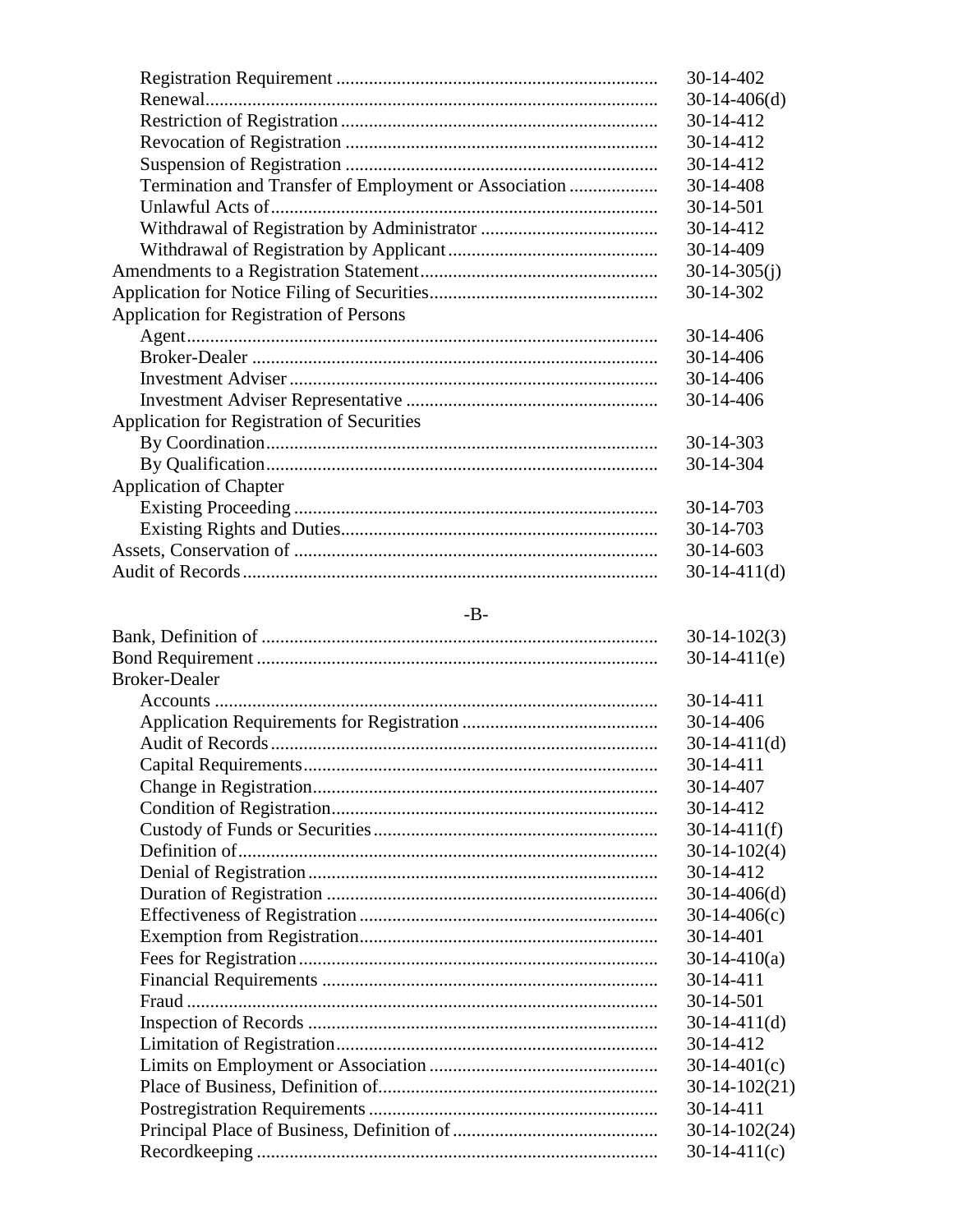| 30-14-406      |
|----------------|
| $30-14-410(a)$ |
| $30-14-401$    |
| $30-14-406(d)$ |
| 30-14-412      |
| 30-14-412      |
| 30-14-407      |
| 30-14-412      |
| $30-14-501$    |
| 30-14-412      |
| 30-14-409      |
| see Agent      |

## $-C-$

|                                                           | 30-14-411       |
|-----------------------------------------------------------|-----------------|
| Change and Succession in Registration of Broker-Dealer or |                 |
|                                                           | 30-14-407       |
| Civil                                                     |                 |
|                                                           | $30 - 14 - 603$ |
|                                                           | 30-14-509       |
|                                                           | 30-14-603, 604  |
| Condition of                                              |                 |
|                                                           | 30-14-204       |
|                                                           | 30-14-412       |
|                                                           | 30-14-607       |
|                                                           | 30-14-611       |
|                                                           | 30-14-603       |
|                                                           | 30-14-608       |
|                                                           | 30-14-303       |
|                                                           | 30-14-606       |
| Criminal                                                  |                 |
|                                                           | 30-14-508       |
|                                                           | $30-14-508(g)$  |
|                                                           | $30-14-411(f)$  |

## -D-

| Deceit    |                    |
|-----------|--------------------|
|           | $30-14-502$        |
|           | $30-14-102(9)$     |
|           | $30 - 14 - 501$    |
|           | $30-14-102$        |
| Defraud   |                    |
|           | 30-14-502          |
|           | $30-14-102(9)$     |
|           | $30 - 14 - 501$    |
| Denial of |                    |
|           | $30-14-204$        |
|           | 30-14-412          |
|           | 30-14-306          |
|           | see Administration |
|           | $30-14-102(5)$     |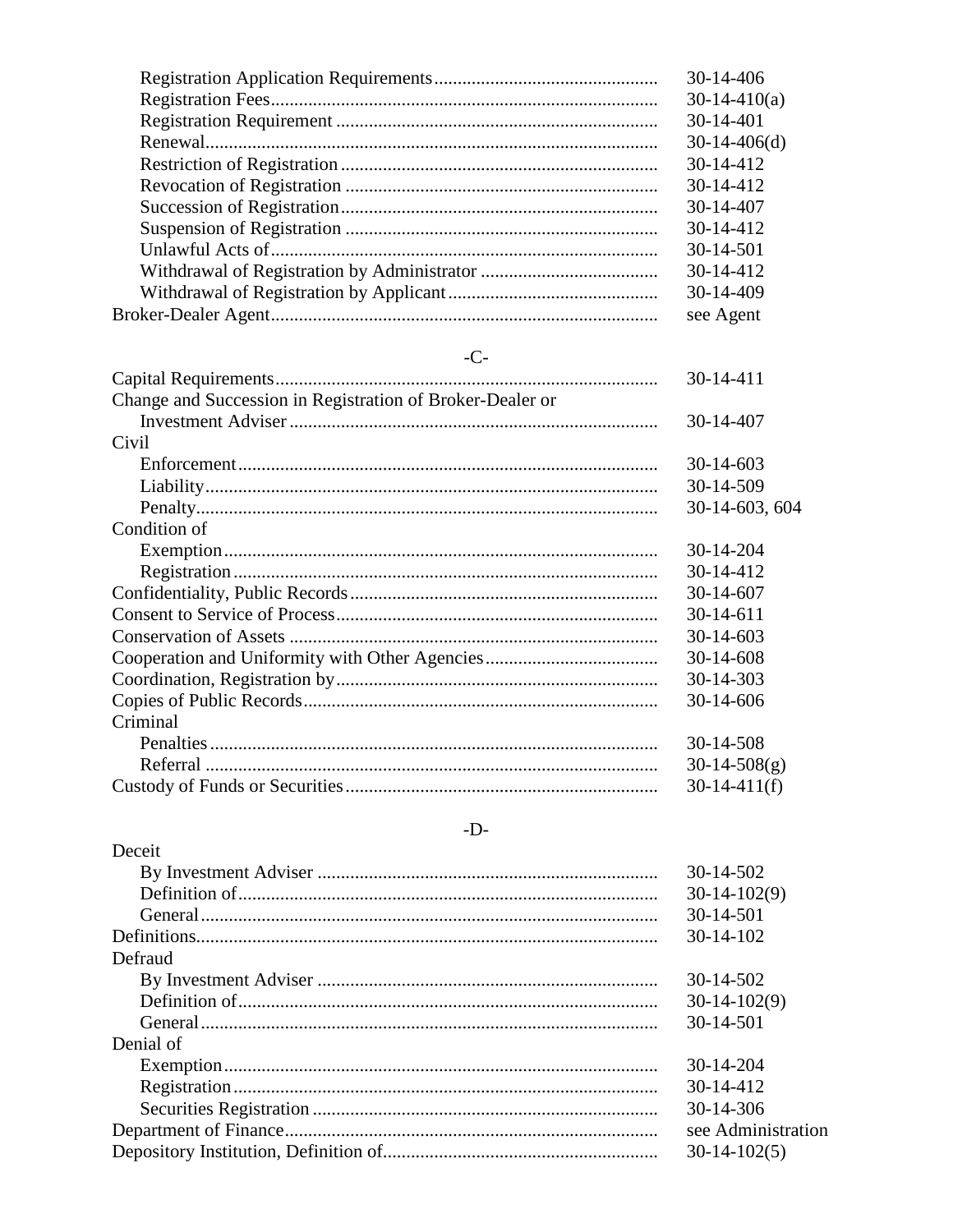| Duration of                                          |                |
|------------------------------------------------------|----------------|
|                                                      | $30-14-406(d)$ |
|                                                      | $30-14-305(h)$ |
|                                                      |                |
| $-E$ -                                               |                |
|                                                      | 30-14-701      |
| Effectiveness                                        |                |
|                                                      | $30-14-303(e)$ |
|                                                      | $30-14-304(c)$ |
|                                                      | $30-14-406(c)$ |
|                                                      | 30-14-105      |
| Enforcement                                          |                |
|                                                      | 30-14-604      |
|                                                      | 30-14-603      |
|                                                      | $30-14-305(f)$ |
|                                                      | 30-14-503      |
|                                                      | $30-14-412(e)$ |
| Exempt                                               |                |
|                                                      | 30-14-201      |
|                                                      | 30-14-202      |
| Exemptions                                           |                |
|                                                      | 30-14-204      |
|                                                      | 30-14-204      |
|                                                      | 30-14-503      |
|                                                      | 30-14-204      |
|                                                      | 30-14-506      |
|                                                      | 30-14-503      |
|                                                      | 30-14-204      |
|                                                      | 30-14-204      |
|                                                      | 30-14-703      |
|                                                      | 30-14-604      |
|                                                      |                |
| $-F-$                                                |                |
|                                                      | 30-14-202A     |
| Federal                                              |                |
|                                                      | 30-14-104      |
|                                                      | $30-14-102(6)$ |
| Covered Investment Adviser Notice Filing Requirement | 30-14-405      |
|                                                      | $30-14-102(7)$ |
|                                                      | 30-14-302      |
|                                                      | 30-14-103      |
| Fees                                                 |                |
|                                                      | $30-14-606(c)$ |
| Federal Covered Investment Adviser Notice Filing     | $30-14-410(e)$ |
|                                                      | 30-14-302      |
|                                                      | $30-14-410(b)$ |
|                                                      | $30-14-410(a)$ |
|                                                      |                |
|                                                      | $30-14-305(b)$ |
|                                                      | $30-14-410(c)$ |
| Registration by Investment Adviser Representative    | $30-14-410(d)$ |
|                                                      | $30-14-305(b)$ |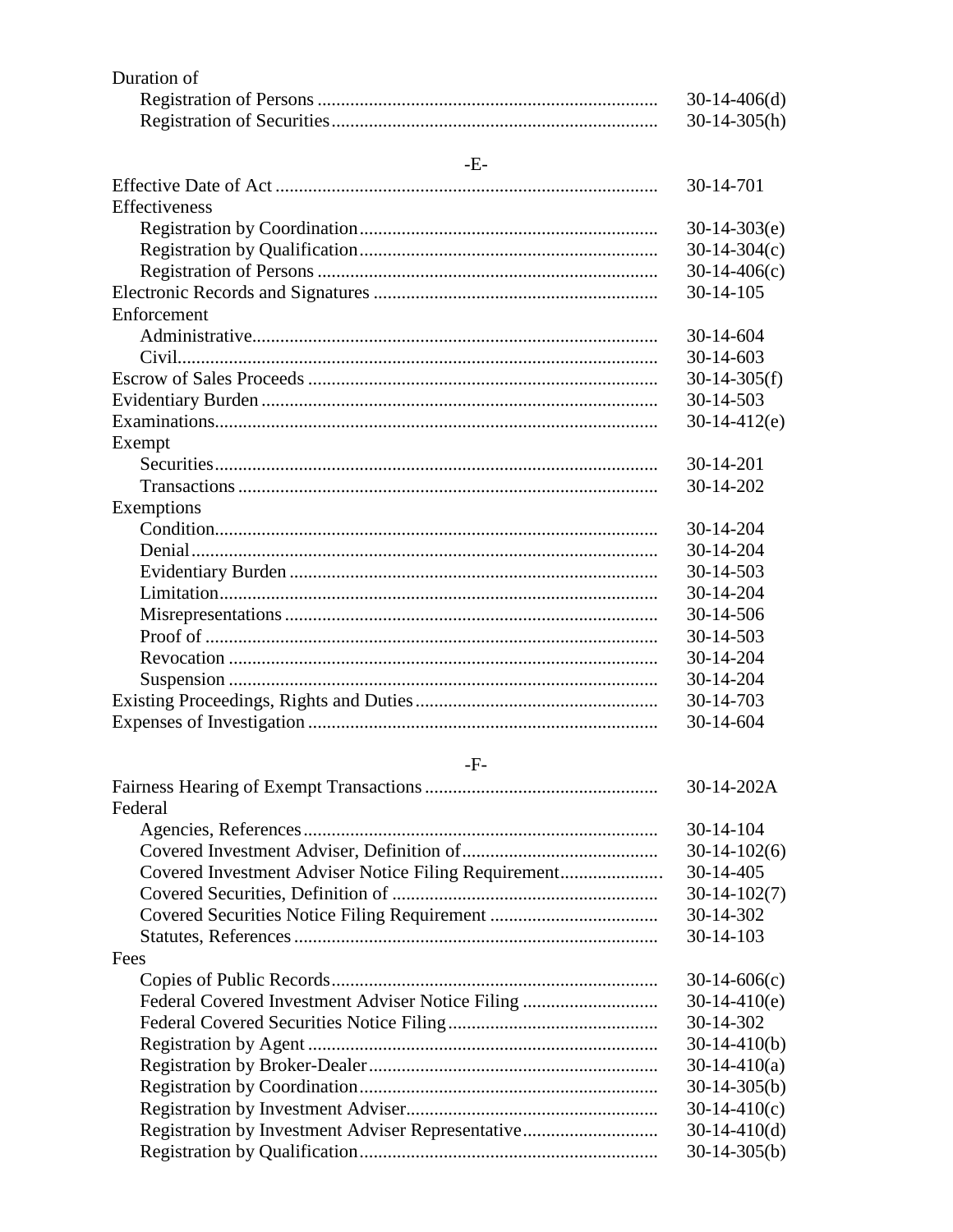|                             | 30-14-606          |
|-----------------------------|--------------------|
| Filing                      |                    |
|                             | $30-14-102(8)$     |
|                             | $30 - 14 - 505$    |
|                             | 30-14-504          |
|                             | see Administration |
| <b>Financial Statements</b> |                    |
|                             | $30-14-411(b)$     |
|                             | $30-14-411(b)$     |
|                             | $30-14-304(17)$    |
| Fine                        |                    |
|                             | $30-14-603$        |
|                             | 30-14-508          |
| Form D                      |                    |
|                             | $30-14-302(c)$     |
|                             | 30-14-605          |
| Fraud                       |                    |
|                             | 30-14-502          |
|                             | $30-14-102(9)$     |
|                             | 30-14-501          |
| $-G-$                       |                    |

| $30-14-605(e)$  |
|-----------------|
| $30-14-102(10)$ |

## -H-

| Hearings                                                 |                 |
|----------------------------------------------------------|-----------------|
| Denial, Revocation, Suspension, Withdrawal, Restriction, |                 |
|                                                          | $30-14-412(f)$  |
|                                                          | 30-14-306       |
|                                                          | $30-14-202A$    |
|                                                          | $30-14-202A$    |
|                                                          | $30-14-604$     |
|                                                          | $30-14-202(23)$ |
|                                                          | $30-14-605(f)$  |

 $\mathbf{-I}$ 

|                                     | 30-14-507       |
|-------------------------------------|-----------------|
|                                     | $30-14-305(f)$  |
|                                     | $30-14-603$     |
|                                     | $30-14-411(d)$  |
|                                     | $30-14-102(11)$ |
|                                     | $30-14-102(12)$ |
|                                     | $30-14-102(13)$ |
|                                     | $30-14-102(14)$ |
|                                     | $30-14-605$     |
| <b>Investigations by Department</b> |                 |
|                                     | $30-14-602$     |
|                                     | $30-14-508(g)$  |
|                                     | $30-14-604(e)$  |
|                                     | 30-14-603       |
|                                     |                 |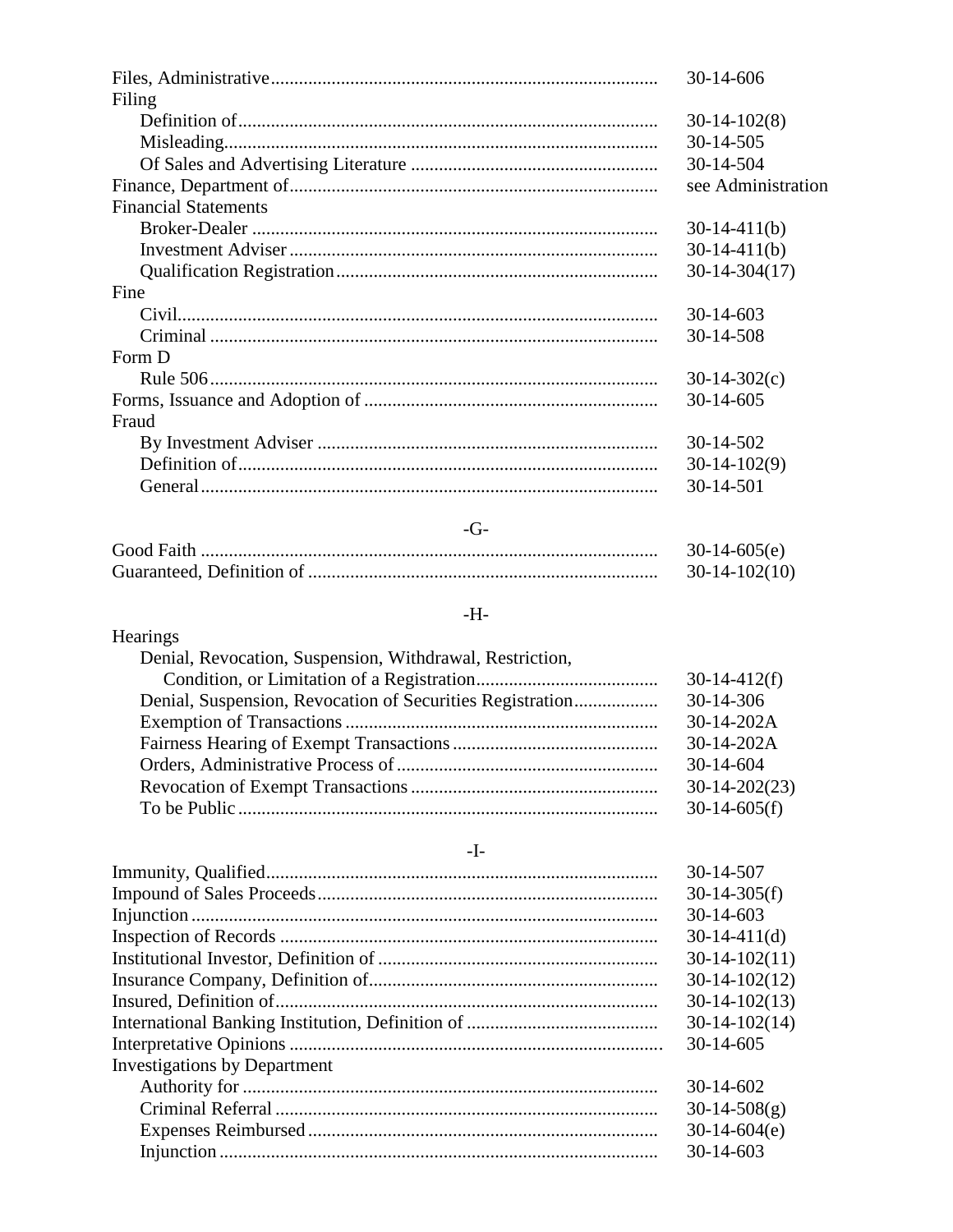|                                                           | $30-14-602(a)(2), 607(c)$ |
|-----------------------------------------------------------|---------------------------|
|                                                           | $30-14-602(b)$            |
|                                                           | 30-14-602                 |
| <b>Investment Adviser</b>                                 |                           |
|                                                           | $30-14-411$               |
|                                                           | 30-14-406                 |
|                                                           | $30-14-411(d)$            |
|                                                           | $30-14-411(e)$            |
|                                                           | 30-14-411                 |
|                                                           | 30-14-407                 |
|                                                           | 30-14-412                 |
|                                                           | $30-14-411(f)$            |
|                                                           | $30-14-102(15)$           |
|                                                           | 30-14-412                 |
|                                                           |                           |
|                                                           | $30-14-406(d)$            |
|                                                           | $30-14-406(c)$            |
|                                                           | 30-14-403                 |
| Federal Covered Investment Adviser Filing Requirement     | 30-14-405                 |
| Fees for Federal Covered Investment Adviser Notice Filing | $30-14-410(e)$            |
|                                                           | $30-14-410(c)$            |
|                                                           | 30-14-411                 |
|                                                           | 30-14-502                 |
|                                                           | $30-14-411(d)$            |
|                                                           | 30-14-412                 |
|                                                           | $30-14-403(c)$            |
|                                                           | $30-14-102(21)$           |
|                                                           | 30-14-411                 |
|                                                           | $30-14-102(24)$           |
| Prohibited Conduct in Providing Investment Advice         | 30-14-502                 |
|                                                           | $30-14-411(c)$            |
|                                                           | 30-14-406                 |
|                                                           | $30-14-410(c)$            |
|                                                           | 30-14-403                 |
|                                                           | $30-14-406(d)$            |
|                                                           | 30-14-412                 |
|                                                           | 30-14-412                 |
|                                                           | 30-14-407                 |
|                                                           | 30-14-412                 |
|                                                           | 30-14-502                 |
|                                                           | 30-14-412                 |
|                                                           | 30-14-409                 |
|                                                           |                           |
| <b>Investment Adviser Representative</b>                  |                           |
|                                                           | 30-14-411                 |
|                                                           | 30-14-406                 |
|                                                           | $30-14-411(d)$            |
|                                                           | 30-14-412                 |
|                                                           | $30-14-411(f)$            |
|                                                           | $30-14-102(16)$           |
|                                                           | 30-14-412                 |
|                                                           | $30-14-406(d)$            |
|                                                           | $30-14-406(c)$            |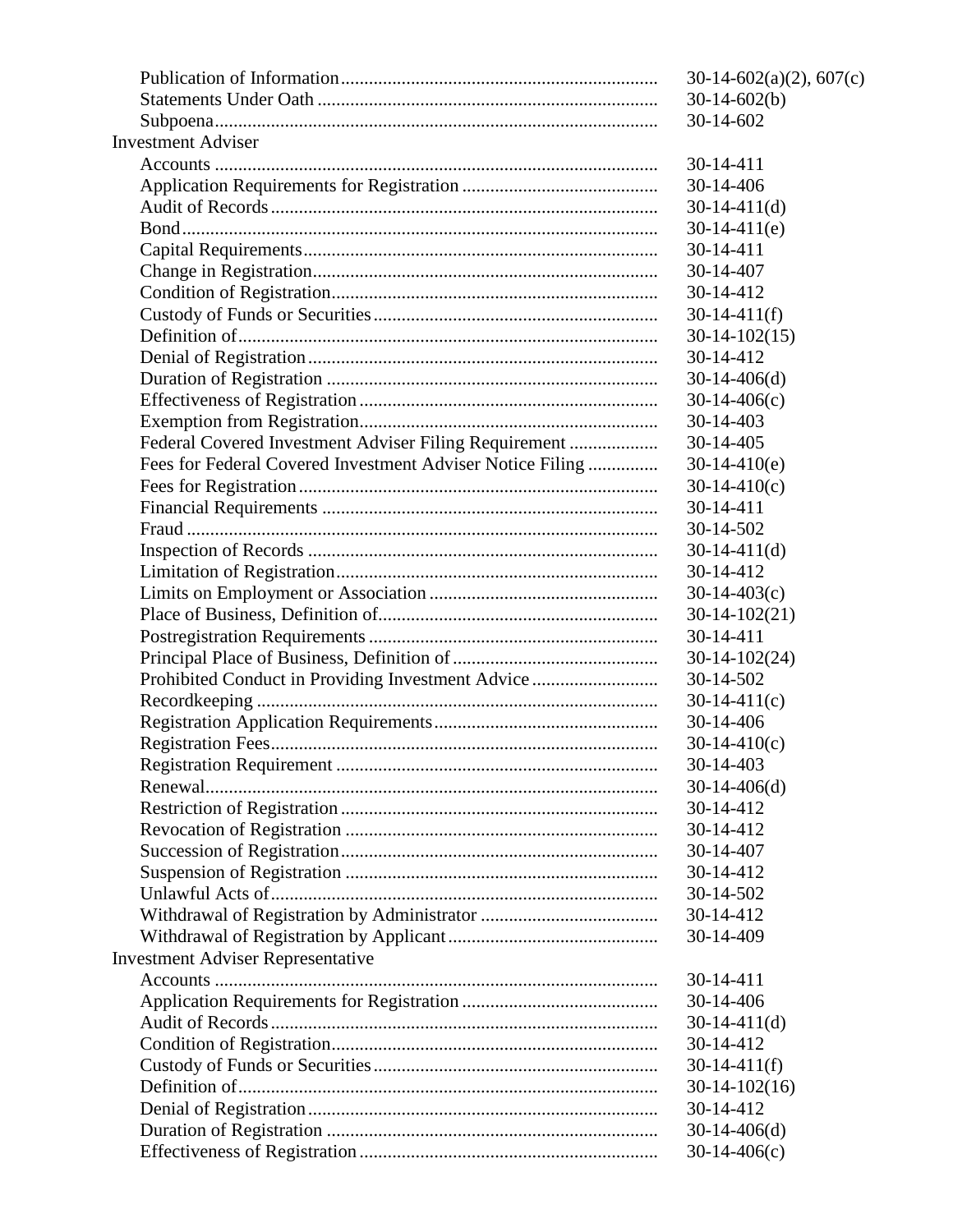|                                                   | $30-14-412(e)$  |
|---------------------------------------------------|-----------------|
|                                                   | 30-14-404       |
|                                                   | $30-14-410(d)$  |
|                                                   | 30-14-502       |
|                                                   | $30-14-411(d)$  |
|                                                   | $30-14-404(d)$  |
|                                                   | 30-14-412       |
|                                                   | $30-14-404(e)$  |
|                                                   | $30-14-102(21)$ |
|                                                   | 30-14-411       |
|                                                   | $30-14-102(24)$ |
| Prohibited Conduct in Providing Investment Advice | 30-14-502       |
|                                                   | 30-14-411       |
|                                                   | $30-14-404(f)$  |
|                                                   | 30-14-406       |
|                                                   | $30-14-410(d)$  |
|                                                   | 30-14-404       |
|                                                   | $30-14-406(d)$  |
|                                                   | 30-14-412       |
|                                                   | 30-14-412       |
|                                                   | 30-14-412       |
|                                                   | 30-14-408       |
|                                                   | 30-14-408       |
|                                                   | 30-14-502       |
|                                                   | 30-14-412       |
|                                                   | 30-14-409       |
|                                                   | see Agent       |
|                                                   | $30-14-102(17)$ |

## $-J-$

| $30-14-609$ |
|-------------|
| $30-14-610$ |

## $-K-$

## $-L$ -

|                                    | 30-14-509      |
|------------------------------------|----------------|
| Limit on Affiliations              |                |
|                                    | $30-14-402(e)$ |
|                                    | $30-14-404(d)$ |
| Limit on Employment or Association |                |
|                                    | $30-14-402(d)$ |
|                                    | $30-14-401(c)$ |
|                                    | $30-14-403(c)$ |
|                                    | $30-14-404(e)$ |
| Limitation of                      |                |
|                                    | 30-14-204      |
|                                    | 30-14-412      |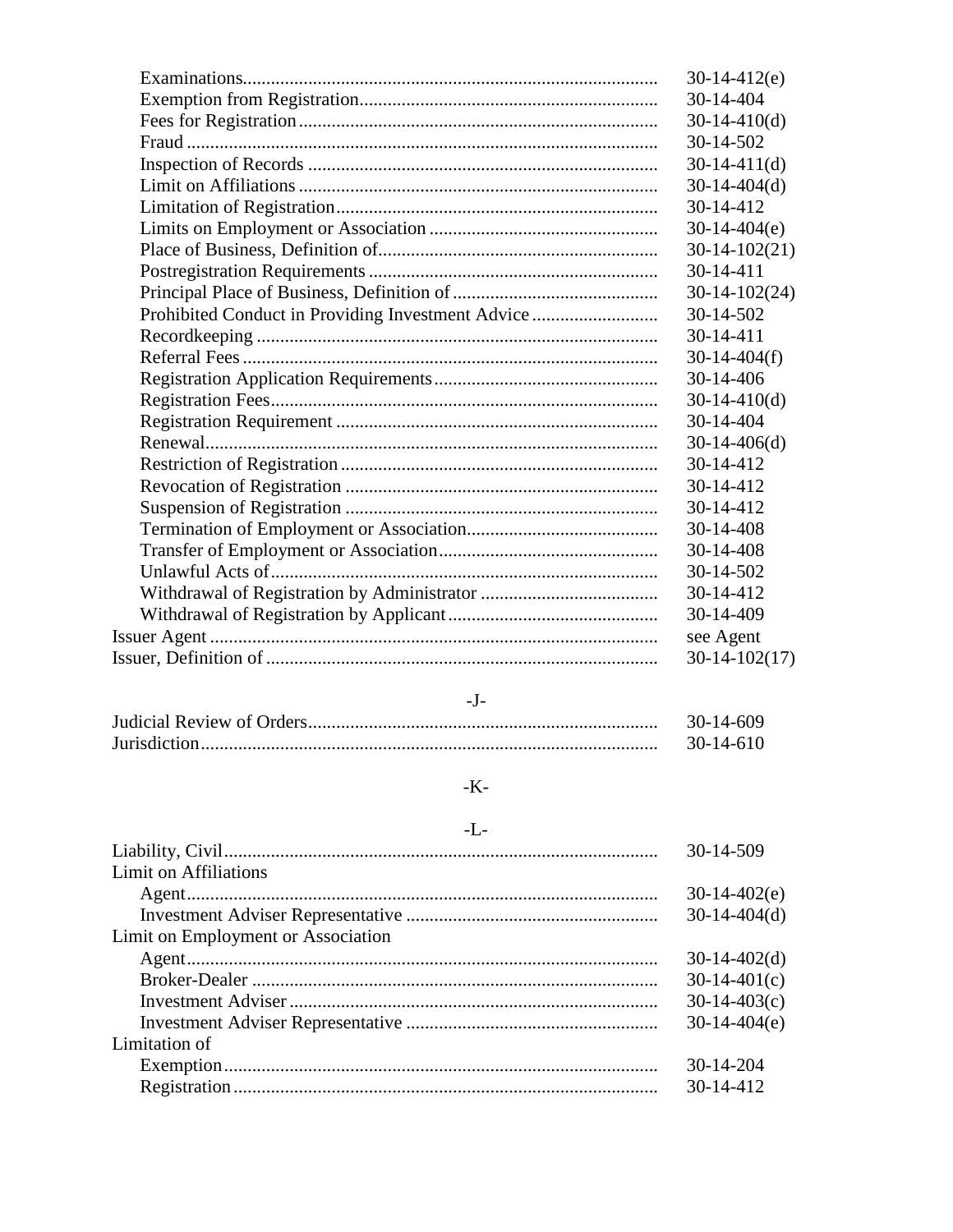| 30-14-411   |
|-------------|
| $30-14-505$ |
| 30-14-506   |
| 30-14-307   |
| 30-14-302   |

#### -N-

| $30-14-102(18)$ |
|-----------------|
| $30-14-302$     |
| $30-14-303(d)$  |
| $30-14-303(d)$  |

#### -O-

|               | $30-14-602(b)$  |
|---------------|-----------------|
|               | $30-14-102(19)$ |
|               | 30-14-509, 510  |
|               | $30-14-605$     |
| <b>Orders</b> |                 |
|               | $30-14-604$     |
|               | $30-14-605$     |
|               | $30-14-609$     |
|               | $30-14-305(h)$  |

#### -P-

## Penalty Civil....................................................................................................... 30-14-603, 604 Criminal ................................................................................................ 30-14-508 Person, Definition of................................................................................... 30-14-102(20) Place of Business, Definition of.................................................................. 30-14-102(21) Posteffective Amendments to a Registration Statement............................. 30-14-305(j) Postregistration Requirements of Broker-Dealers and Investment Advisers.............................................................................. 30-14-411 Predecessor Act, Definition of.................................................................... 30-14-102(22) Price Amendment, Definition of................................................................. 30-14-102(23) Principal Place of Business, Definition of.................................................. 30-14-102(24) Prohibitions................................................................................................. see Unlawful Acts Proof of Exemption..................................................................................... 30-14-503 Prospectus, Copies to be Provided.............................................................. 30-14-303(b), 304 Public Hearing ............................................................................................ 30-14-605(f) Public Records - Confidentiality................................................................. 30-14-607

#### -Q-

| $30-14-304$ |
|-------------|
| $30-14-507$ |

#### -M-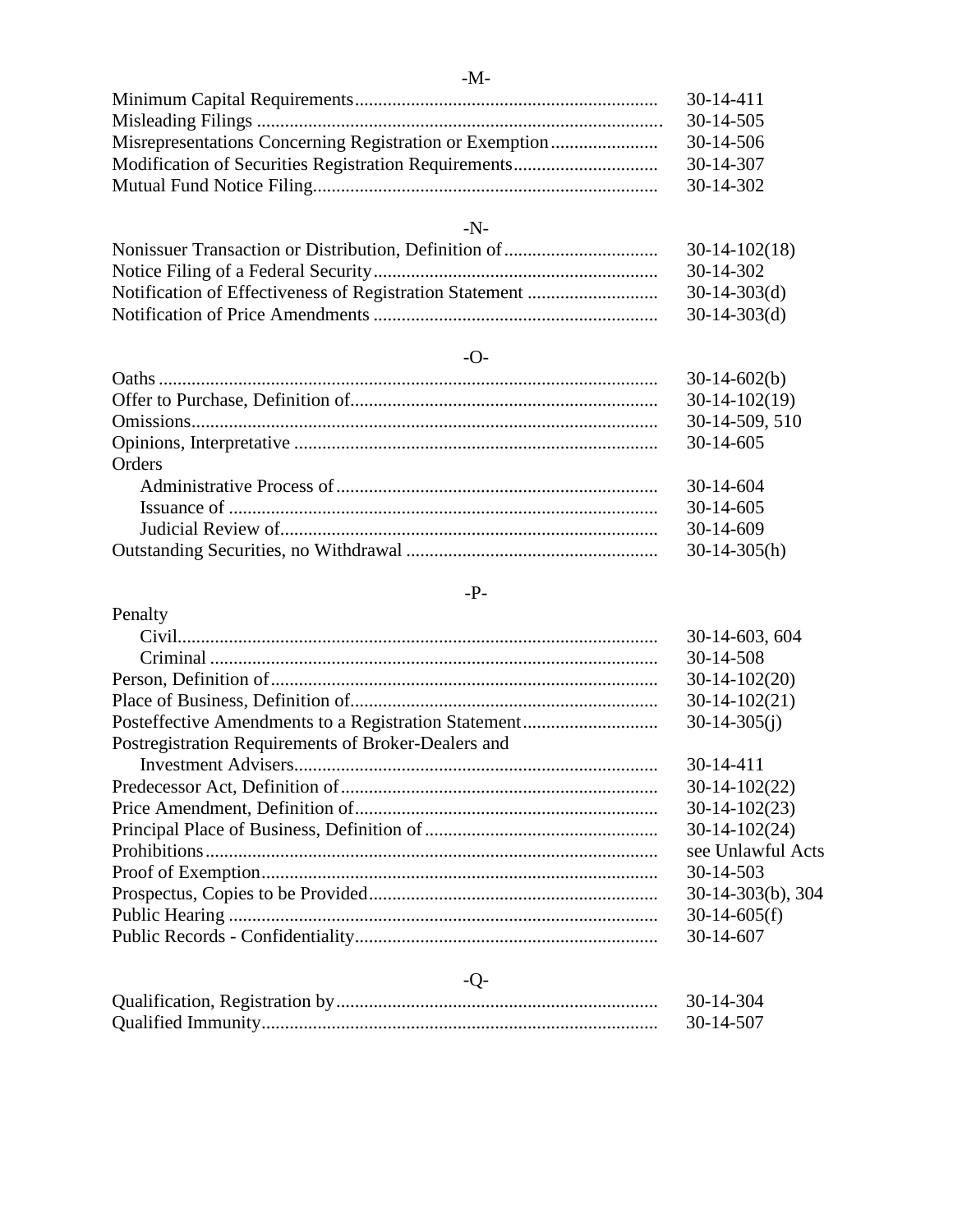|                                   | $30-14-603(2)$            |
|-----------------------------------|---------------------------|
|                                   | $30-14-102(25)$           |
|                                   | $30-14-411(c)$            |
| References to                     |                           |
|                                   | 30-14-104                 |
|                                   | $30 - 14 - 103$           |
|                                   | $30-14-404(f)$            |
|                                   | $30-14-602(c)$            |
| <b>Registration by Persons</b>    |                           |
|                                   | 30-14-406                 |
|                                   | 30-14-406                 |
|                                   | 30-14-406                 |
|                                   | 30-14-406                 |
|                                   |                           |
| <b>Registration of Securities</b> |                           |
|                                   | $30-14-305(i)$            |
|                                   | 30-14-303                 |
|                                   | 30-14-304                 |
|                                   | 30-14-306                 |
|                                   | $30-14-305(h)$            |
|                                   | $30-14-303(e)$ , $304(c)$ |
|                                   | $30-14-305(b)$            |
|                                   | 30-14-305                 |
|                                   | 30-14-506                 |
|                                   | 30-14-307                 |
|                                   | $30-14-305(h)$            |
|                                   | 30-14-301                 |
|                                   | 30-14-306                 |
|                                   | 30-14-306                 |
|                                   | 30-14-307                 |
|                                   | $30-14-305(h)$            |
| <b>Registration Requirement</b>   |                           |
|                                   | 30-14-402                 |
|                                   | 30-14-401                 |
|                                   | 30-14-403                 |
|                                   | 30-14-404                 |
|                                   | 30-14-506                 |
| <b>Regulation D</b>               |                           |
|                                   | $30-14-302(c)$            |
|                                   | 30-14-604                 |
| <b>Remedies for Violations</b>    |                           |
|                                   | 30-14-509                 |
|                                   | 30-14-508                 |
|                                   | $30-14-508(g)$            |
|                                   | 30-14-412                 |
|                                   | 30-14-306                 |
|                                   |                           |
|                                   | $30-14-605(e)$            |
|                                   | 30-14-609                 |
|                                   | 30-14-603                 |
|                                   | 30-14-602                 |
|                                   | $30-14-603(2)$            |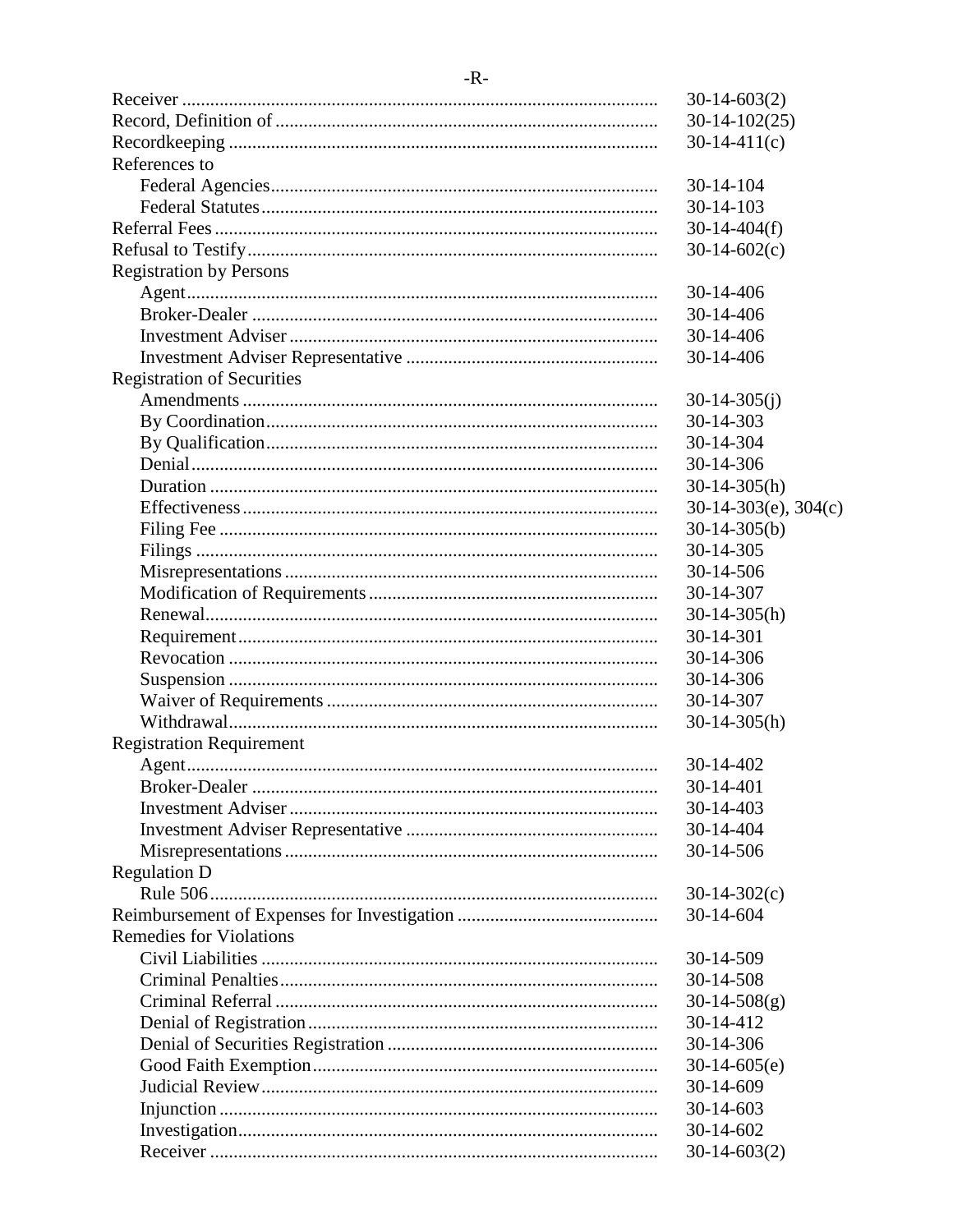|               | 30-14-412       |
|---------------|-----------------|
|               | 30-14-306       |
|               | 30-14-412       |
|               | 30-14-306       |
| Renewal of    |                 |
|               | $30-14-302(b)$  |
|               | 30-14-406       |
|               | $30-14-305(h)$  |
|               | 30-14-702       |
|               | $30 - 14 - 510$ |
|               | 30-14-412       |
| Revocation of |                 |
|               | 30-14-204       |
|               | 30-14-412       |
|               | 30-14-306       |
|               | $30 - 14 - 605$ |
|               |                 |

| ×            |  |
|--------------|--|
| ×<br>۰,<br>٩ |  |

|                                                             | 30-14-504       |
|-------------------------------------------------------------|-----------------|
|                                                             | $30-14-102(26)$ |
|                                                             | see Agent       |
| Securities                                                  |                 |
|                                                             | 30-14-201       |
|                                                             | 30-14-202       |
|                                                             | 30-14-302       |
|                                                             | 30-14-503       |
|                                                             | 30-14-303       |
|                                                             | 30-14-304       |
|                                                             | 30-14-301       |
|                                                             | $30-14-305(h)$  |
|                                                             | $30-14-102(27)$ |
|                                                             | $30-14-102(28)$ |
|                                                             | $30-14-102(29)$ |
|                                                             | 30-14-611       |
|                                                             | 30-14-612       |
|                                                             | 30-14-101       |
|                                                             | $30-14-102(30)$ |
|                                                             | $30-14-102(31)$ |
| Stop Order                                                  |                 |
| As Grounds for Denial, Suspension, Revocation of Securities |                 |
|                                                             | 30-14-306       |
|                                                             | $30-14-302(d)$  |
|                                                             | $30-14-306(c)$  |
|                                                             | 30-14-602       |
| Succession and Change in Registration of Broker-Dealer or   |                 |
|                                                             | 30-14-407       |
| Suspension of                                               |                 |
|                                                             | 30-14-204       |
|                                                             | 30-14-412       |
|                                                             | 30-14-306       |